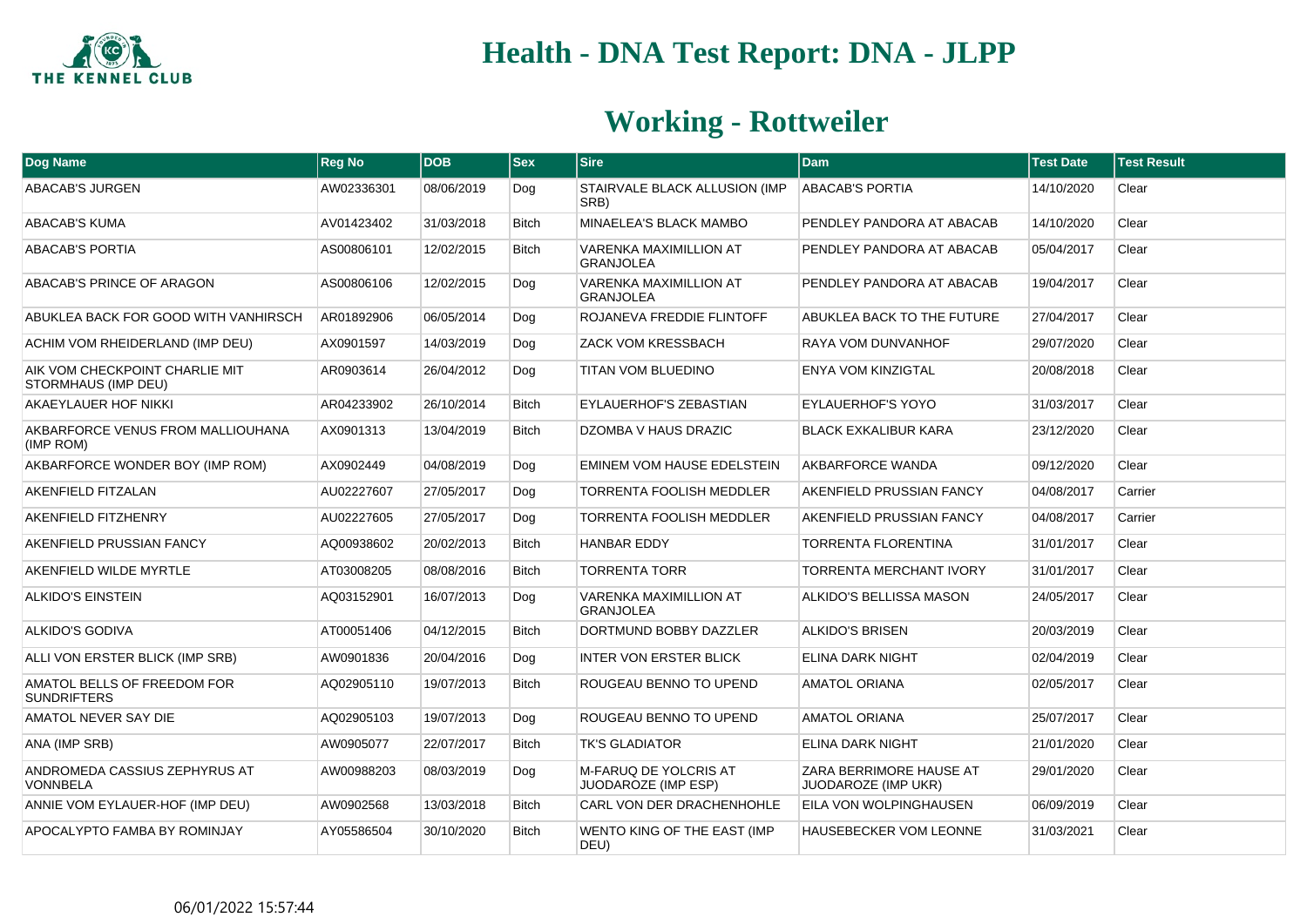

| Dog Name                                           | <b>Reg No</b> | <b>DOB</b> | $ $ Sex      | <b>Sire</b>                                                        | <b>Dam</b>                                  | <b>Test Date</b> | <b>Test Result</b> |
|----------------------------------------------------|---------------|------------|--------------|--------------------------------------------------------------------|---------------------------------------------|------------------|--------------------|
| ARKA VON TISHEVITSA (IMP BGR)                      | AU0905516     | 11/08/2016 | Bitch        | <b>JARO MASTER FIELD</b>                                           | QUEEN VOM WEISSEN SCHWAN II                 | 01/02/2018       | Clear              |
| ARRY VOM BOSNIAK ROTT DIESTER (IMP BIH)            | AW0903492     | 01/11/2018 | Dog          | MOSOR VON DER ALTEN FESTUNG CANDY VOM BOSNIAK ROTT                 |                                             | 06/10/2020       | Clear              |
| ARTIG MARLON BRANDO (RE-IMPORT)                    | AL03632004    | 19/08/2010 | Dog          | VON GAILINGEN'S KOOL HAND<br>LUKE AT ARTIG (IMP USA)               | ARTIG AMBER LEGEND                          | 06/02/2019       | Clear              |
| ASTA UP TO MISCHIEF                                | AV01460904    | 23/06/2017 | <b>Bitch</b> | <b>BAGGYS WAYWARD MISCHIEF</b>                                     | CIM VOM HAUS FLO (IMP ROM)                  | 30/09/2020       | Clear              |
| ASTOR WONDERFUL WIZARD WITH<br>WESTLODGE (IMP SRB) | AR0903369     | 24/01/2014 | Dog          | <b>NODDY FUTOGLINE</b>                                             | <b>ESTER WONDERFUL WIZARD</b>               | 13/01/2017       | Clear              |
| ATHENA STORMBORN IN ORBIT                          | AV01460902    | 23/06/2017 | Bitch        | <b>BAGGYS WAYWARD MISCHIEF</b>                                     | CIM VOM HAUS FLO (IMP ROM)                  | 20/09/2020       | Clear              |
| <b>ATLAS LIANZ DROGO</b>                           | AV01460901    | 23/06/2017 | Dog          | <b>BAGGYS WAYWARD MISCHIEF</b>                                     | CIM VOM HAUS FLO (IMP ROM)                  | 21/08/2019       | Clear              |
| <b>AUSRIE HOME SICK BLUES</b>                      | AU02859703    | 30/06/2017 | Dog          | <b>HANBAR MATCHO</b>                                               | LEEBEE'S PRIVATE DANCER AT<br><b>AUSRIE</b> | 21/08/2021       | Clear              |
| AWINIA TIMIT-TOR (IMP SRB)                         | AY0912377     | 25/06/2018 | <b>Bitch</b> | <b>DOCTOR TIMIT-TOR</b>                                            | NANDA TIMIT-TOR                             | 15/07/2021       | Clear              |
| BAERENJAEGER DANCE WITH ME                         | AV00860105    | 21/01/2018 | <b>Bitch</b> | AKBARFORCE PABLO AT CRAYELL   BAERENJAEGER A BIG GAIL<br>(IMP ROM) |                                             | 10/02/2021       | Clear              |
| BAKA VOM TANNENFELD (IMP SRB)                      | AY0910810     | 10/06/2019 | <b>Bitch</b> | <b>GOLIATH TIMIT TOR</b>                                           | NANDA TIMIT-TOR                             | 25/03/2021       | Clear              |
| BALLYSEEDYROTTS ROCKYMOUNTAIN AT<br>AKETON (IKC)   | AS0904190     | 24/10/2014 | Dog          | <b>COTARINN FRIGHT NIGHT</b>                                       | ROSAMIC I AM LEGEND                         | 18/12/2019       | Clear              |
| <b>BAMABEL ABRAHAM</b>                             | AR00561401    | 31/01/2014 | Dog          | <b>VRANJO VOM RAUBERWEG</b>                                        | <b>HANBAR MAGGIE AT BAMABEL</b>             | 23/12/2016       | Clear              |
| <b>BAMABEL ANGELICA</b>                            | AR00561409    | 31/01/2014 | <b>Bitch</b> | VRANJO VOM RAUBERWEG                                               | HANBAR MAGGIE AT BAMABEL                    | 23/12/2016       | Clear              |
| <b>BAMABEL GINO</b>                                | AT01372101    | 04/04/2016 | Dog          | HUNTER VOM WILDEN WESTEN                                           | <b>HANBAR MAGGIE AT BAMABEL</b>             | 16/03/2018       | Carrier            |
| BAMABEL NARISSA OF BUTTONLOVE                      | AU01162307    | 25/03/2017 | <b>Bitch</b> | FILOU LEWIROT AT CARSAL (IMP<br>POL)                               | <b>BAMABEL ANGELICA</b>                     | 14/05/2019       | Clear              |
| <b>BEARWITHME AVA</b>                              | AT00995102    | 18/02/2016 | <b>Bitch</b> | <b>HANBAR MATCHO</b>                                               | <b>BEARWITHME SONGBIRD</b>                  | 16/01/2017       | Clear              |
| BEARWITHME BLACK CAVIAR FOR<br><b>SCHONTRAGEN</b>  | AQ01349901    | 18/04/2013 | <b>Bitch</b> | SAINTLYTHANS WALDERMAR                                             | <b>BEARWITHME SONGBIRD</b>                  | 24/05/2017       | Clear              |
| BEARWITHME JENNY WREN                              | AT00995103    | 18/02/2016 | <b>Bitch</b> | <b>HANBAR MATCHO</b>                                               | <b>BEARWITHME SONGBIRD</b>                  | 16/01/2017       | Clear              |
| BEDIMADAIZ BACK FOR GOOD                           | AP01991707    | 05/06/2012 | <b>Bitch</b> | <b>TRAQDEAN ZSAS PERTH</b>                                         | PONCHEENS POETRY IN MOTION                  | 25/10/2017       | Clear              |
| <b>BEDIMADAIZ MISTLETOE</b>                        | AW00275502    | 16/12/2018 | <b>Bitch</b> | <b>JABACCA BURA</b>                                                | BEDIMADAIZ BACK FOR GOOD                    | 09/10/2021       | Clear              |
| <b>BEDIMADAIZ SNOWFLAKE</b>                        | AW00275504    | 16/12/2018 | Bitch        | <b>JABACCA BURA</b>                                                | BEDIMADAIZ BACK FOR GOOD                    | 01/06/2021       | Clear              |
| <b>BEGLEITER ANGELICA</b>                          | AU02264205    | 20/05/2017 | <b>Bitch</b> | <b>VIRLEES CLAUDIUS</b>                                            | LEEBEE'S WHAT A SENSATION                   | 03/02/2021       | Clear              |
| <b>BEIDERBECKS MONEYPENNY</b>                      | AS03447102    | 13/09/2015 | <b>Bitch</b> | <b>GYRIMA THE AVIATOR</b>                                          | <b>BEIDERBECKS ARIADNE</b>                  | 11/03/2017       | Clear              |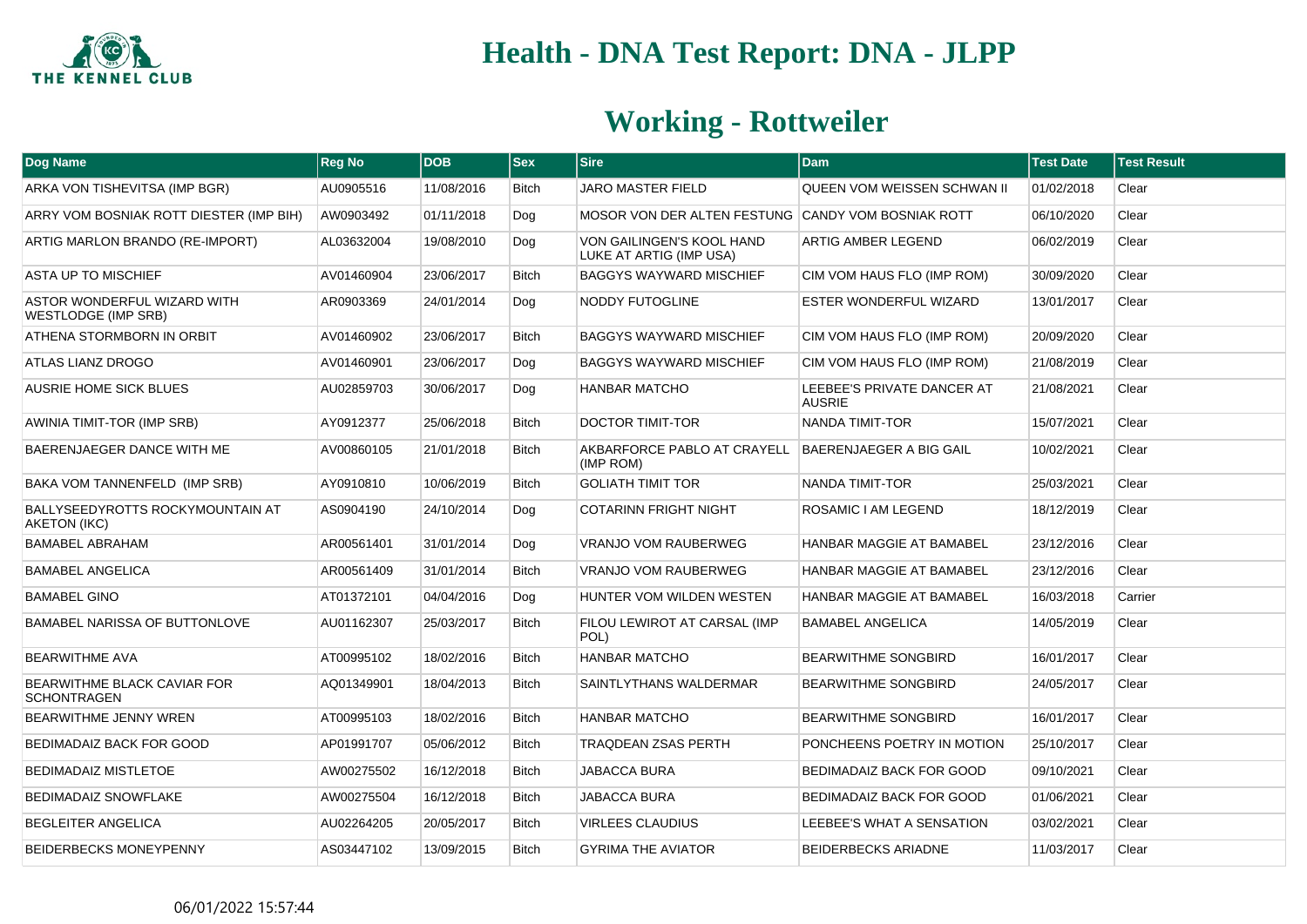

| Dog Name                                         | <b>Reg No</b> | <b>DOB</b> | $ s_{ex} $   | Sire                                                                   | <b>Dam</b>                  | <b>Test Date</b> | <b>Test Result</b> |
|--------------------------------------------------|---------------|------------|--------------|------------------------------------------------------------------------|-----------------------------|------------------|--------------------|
| BEIDERBECKS QUARTERMASTER AT<br>THUNDERHEAD      | AS03447101    | 13/09/2015 | Dog          | <b>GYRIMA THE AVIATOR</b>                                              | <b>BEIDERBECKS ARIADNE</b>  | 20/08/2021       | Clear              |
| BELLA IS ROJAUS SLENIO (IMP LTU)                 | AV0902906     | 21/06/2017 | <b>Bitch</b> | <b>HERO VON DER TONBERGER</b><br><b>HOHE</b>                           | ULTRA IS ROJAUS SLENIO      | 25/04/2019       | Clear              |
| <b>BEREYDA AIRWALKER</b>                         | AW01581204    | 12/04/2019 | Dog          | CASSARLA OPUS MAXIMUS                                                  | KAISERHOF BADLANDS          | 28/08/2021       | Clear              |
| <b>BEREYDA FIRESTORM</b>                         | AW01581203    | 12/04/2019 | Dog          | <b>CASSARLA OPUS MAXIMUS</b>                                           | <b>KAISERHOF BADLANDS</b>   | 01/10/2020       | Clear              |
| BEREYDA SWEETEST DEVOTION                        | AU00204102    | 17/12/2016 | <b>Bitch</b> | EDINGTON FALKO VON CAMEUS                                              | <b>KAISERHOF BADLANDS</b>   | 10/01/2019       | Clear              |
| BEREYDA THE EMPRESS                              | AM04513701    | 14/10/2011 | <b>Bitch</b> | EDINGTON FALKO VON CAMEUS                                              | BEREYDA GLADYS PICARD       | 19/04/2018       | Clear              |
| BERGMANN SMART ALLIANCE WITH HALVMART AT03414501 |               | 03/09/2016 | Dog          | ABUKLEA BACK FOR GOOD WITH<br><b>VANHIRSCH</b>                         | <b>VARENKA TRIPLE CHAOS</b> | 17/08/2017       | Clear              |
| BEVANRAY MASTERPIECE BY GUARDAMI                 | AK04010503    | 28/09/2009 | Dog          | <b>GUARDAMI PAL JOEY</b>                                               | BEVANRAY JAMELIA            | 30/01/2017       | Clear              |
| BEVANRAY NUTCRACKER OF NAGEEM                    | AL04299503    | 08/10/2010 | <b>Bitch</b> | PONCHEENS BORN TO SHINE FOR BEVANRAY I WILL SURVIVE<br><b>BEVANRAY</b> |                             | 10/05/2017       | Clear              |
| <b>BEVANRAY OLIVE</b>                            | AQ00257502    | 19/12/2012 | Bitch        | <b>TITO EARL ANTONIUS</b>                                              | BEVANRAY LOLLYPOP           | 10/01/2017       | Clear              |
| <b>BEVANRAY OSCAR</b>                            | AQ00257501    | 19/12/2012 | Dog          | <b>TITO EARL ANTONIUS</b>                                              | BEVANRAY LOLLYPOP           | 10/01/2017       | Clear              |
| <b>BEVANRAY PINKY</b>                            | AR00871301    | 20/02/2014 | <b>Bitch</b> | JACKO VOM CALIBRA ROTT (IMP<br>HUN)                                    | BEVANRAY LOLLYPOP           | 31/07/2017       | Clear              |
| BEVANRAY QUARTZ AT JEZEVE                        | AT00107302    | 01/01/2016 | <b>Bitch</b> | JEZEVE GOB STOPPER                                                     | BEVANRAY LOLLYPOP           | 01/05/2018       | Clear              |
| <b>BEVANRAY QUIZ</b>                             | AT00107301    | 01/01/2016 | <b>Bitch</b> | JEZEVE GOB STOPPER                                                     | BEVANRAY LOLLYPOP           | 16/01/2018       | Clear              |
| BEVANRAY RAFAEL                                  | AT01057906    | 02/03/2016 | Dog          | <b>GERO KING OF THE EAST</b>                                           | BEVANRAY OLIVE              | 23/03/2017       | Clear              |
| <b>BEVANRAY REGGIE</b>                           | AT01057905    | 02/03/2016 | Dog          | <b>GERO KING OF THE EAST</b>                                           | <b>BEVANRAY OLIVE</b>       | 22/03/2017       | Clear              |
| <b>BEVANRAY RITA</b>                             | AT01057901    | 02/03/2016 | <b>Bitch</b> | <b>GERO KING OF THE EAST</b>                                           | <b>BEVANRAY OLIVE</b>       | 16/01/2018       | Clear              |
| BEVANRAY ROLO FOR JAQARY                         | AT01057907    | 02/03/2016 | Dog          | <b>GERO KING OF THE EAST</b>                                           | <b>BEVANRAY OLIVE</b>       | 20/01/2017       | Clear              |
| <b>BEVANRAY SCOOBIE</b>                          | AU01290504    | 12/04/2017 | Bitch        | <b>BAMABEL ABRAHAM</b>                                                 | <b>BEVANRAY OLIVE</b>       | 04/11/2020       | Clear              |
| <b>BEVANRAY SPIKE</b>                            | AU01290503    | 12/04/2017 | Dog          | <b>BAMABEL ABRAHAM</b>                                                 | <b>BEVANRAY OLIVE</b>       | 16/01/2018       | Clear              |
| <b>BEVANRAY TED</b>                              | AU03769205    | 05/10/2017 | Dog          | <b>BEVANRAY REGGIE</b>                                                 | <b>BEVANRAY PINKY</b>       | 19/04/2021       | Clear              |
| <b>BEVANRAY UBETCHA</b>                          | AV02198902    | 25/05/2018 | Bitch        | <b>BAMABEL ABRAHAM</b>                                                 | <b>BEVANRAY OLIVE</b>       | 13/03/2021       | Clear              |
| <b>BEVANRAY XYLA</b>                             | AW04094009    | 14/11/2019 | Bitch        | JACK KABRI TEAM (IMP POL)                                              | BEVANRAY QUIZ               | 20/07/2021       | Clear              |
| BLACK KINGS SLOVAKIA CELINE (IMP SVK)            | AW0907332     | 12/05/2019 | Bitch        | PANTHER VOM WILDEN WESTEN                                              | PAMELA GERO-DOGS            | 26/02/2021       | Clear              |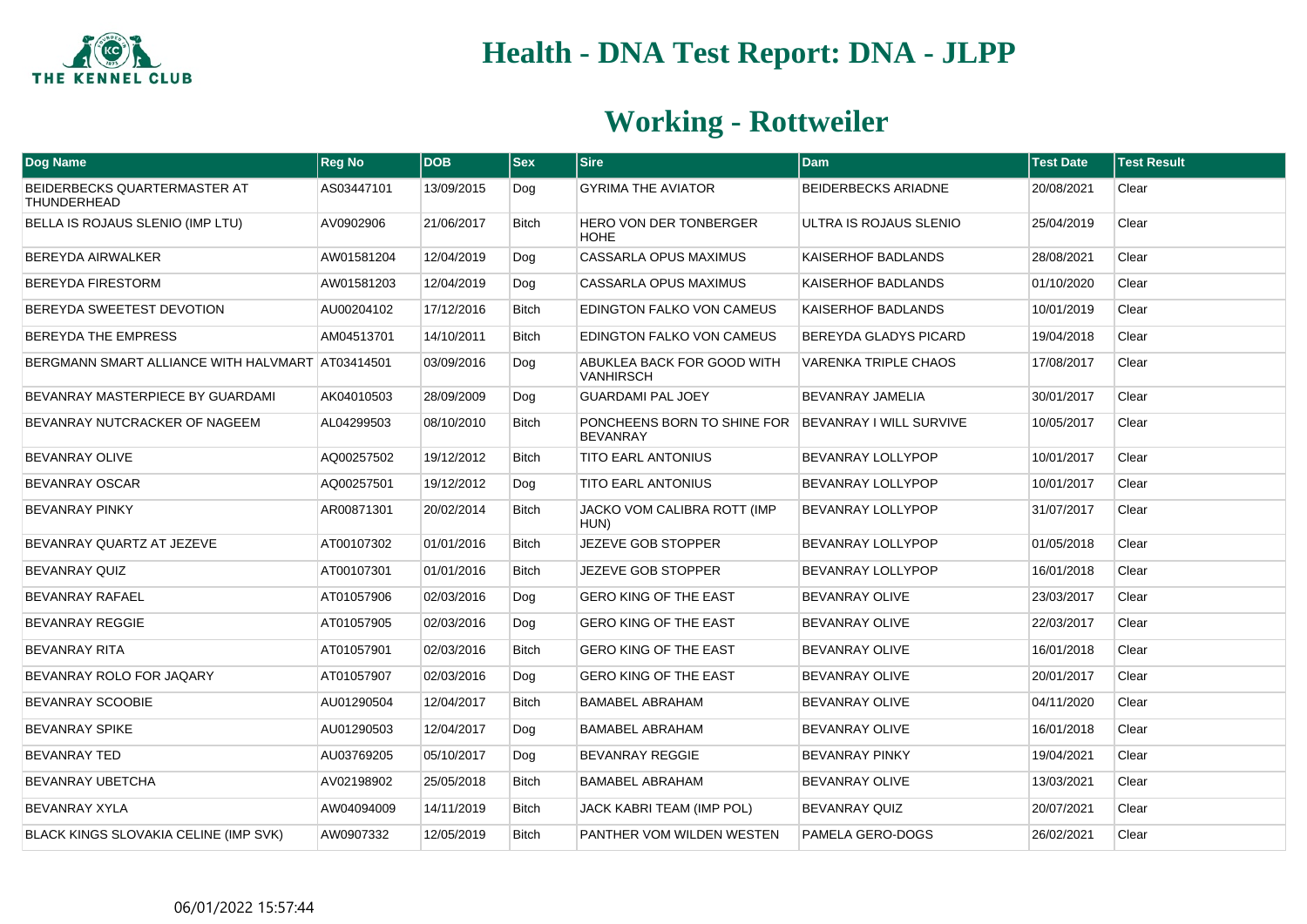

| Dog Name                                                        | <b>Reg No</b> | <b>DOB</b> | <b>Sex</b>   | <b>Sire</b>                                          | Dam                                             | <b>Test Date</b> | <b>Test Result</b> |
|-----------------------------------------------------------------|---------------|------------|--------------|------------------------------------------------------|-------------------------------------------------|------------------|--------------------|
| <b>BLACK SNIPPER</b>                                            | AT02842504    | 14/06/2016 | Bitch        | <b>ENZO VON ROTHENBERG</b>                           | <b>HAMMERS HARRIET</b>                          | 22/01/2020       | Clear              |
| <b>BLUE CHAOS BOSS</b>                                          | AW01459005    | 09/04/2019 | Dog          | <b>REBECKMAR OLEANDER</b>                            | <b>GOLDEN LADY MISSION</b>                      | 10/07/2019       | Clear              |
| BLUSHING BACARDY AT CHANTAVORY                                  | AR03077703    | 11/06/2014 | Bitch        | <b>COCHISE FROM ROYAL BREED</b>                      | SPARTA (IMP SRB)                                | 25/04/2017       | Clear              |
| <b>BOCKNATIONS FAITH</b>                                        | AW02697310    | 28/07/2019 | Bitch        | <b>TIESTO RONALDO</b>                                | BONNY LIV SUNSHINE                              | 10/06/2020       | Clear              |
| <b>BOLIA BLACK SABBATH AT ICKLESBORNE</b>                       | AU00219301    | 18/12/2016 | Dog          | <b>TORRENTA FOOLISH MEDDLER</b>                      | <b>BOLIA SWEET CORONA</b>                       | 16/03/2018       | Carrier            |
| <b>BOLIA FIFTH HARMONY</b>                                      | AU00219307    | 18/12/2016 | <b>Bitch</b> | <b>TORRENTA FOOLISH MEDDLER</b>                      | <b>BOLIA SWEET CORONA</b>                       | 14/03/2018       | Clear              |
| <b>BOLIA SHANIA TWAIN AT BLUEGOLD</b>                           | AU00219304    | 18/12/2016 | Bitch        | <b>TORRENTA FOOLISH MEDDLER</b>                      | <b>BOLIA SWEET CORONA</b>                       | 16/05/2017       | Clear              |
| <b>BOLIA SWEET BLU CANTRELL</b>                                 | AX01209806    | 20/02/2020 | Bitch        | BEVANRAY ROLO FOR JAQARY                             | <b>BOLIA SWEET PIXI LOTT</b>                    | 16/03/2021       | Carrier            |
| <b>BOLIA SWEET CORONA</b>                                       | AM00668702    | 03/02/2011 | <b>Bitch</b> | ROUGEAU BENNO TO UPEND                               | <b>BOLIA SWEET KATATONIA</b>                    | 07/02/2017       | Clear              |
| <b>BOLIA SWEET GNARLS BARKLEY</b>                               | AX01209802    | 20/02/2020 | Dog          | BEVANRAY ROLO FOR JAQARY                             | <b>BOLIA SWEET PIXI LOTT</b>                    | 27/03/2021       | Carrier            |
| <b>BOLIA SWEET KASABIAN</b>                                     | AS00657510    | 20/02/2015 | Dog          | <b>CARSAL MARIO</b>                                  | <b>BOLIA SWEET FLORENTINE</b>                   | 14/03/2018       | Carrier            |
| <b>BOLIA SWEET PIXI LOTT</b>                                    | AS00657505    | 20/02/2015 | <b>Bitch</b> | <b>CARSAL MARIO</b>                                  | <b>BOLIA SWEET FLORENTINE</b>                   | 30/01/2019       | Carrier            |
| <b>BOLIA SWEET SUGABABES AT ICKLESBORNE</b>                     | AV01705809    | 15/04/2018 | Bitch        | <b>BOLIA SWEET KASABIAN</b>                          | <b>BOLIA SWEET PALOMA FAITH</b>                 | 22/11/2018       | Carrier            |
| <b>BONA LIZA OF ARIHZANS (IKC)</b>                              | AV0906169     | 14/07/2016 | <b>Bitch</b> | VICO OF HOUSE MISCEVIC (IKC)                         | <b>BONA MONTANA REALTA NA</b><br><b>NOTLAIG</b> | 30/06/2020       | Clear              |
| <b>BOTLIERSKOP EMPRESS JAYDE (GKC)</b>                          | AQ0901384     | 15/10/2012 | <b>Bitch</b> | <b>GUARDAMI PAL JOEY</b>                             | BOTLIERSKOP VIOGNIER (IMP GKC)                  | 27/04/2017       | Clear              |
| <b>BOTLIERSKOP SMOKI QUARTZ AVEC</b><br><b>RIVERSROCK (GKC)</b> | AT0901217     | 24/10/2015 | Dog          | QUOJA'S MAXIMUS TO<br><b>RIVERSROCK</b>              | <b>BOTLIERSKOP EMPRESS JAYDE</b><br>(GKC)       | 05/04/2017       | Clear              |
| <b>BOTLIERSKOP SNOW ANGEL (GKC)</b>                             | AR0902363     | 20/12/2013 | <b>Bitch</b> | ROTTPHOENIX ELBIS                                    | BOTLIERSKOP VIOGNIER (IMP GKC)                  | 19/04/2017       | Carrier            |
| <b>BOTLIERSKOP VIOGNIER (IMP GKC)</b>                           | AM0901181     | 18/06/2010 | <b>Bitch</b> | PONCHEENS BLACK CHARMER AT<br><b>TIESTO</b>          | SAINTLYTHANS SCARLETT AT<br><b>BOTLIERSKOP</b>  | 27/04/2017       | Clear              |
| BOXLEE RUSH AT BRAMLEYNEST (IMP FIN)                            | AU0902631     | 05/08/2015 | <b>Bitch</b> | <b>BEATELKE MAKO</b>                                 | <b>BOXLEE HEAT</b>                              | 04/05/2017       | Clear              |
| <b>BRADRY TANNARA MOR</b>                                       | AM04199403    | 10/09/2011 | <b>Bitch</b> | VON GAILINGEN'S KOOL HAND<br>LUKE AT ARTIG (IMP USA) | <b>BRADRY HONESTY</b>                           | 04/09/2017       | Carrier            |
| <b>BROOKEVALE ATTIS AT AKETON (IKC)</b>                         | AU0904452     | 12/02/2017 | <b>Bitch</b> | <b>COTARINN FRIGHT NIGHT</b>                         | LOLA VON BEL MONDO (IKC)                        | 18/12/2019       | Clear              |
| BROOKSIR THE WONDER OF YOU                                      | AU02994007    | 17/07/2017 | <b>Bitch</b> | <b>ALKIDO'S EINSTEIN</b>                             | <b>ALKIDO DAMINI</b>                            | 09/06/2020       | Clear              |
| BRUTUS IS ROJAUS SLENIO (IMP LTU)                               | AU0905650     | 21/06/2017 | Dog          | <b>HERO VON DER TONBERGER</b><br><b>HOHE</b>         | ULTRA IS ROJAUS SLENIO                          | 12/11/2018       | Clear              |
| <b>BUBBLY BURBERRY</b>                                          | AT00755505    | 15/02/2016 | <b>Bitch</b> | <b>VANCANNON'S ROMAN EXPRESS</b>                     | <b>PRINCESS RONNIE</b>                          | 12/04/2018       | Carrier            |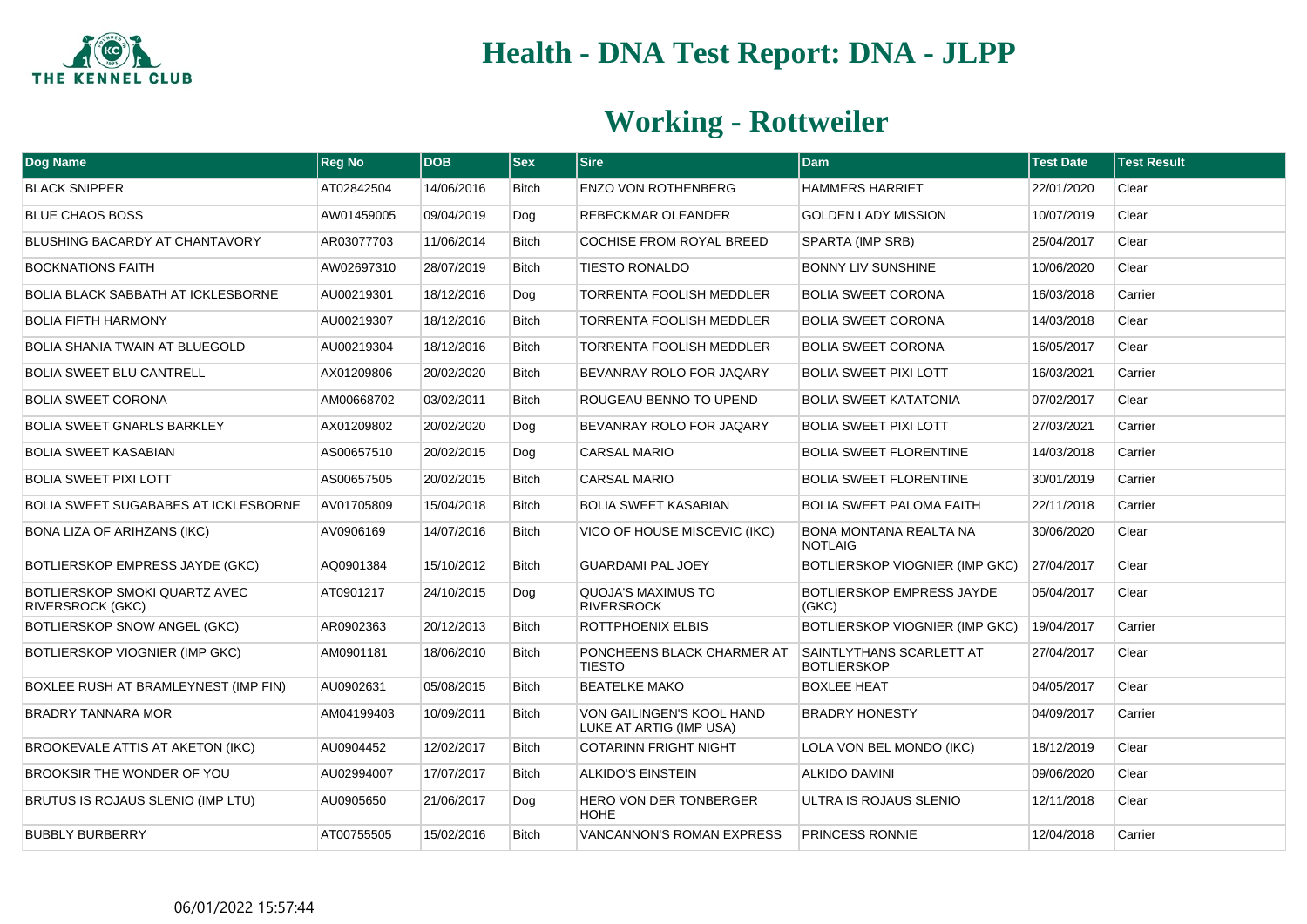

| Dog Name                                                  | <b>Reg No</b> | <b>DOB</b> | <b>Sex</b>   | <b>Sire</b>                                                          | <b>Dam</b>                                                       | <b>Test Date</b> | <b>Test Result</b> |
|-----------------------------------------------------------|---------------|------------|--------------|----------------------------------------------------------------------|------------------------------------------------------------------|------------------|--------------------|
| <b>BURRSELITE MY SERENITY</b>                             | AU04342505    | 28/09/2017 | <b>Bitch</b> | SAMSON OF HOUSE MISCEVIC                                             | KITI OF BURRSELITE (IMP SRB)                                     | 30/09/2020       | Clear              |
| <b>BURZUM STARRY SKY</b>                                  | AR04402702    | 11/11/2014 | <b>Bitch</b> | NODDY FUTOGLINE                                                      | <b>BONITA HORUS BERG (IMP SRB)</b>                               | 22/03/2017       | Clear              |
| <b>BUTTONLOVE A NEW HOPE</b>                              | AV03952502    | 09/09/2018 | <b>Bitch</b> | <b>NAGEEM HARIBO AT</b><br><b>HACCASBROOK</b>                        | BUTTONLOVE RUMOURS OF PEARL                                      | 05/06/2021       | Clear              |
| BUTTONLOVE ALFIE THE GREAT                                | AW03910001    | 29/10/2019 | Dog          | <b>BUTTONLOVE MAXIMUS</b>                                            | BAMABEL NARISSA OF BUTTONLOVE 12/11/2020                         |                  | Clear              |
| <b>BUTTONLOVE BASKERVILLE BOY</b>                         | AW03910004    | 29/10/2019 | Dog          | <b>BUTTONLOVE MAXIMUS</b>                                            | BAMABEL NARISSA OF BUTTONLOVE 12/11/2020                         |                  | Clear              |
| <b>BUTTONLOVE MAXIMUS</b>                                 | AR01496405    | 19/04/2014 | Dog          | PONCHEENS BORN TO SHINE FOR<br><b>BEVANRAY</b>                       | <b>WILDHEART CHEROKEE OF</b><br><b>BUTTONLOVE</b>                | 21/02/2017       | Clear              |
| <b>BUTTONLOVE MY DASHING LAD</b>                          | AS03053503    | 01/09/2015 | Dog          | <b>BEVANRAY OSCAR</b>                                                | <b>WILDHEART CHEROKEE OF</b><br><b>BUTTONLOVE</b>                | 21/02/2017       | Clear              |
| <b>BUTTONLOVE RUMOURS OF PEARL</b>                        | AS03053502    | 01/09/2015 | <b>Bitch</b> | <b>BEVANRAY OSCAR</b>                                                | <b>WILDHEART CHEROKEE OF</b><br><b>BUTTONLOVE</b>                | 21/02/2017       | Clear              |
| <b>CAIRNPAPPLE MERCURY</b>                                | AL00979201    | 29/01/2010 | Dog          | <b>DOMINATUS FIRE AND ICE</b>                                        | <b>JACRAILA SHOOTING STAR AT</b><br><b>CAIRNPAPPLE</b>           | 17/08/2017       | Clear              |
| <b>CAIRNSBRIAN ADONIS</b>                                 | AQ03468501    | 15/09/2013 | Dog          | OSARE ANGUINUS MIT DERSIEGER BYROZEN LIGHTNING AT<br>(IMP SVN)       | <b>CAIRNSBRIAN</b>                                               | 30/01/2018       | Clear              |
| <b>CAIRNSBRIAN BACCHUS</b>                                | AS03940602    | 20/08/2015 | <b>Bitch</b> | <b>CAIRNSBRIAN ADONIS</b>                                            | LADESCO SHE'S WICKED AT<br><b>CAIRNSBRIAN</b>                    | 19/05/2017       | Clear              |
| <b>CAIRNSBRIAN CACA</b>                                   | AS03940601    | 20/08/2015 | Dog          | <b>CAIRNSBRIAN ADONIS</b>                                            | LADESCO SHE'S WICKED AT<br><b>CAIRNSBRIAN</b>                    | 30/01/2018       | Clear              |
| <b>CAIRNSBRIAN DIONYSUS</b>                               | AS01636507    | 11/04/2015 | <b>Bitch</b> | CAIRNSBRIAN ADONIS                                                   | SANCHITA'S EVA CHRISTMAS PUD AT 19/05/2017<br><b>CAIRNSBRIAN</b> |                  | Clear              |
| <b>CAIRNSBRIAN GALENE</b>                                 | AV03877104    | 17/08/2018 | <b>Bitch</b> | VITALPARAS AMERICAN DREAM AT CAIRNSBRIAN DIONYSUS<br><b>BENDRAGO</b> |                                                                  | 05/09/2019       | Clear              |
| <b>CAIRNSBRIAN HERA</b>                                   | AW01248402    | 04/03/2019 | <b>Bitch</b> | MONTBLAGGIN STUPID CUPID                                             | <b>CAIRNSBRIAN BACCHUS</b>                                       | 05/09/2019       | Clear              |
| <b>CAMILLO STAR</b>                                       | AS02089707    | 18/06/2015 | <b>Bitch</b> | <b>FORTHAR FIRECRACKER</b>                                           | <b>DUNTARVIE CAMARILLA</b>                                       | 22/08/2017       | Clear              |
| CAMMCASTLE'S QUARTERBACK FANTASA (IMP   AT0906996<br>USA) |               | 04/12/2015 | Dog          | <b>BIG BEACH'S RHUMBA MAN</b>                                        | CAMMCASTLE'S DARLING GRETA                                       | 04/05/2017       | Clear              |
| <b>CANAZA KELCOPI FIRE BY MOSSBELLE</b>                   | AV01369301    | 09/03/2018 | Dog          | CQUAN BLACK ALLUSION (IMP SRB) CANAZA GUARDIAN ANGEL                 |                                                                  | 09/11/2020       | Clear              |
| CANAZA WARRO EARL                                         | AT04191607    | 06/10/2016 | <b>Bitch</b> | <b>RED TIMIT-TOR (IMP SRB)</b>                                       | AYSSA VON HAUSE COCAN (IMP<br>ROM)                               | 20/05/2019       | Clear              |
| <b>CARSAL KENDY</b>                                       | AM01255604    | 17/03/2011 | <b>Bitch</b> | <b>BURNING DES PRINCES</b><br><b>D'ARAGONE</b>                       | <b>CARSAL BRONTE</b>                                             | 31/01/2017       | Clear              |
| <b>CARSAL KENZO</b>                                       | AM01255601    | 17/03/2011 | Dog          | <b>BURNING DES PRINCES</b><br><b>D'ARAGONE</b>                       | <b>CARSAL BRONTE</b>                                             | 31/01/2017       | Clear              |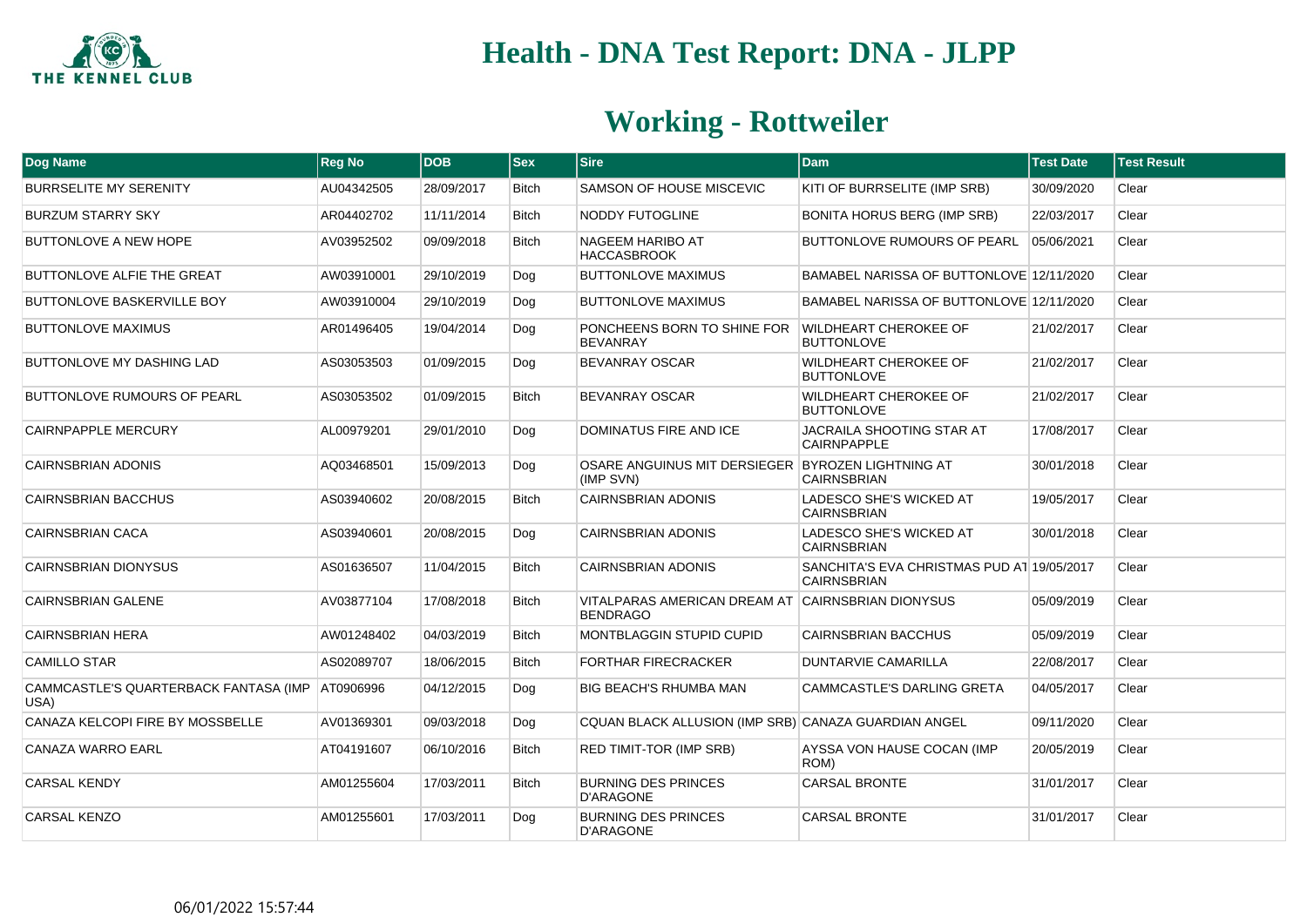

| Dog Name                                         | <b>Reg No</b> | <b>DOB</b> | <b>Sex</b>   | <b>Sire</b>                                    | <b>Dam</b>                                             | <b>Test Date</b> | <b>Test Result</b> |
|--------------------------------------------------|---------------|------------|--------------|------------------------------------------------|--------------------------------------------------------|------------------|--------------------|
| <b>CARSAL MARIO</b>                              | AQ00094901    | 21/12/2012 | Dog          | <b>CARSAL GRINGO</b>                           | <b>FAME VOM HAUSE NIVEKSUE FOR</b><br>CARSAL (IMP MLT) | 31/01/2017       | Clear              |
| <b>CARSAL PRISKA</b>                             | AR01347101    | 25/03/2014 | <b>Bitch</b> | CARSAL KENZO                                   | FAME VOM HAUSE NIVEKSUE FOR<br>CARSAL (IMP MLT)        | 31/01/2017       | Clear              |
| <b>CARSAL QUEENIE</b>                            | AS00710207    | 16/01/2015 | <b>Bitch</b> | <b>CHEZZIES DURACEL</b><br>(ATCAR01494NLD)     | <b>CARSAL GRETA</b>                                    | 31/01/2017       | Clear              |
| <b>CARSAL QUEST</b>                              | AS00710205    | 16/01/2015 | Dog          | CHEZZIES DURACEL<br>(ATCAR01494NLD)            | <b>CARSAL GRETA</b>                                    | 25/05/2018       | Clear              |
| <b>CARSAL QWENDI</b>                             | AS00710208    | 16/01/2015 | <b>Bitch</b> | CHEZZIES DURACEL<br>(ATCAR01494NLD)            | <b>CARSAL GRETA</b>                                    | 02/06/2017       | Clear              |
| <b>CARSAL UMA</b>                                | AT02905905    | 19/07/2016 | <b>Bitch</b> | <b>CARSAL MARIO</b>                            | <b>CARSAL KENDY</b>                                    | 31/01/2017       | Clear              |
| CARSAL VA VA VOOM AT AZILIAN                     | AU00835008    | 18/02/2017 | <b>Bitch</b> | <b>IVAN LEWIROT AT CARSAL (IMP</b><br>POL)     | <b>FAME VOM HAUSE NIVEKSUE FOR</b><br>CARSAL (IMP MLT) | 27/09/2017       | Carrier            |
| CASSARLA ANASTASIUS                              | AR01488206    | 26/03/2014 | <b>Bitch</b> | THORIDER JIMMY DEAN DIESTER                    | <b>VORZEIGEN TAINTED LOVE</b>                          | 11/12/2017       | Clear              |
| <b>CASSARLA OPUS MAXIMUS</b>                     | AR01488201    | 26/03/2014 | Dog          | THORIDER JIMMY DEAN DIESTER                    | <b>VORZEIGEN TAINTED LOVE</b>                          | 07/02/2017       | Clear              |
| CASSARLA THE SPY WHO LOVED ME                    | AT01471704    | 21/03/2016 | <b>Bitch</b> | JACKO VOM CALIBRA ROTT (IMP<br>HUN)            | <b>VORZEIGEN TAINTED LOVE</b>                          | 25/04/2018       | Clear              |
| CHAMP BLACK ALLUSION (IMP SRB)                   | AY0910307     | 25/11/2019 | Dog          | MAMBO VON HAUS ZIZAKOV                         | <b>IRA BLACK ALLUSION</b>                              | 03/12/2020       | Clear              |
| <b>CHANTAVORY HEART HEALER</b>                   | AS03596006    | 23/09/2015 | Dog          | RENOSAR RISING STAR AT<br><b>CHANTAVORY</b>    | BIANCA WAPA AT CHANTAVORY                              | 23/01/2017       | Clear              |
| CHANTAVORY ISNT SHE LOVLEY                       | AR03243401    | 05/09/2014 | <b>Bitch</b> | <b>WESTLODGE BRAVE HEART</b>                   | <b>BIANCA WAPA AT CHANTAVORY</b>                       | 23/01/2017       | Clear              |
| <b>CHAPMEEK ADELE</b>                            | AM03599201    | 06/08/2011 | <b>Bitch</b> | TRAVILLON RANT AND RAVE                        | <b>CHAPMEEK PUSSY GALORE</b>                           | 31/07/2018       | Clear              |
| CHAPMEEK DOLLY PARTON                            | AM03599206    | 06/08/2011 | <b>Bitch</b> | TRAVILLON RANT AND RAVE                        | <b>CHAPMEEK PUSSY GALORE</b>                           | 26/05/2017       | Clear              |
| <b>CHAPMEEK DOUBLE OSEVEN</b>                    | AH00904701    | 20/01/2007 | Dog          | ROTTIVANA ULTIMATE BRAVADO                     | OKAILI'S RUN WITH THE WIND BY<br><b>CHAPMEEK</b>       | 26/05/2017       | Clear              |
| CHAPMEEK JADE ITS MY TIME BY JABACCA             | AM03599204    | 06/08/2011 | <b>Bitch</b> | TRAVILLON RANT AND RAVE                        | CHAPMEEK PUSSY GALORE                                  | 08/02/2017       | Clear              |
| CHAPMEEK JAMAICAN VIBES VIA LEEBEE               | AR04090801    | 06/11/2014 | Dog          | CHAPMEEK JAMAICAN RHYTHM<br><b>AVEC LEEBEE</b> | <b>CHAPMEEK ADELE</b>                                  | 31/03/2017       | Clear              |
| CHAPMEEK LORD CHEWBACCA                          | AK00904804    | 06/02/2009 | Dog          | ROTTIVANA ULTIMATE BRAVADO                     | OKAILI'S RUN WITH THE WIND BY<br><b>CHAPMEEK</b>       | 08/03/2017       | Clear              |
| CHAPMEEK MY HOTSPURBOY AT ROTTHEARTS AW04009005  |               | 24/09/2019 | Dog          | <b>JABACCA BURA</b>                            | <b>CHAPMEEK TWIGGY</b>                                 | 04/06/2020       | Clear              |
| <b>CHAPMEEK TWIGGY</b>                           | AT03282909    | 10/08/2016 | <b>Bitch</b> | CHAPMEEK DOUBLE OSEVEN                         | <b>CHAPMEEK ADELE</b>                                  | 31/07/2018       | Clear              |
| CHAPMEEK UP FROM THE ASHES FOR LEEBEE AP03240903 |               | 27/06/2012 | <b>Bitch</b> | SEITTOR TWIST THE FACTS                        | <b>TRAVILLON'S DRAMA QUEEN</b>                         | 31/03/2017       | Clear              |
| CHAPMEEK'S BOSSANOVA BABY                        | AV03695601    | 24/09/2018 | <b>Bitch</b> | JABACCA BURA                                   | <b>CHAPMEEK ADELE</b>                                  | 14/10/2021       | Clear              |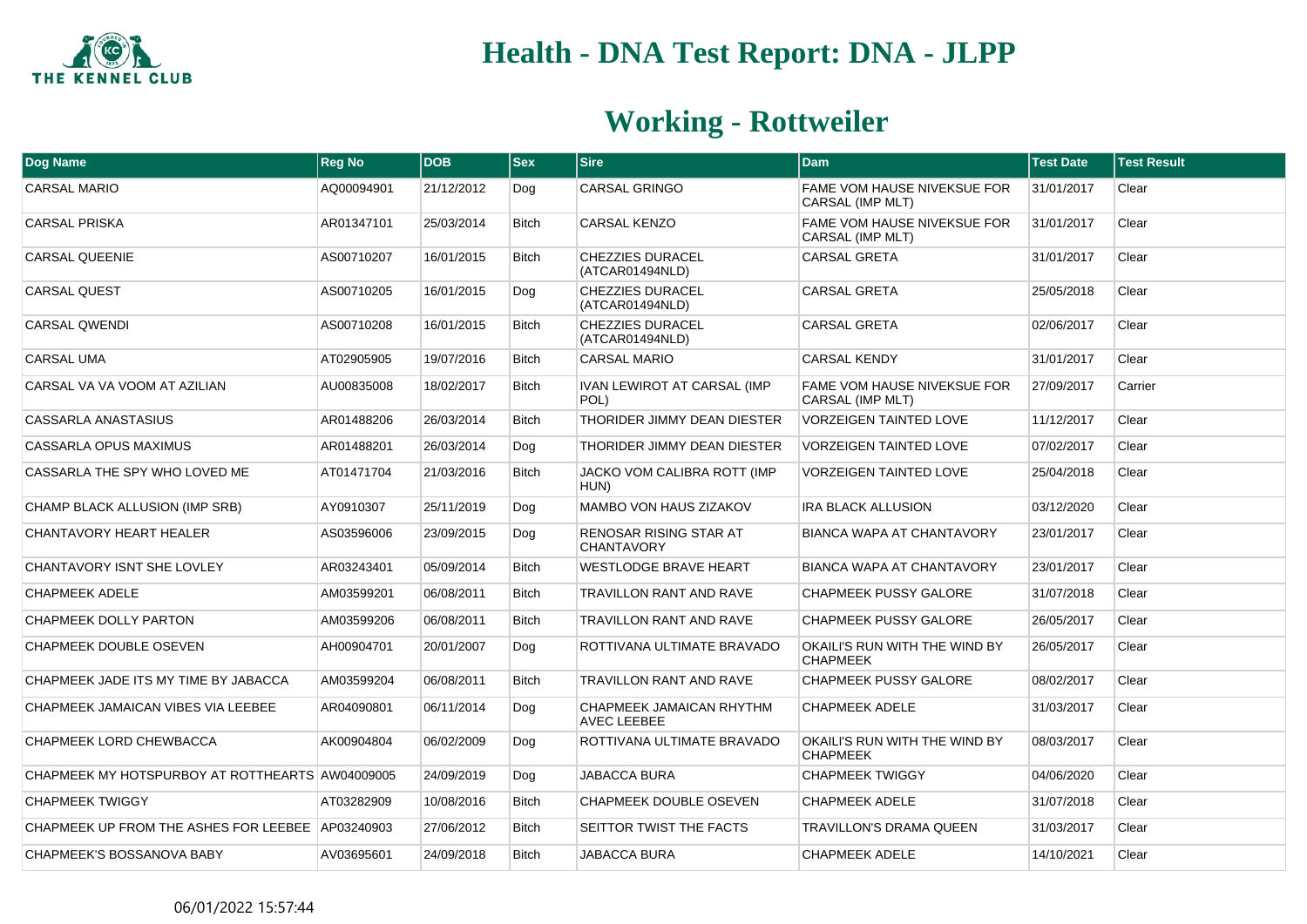

| Dog Name                             | <b>Reg No</b> | <b>DOB</b> | $ $ Sex      | <b>Sire</b>                                    | <b>Dam</b>                                      | <b>Test Date</b> | <b>Test Result</b> |
|--------------------------------------|---------------|------------|--------------|------------------------------------------------|-------------------------------------------------|------------------|--------------------|
| CHAPMEEK'S MOODY BLUES               | AV03695602    | 24/09/2018 | Dog          | JABACCA BURA                                   | <b>CHAPMEEK ADELE</b>                           | 14/10/2021       | Clear              |
| <b>CHEROHO BLACK'N GOLD</b>          | AP03551301    | 06/09/2012 | <b>Bitch</b> | PONCHEENS BORN TO SHINE FOR<br><b>BEVANRAY</b> | DORTMUND GIVE 'N TAKE FROM<br><b>CHEROHO</b>    | 05/04/2018       | Clear              |
| CHEROHO SHINING STAR AT STARROSA     | AQ03307606    | 18/08/2013 | <b>Bitch</b> | JACKO VOM CALIBRA ROTT (IMP<br>HUN)            | DORTMUND GIVE 'N TAKE FROM<br><b>CHEROHO</b>    | 29/03/2017       | Clear              |
| <b>CHOCOLATE SWEET</b>               | AT01845104    | 23/04/2016 | <b>Bitch</b> | JARO MASTER FIELD                              | <b>FARA MIKI-ROTT (IMP SRB)</b>                 | 08/09/2017       | Clear              |
| <b>CINDY LUCHI</b>                   | AV03346008    | 21/05/2018 | <b>Bitch</b> | ROKO VOM HAUSE EDELSTEIN                       | DAKOTA FUTOG LINE (IMP SRB)                     | 05/08/2021       | Clear              |
| <b>CLONEYBLAST RUBY</b>              | AU02678606    | 10/06/2017 | <b>Bitch</b> | <b>COTARINN FRIGHT NIGHT</b>                   | <b>COLENSO HAVOC</b>                            | 21/10/2019       | Clear              |
| <b>CLOONMANNA HEIDI</b>              | AV00965509    | 09/02/2018 | <b>Bitch</b> | FILOU LEWIROT AT CARSAL (IMP<br>POL)           | <b>CARSAL QWENDI</b>                            | 25/07/2021       | Clear              |
| COLTRANA A KINGS BOUNTY FOR THETCHRA | AU03838304    | 09/10/2017 | Dog          | CASSARLA OPUS MAXIMUS                          | <b>COLTRANA FOREVER A DREAM</b>                 | 21/02/2019       | Clear              |
| COLTRANA A TOUCH OF CLASS            | AU03046409    | 01/08/2017 | <b>Bitch</b> | <b>CASSARLA OPUS MAXIMUS</b>                   | <b>COLTRANA PAINTED PUZZEL</b>                  | 06/05/2020       | Clear              |
| COLTRANA ARAMIS RAVENROCK            | AV01460002    | 01/04/2018 | Dog          | CASSARLA OPUS MAXIMUS                          | <b>COLTRANA TOUCH THE RAINBOW</b>               | 24/07/2019       | Clear              |
| COLTRANA COUNTING DREAMS             | AT03262807    | 18/09/2016 | <b>Bitch</b> | ROUGEAU ALFIE                                  | <b>COLTRANA PAINT HER BLACK</b>                 | 03/08/2018       | Clear              |
| COLTRANA LOST IN A DREAM             | AT03263006    | 17/09/2016 | <b>Bitch</b> | CITO VON JUNIPERA (IMP SRB)                    | <b>COLTRANA FOREVER A DREAM</b>                 | 03/08/2018       | Clear              |
| COLTRANA LOVE ME DO FROM RAVENROCK   | AU03838310    | 09/10/2017 | <b>Bitch</b> | <b>CASSARLA OPUS MAXIMUS</b>                   | <b>COLTRANA FOREVER A DREAM</b>                 | 24/07/2019       | Clear              |
| COLTRANA MY COOL DUDE AT NEBURCHEO   | AU03838301    | 09/10/2017 | Dog          | <b>CASSARLA OPUS MAXIMUS</b>                   | <b>COLTRANA FOREVER A DREAM</b>                 | 20/02/2019       | Clear              |
| <b>COLTRANA WHISPERING WILLOW</b>    | AV01460011    | 01/04/2018 | <b>Bitch</b> | <b>CASSARLA OPUS MAXIMUS</b>                   | <b>COLTRANA TOUCH THE RAINBOW</b>               | 06/05/2020       | Clear              |
| CORNERPIX BAMBI BIG BOOTS            | AQ00453001    | 27/12/2012 | Dog          | ATZE VON DER<br>HOLZHAUSSIEDLUNG II            | PARVENU KITTY KUSCHELBAR AT<br><b>CORNERPIX</b> | 03/07/2021       | Clear              |
| <b>CORNERPIX QUEENIE WAHINE</b>      | AU02917001    | 20/06/2017 | <b>Bitch</b> | <b>LOCCO VOM THRUVANGAR</b>                    | <b>CORNERPIX ROCK A HULA BABY</b>               | 20/11/2018       | Clear              |
| CORNERPIX ROCK A HULA BABY           | AQ00453002    | 27/12/2012 | <b>Bitch</b> | ATZE VON DER<br>HOLZHAUSSIEDLUNG II            | PARVENU KITTY KUSCHELBAR AT<br><b>CORNERPIX</b> | 23/01/2017       | Clear              |
| CORNERPIX VIVA LAS VEGAS             | AQ00453003    | 27/12/2012 | Dog          | ATZE VON DER<br><b>HOLZHAUSSIEDLUNG II</b>     | PARVENU KITTY KUSCHELBAR AT<br><b>CORNERPIX</b> | 14/02/2017       | Clear              |
| COTARINN IMMORTAL DAWN AT LAZEYBEAR  | AU00069904    | 17/11/2016 | <b>Bitch</b> | <b>COTARINN FRIGHT NIGHT</b>                   | LEYLA VON DER ALTEN FESTUNG<br>(IMP HRV)        | 14/05/2020       | Clear              |
| COTARINN IMMORTAL KNIGHT TO COLTRANA | AU00069901    | 17/11/2016 | Dog          | <b>COTARINN FRIGHT NIGHT</b>                   | LEYLA VON DER ALTEN FESTUNG<br>(IMP HRV)        | 03/08/2018       | Clear              |
| <b>COTARINN IMMORTAL PHOENIX</b>     | AU00069903    | 17/11/2016 | <b>Bitch</b> | <b>COTARINN FRIGHT NIGHT</b>                   | LEYLA VON DER ALTEN FESTUNG<br>(IMP HRV)        | 06/09/2019       | Clear              |
| <b>COTARINN IMMORTAL QUEST</b>       | AU00069906    | 17/11/2016 | <b>Bitch</b> | <b>COTARINN FRIGHT NIGHT</b>                   | LEYLA VON DER ALTEN FESTUNG<br>(IMP HRV)        | 06/09/2019       | Clear              |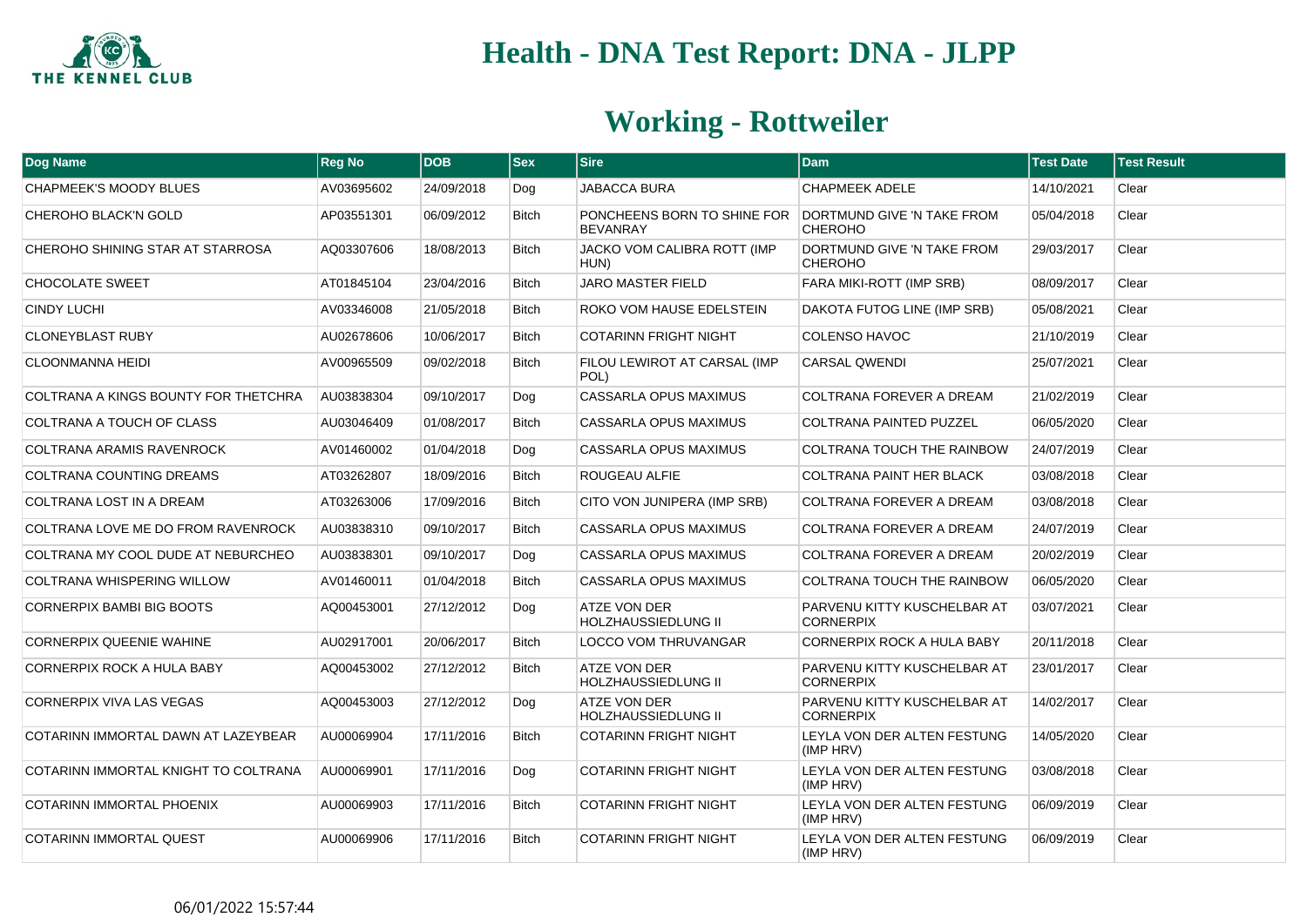

| <b>Dog Name</b>                             | <b>Reg No</b> | <b>DOB</b> | $ $ Sex      | <b>Sire</b>                                                                     | <b>Dam</b>                                              | <b>Test Date</b> | <b>Test Result</b> |
|---------------------------------------------|---------------|------------|--------------|---------------------------------------------------------------------------------|---------------------------------------------------------|------------------|--------------------|
| COTTIVY THE DAKOTA'S INC                    | AR02114705    | 22/04/2014 | Dog          | HIKAY'S THE MONSTER IS LOOSE<br><b>AT JODIPAS</b>                               | <b>GYRIMA LOLA AT COTTIVY</b>                           | 07/04/2017       | Clear              |
| CRAYELL ES KOMMT WIE ES KOMMT               | AW01799601    | 30/10/2018 | <b>Bitch</b> | <b>DAGO VOM TURNLEBERG</b>                                                      | GEKY VON DER ALTEN SUMPF AT<br><b>CRAYELL (IMP ITA)</b> | 29/07/2020       | Clear              |
| <b>CRAYELL STARKES HERZ</b>                 | AQ04410606    | 19/10/2013 | <b>Bitch</b> | ERYCK VOM SCHWARZERWALD<br>MIT GOULDRYCK (IMP USA)                              | GOULDRYCK VON VASHTI AT<br><b>CRAYELL</b>               | 14/07/2017       | Clear              |
| CUIDADO DEEFENDER AT WILDHEART (IMP<br>HUN) | AQ0903700     | 07/02/2013 | Dog          | <b>BJORKELUNDS MELVIN</b>                                                       | <b>CUIDADO CEI-U</b>                                    | 16/02/2017       | Clear              |
| DAHLROO FIRST IMPRESSION                    | AT01868901    | 09/05/2016 | <b>Bitch</b> | ROTTSWORTH GIORGIO DIESTER                                                      | DANJERRIE KEEP IT SWEET AT<br><b>DAHLROO</b>            | 13/10/2020       | Clear              |
| DANALJAEM MAJITO                            | AU01601607    | 24/04/2017 | <b>Bitch</b> | BEVANRAY MASTERPIECE BY<br><b>GUARDAMI</b>                                      | HIKAY'S WITCH WITH ATTITUDE AT<br>DANALJAEM             | 19/10/2021       | Clear              |
| DANJERRIE DROVER AT TAZMANIC                | AM02742701    | 08/06/2011 | Dog          | <b>GUARDAMI PAL JOEY</b>                                                        | DANJERRIE DIAMOND STAR                                  | 29/03/2017       | Clear              |
| DANJERRIE KEEP IT SWEET AT DAHLROO          | AP04209907    | 10/10/2012 | <b>Bitch</b> | PONCHEENS BLACK CHARMER AT<br><b>TIESTO</b>                                     | DANJERRIE DIAMOND STAR                                  | 21/04/2017       | Clear              |
| DANKO DE BREOGAN (IMP ESP)                  | AU0903605     | 21/08/2015 | Dog          | <b>GERO KING OF THE EAST</b>                                                    | FARAH OD VADANORA                                       | 14/08/2018       | Clear              |
| DARKARMAR CANDLE IN THE WIND                | AM02607705    | 10/05/2011 | <b>Bitch</b> | CITO VON JUNIPERA (IMP SRB)                                                     | DARKARMAR T'PAU                                         | 19/07/2017       | Clear              |
| DARKARMAR CURVED AIR                        | AJ02725001    | 16/04/2008 | Dog          | <b>GELDERLAND WATASENSATION ET POIROT SECRET AFFAIR</b><br>FANTASA AI (IMP AUS) |                                                         | 16/01/2017       | Clear              |
| DARKARMAR EMINEM                            | AQ02214103    | 15/05/2013 | Dog          | <b>HANBAR MATCHO</b>                                                            | DARKARMAR T'PAU                                         | 26/01/2017       | Clear              |
| DARKARMAR FIFTH HARMONY                     | AT03531303    | 21/09/2016 | <b>Bitch</b> | <b>FANTASA SMIRNOFF COSMO</b>                                                   | DARKARMAR PENNY LANE                                    | 17/02/2017       | Clear              |
| DARKARMAR I WANT IT NOW                     | AX03530003    | 02/07/2020 | Dog          | DINO OF BATONI (IMP SRB)                                                        | DARKARMAR SHAKIRA                                       | 06/11/2020       | Clear              |
| DARKARMAR I'M STILL STANDING                | AW02803303    | 14/06/2019 | <b>Bitch</b> | <b>FANTASA MARLON BRANDO</b>                                                    | DARKARMAR PENNY LANE                                    | 06/11/2020       | Clear              |
| DARKARMAR PENNY LANE                        | AP01996201    | 24/04/2012 | <b>Bitch</b> | <b>HANBAR MATCHO</b>                                                            | DARKARMAR T'PAU                                         | 16/01/2017       | Clear              |
| DARKARMAR RIHANNA                           | AT03531307    | 21/09/2016 | <b>Bitch</b> | FANTASA SMIRNOFF COSMO                                                          | DARKARMAR PENNY LANE                                    | 20/02/2017       | Clear              |
| DARKARMAR SHAKIRA                           | AS03715601    | 01/09/2015 | <b>Bitch</b> | <b>FANTASA MARLON BRANDO</b>                                                    | DARKARMAR PENNY LANE                                    | 16/01/2017       | Clear              |
| DARKEST DETERMINATION                       | AV04168202    | 06/10/2018 | Dog          | <b>CHANTAVORY HEART HEALER</b>                                                  | <b>BLACK SNIPPER</b>                                    | 22/02/2021       | Clear              |
| DARKTRIX A'CONNOR                           | AU04347104    | 15/09/2017 | Dog          | CONNOR VOM SCHANDPFAHL                                                          | <b>IXES VOM HELLIMER HOF (IMP FRA)</b>                  | 31/05/2019       | Clear              |
| DARKTRIX AGAMA                              | AU04347102    | 15/09/2017 | <b>Bitch</b> | CONNOR VOM SCHANDPFAHL                                                          | IXES VOM HELLIMER HOF (IMP FRA)                         | 05/06/2020       | Clear              |
| DARKTRIX AVADA KEDAVRA                      | AU04347105    | 15/09/2017 | Dog          | <b>CONNOR VOM SCHANDPFAHL</b>                                                   | IXES VOM HELLIMER HOF (IMP FRA)                         | 22/05/2019       | Clear              |
| <b>DAVIS STRAIT</b>                         | AR02551106    | 10/06/2014 | <b>Bitch</b> | KLYDE VON BEL MONDO (IKC)                                                       | ORACLE OF DODONA                                        | 02/01/2019       | Clear              |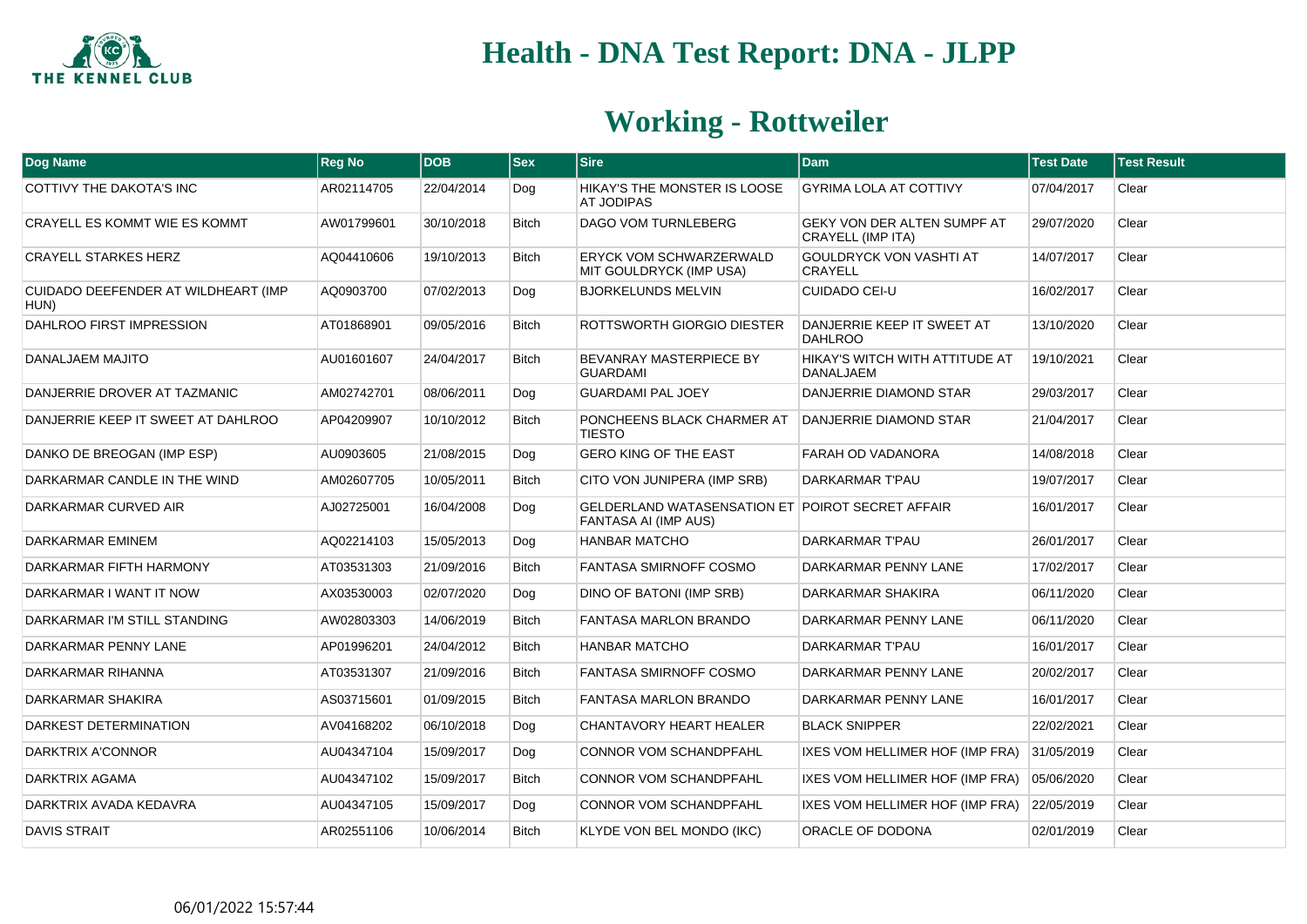

| Dog Name                                          | <b>Reg No</b> | <b>DOB</b> | $ $ Sex      | <b>Sire</b>                                                             | <b>Dam</b>                                        | <b>Test Date</b> | <b>Test Result</b> |
|---------------------------------------------------|---------------|------------|--------------|-------------------------------------------------------------------------|---------------------------------------------------|------------------|--------------------|
| DAVRITA BOB MARLEY                                | AT02343102    | 28/05/2016 | Dog          | <b>CAIRNPAPPLE MERCURY</b>                                              | JANTAVIA PRIVATE AURORA WITH<br><b>DAVRITA</b>    | 17/08/2017       | Clear              |
| DAVRITA JAMAICAN CALYPSO WITH RYCKAMIE AT02343107 |               | 28/05/2016 | <b>Bitch</b> | <b>CAIRNPAPPLE MERCURY</b>                                              | JANTAVIA PRIVATE AURORA WITH<br><b>DAVRITA</b>    | 03/02/2017       | Clear              |
| DEBIJANTE'S DUX (IMP SWE)                         | AP0903817     | 28/05/2012 | Dog          | VETO VOM KUMMELSEE                                                      | KENNA VOM SCHWAIGER WAPPEN                        | 19/04/2017       | Carrier            |
| <b>DEBS DIAMOND</b>                               | AV01330506    | 14/03/2018 | <b>Bitch</b> | LYDAMAW TAKE A BOW                                                      | MRS AMY (IKC)                                     | 18/03/2020       | Clear              |
| DEBSCO PATSY STONE                                | AT04489707    | 29/12/2016 | <b>Bitch</b> | ROSTOCK TORNADO TWISTER                                                 | DEBSCO WEST END GIRL                              | 17/01/2018       | Clear              |
| DEBSCO THE LOOK OF LOVE                           | AT01799307    | 03/06/2016 | <b>Bitch</b> | OUR BOY SPECIAL SPICE                                                   | DEBSCO WEST END GIRL                              | 17/01/2018       | Clear              |
| DEBSCO WEST END GIRL                              | AR02970206    | 29/08/2014 | <b>Bitch</b> | CHANTAVORY BIELEFELD BOSS AT MALACIA AMAZING GRACE AT<br><b>LYDAMAW</b> | <b>DEBSCO</b>                                     | 17/01/2018       | Clear              |
| DECKO VOM JOLACIC (IMP SRB)                       | AX0902700     | 29/04/2019 | Dog          | <b>DOCTOR TIMIT TOR</b>                                                 | CHANEL VOM JOLACIC                                | 17/04/2021       | Clear              |
| DERSIEGER'S JASTOR                                | AP03884302    | 13/09/2012 | Dog          | ELVIS VON DER<br><b>MUHLBACHSTRASSE</b>                                 | ROTTSDALE INKA MIT DERSIEGER<br>(IKC)             | 19/04/2017       | Clear              |
| DERSIEGER'S JETSETTER FOR TRECEALY                | AP03884306    | 13/09/2012 | <b>Bitch</b> | <b>ELVIS VON DER</b><br><b>MUHLBACHSTRASSE</b>                          | ROTTSDALE INKA MIT DERSIEGER<br>(IKC)             | 25/03/2017       | Clear              |
| DERSIEGER'S JETTA                                 | AP03884305    | 13/09/2012 | <b>Bitch</b> | <b>ELVIS VON DER</b><br><b>MUHLBACHSTRASSE</b>                          | ROTTSDALE INKA MIT DERSIEGER<br>(IKC)             | 12/01/2017       | Clear              |
| <b>DIABLOS PRINCE OF DARKNESS</b>                 | AP04525101    | 22/12/2011 | Dog          | <b>WESTLODGE CHRISTMAS WISH</b><br><b>FOR JAVIER</b>                    | <b>RIOS REVENGE</b>                               | 15/08/2018       | Clear              |
| DIESTERS DEL'ANIO                                 | AT00271701    | 31/08/2015 | Dog          | <b>CHEZZIES DURACEL</b><br>(ATCAR01494NLD)                              | ROTTSWORTH GIVENCHE DIESTER                       | 13/01/2018       | Clear              |
| <b>DIESTERS REMIMEISTER</b>                       | AP04440302    | 17/07/2012 | <b>Bitch</b> | SHAYLLARR'S MADDOX                                                      | <b>CROSSGUNS KATY DIESTER</b>                     | 12/09/2017       | Clear              |
| DIKAN DARK FORCE (IMP SRB)                        | AW0902689     | 14/11/2018 | Dog          | JAPANAC VON HAUS DRAZIC                                                 | <b>MORA VOM BENI</b>                              | 01/04/2020       | Clear              |
| <b>DOBBIN LADY (IKC)</b>                          | AV0902056     | 10/08/2016 | <b>Bitch</b> | <b>BRIGHT LAD ALWAYS</b>                                                | <b>TANYA'S MAIDEN</b>                             | 13/06/2018       | Clear              |
| DON BLACK CARTEL (IMP SRB)                        | AX0902570     | 25/10/2017 | Dog          | <b>GIPSY KING</b>                                                       | <b>ALTEA</b>                                      | 15/10/2020       | Clear              |
| DORTMUND BOBBY DAZZLER                            | AR01304501    | 03/03/2014 | Dog          | JACKO VOM CALIBRA ROTT (IMP<br>HUN)                                     | <b>DORTMUND FLIRTY GIRTIE</b>                     | 31/03/2017       | Clear              |
| DORTMUND COVER GIRL FOR SCHONTRAGEN               | AR00917201    | 01/02/2014 | <b>Bitch</b> | DORTMUND FAST 'N FURIOUS                                                | DORTMUND EVA THE DIVA                             | 24/05/2017       | Clear              |
| DORTMUND DODGING BULLETS AT TREVEARL              | AQ00974303    | 01/02/2013 | Dog          | HANBAR MATCHO                                                           | DORTMUND FLIRTY GIRTIE                            | 12/04/2017       | Clear              |
| DORTMUND DOUBLE O'SEVEN AT<br><b>BEIDERBECKS</b>  | AS01367505    | 13/03/2015 | Dog          | DORTMUND FAST 'N FURIOUS                                                | <b>TIANKO TICKLED PINK VON</b><br><b>DORTMUND</b> | 11/03/2017       | Clear              |
| DORTMUND DRESSED TO IMPRESS                       | AT02775802    | 20/06/2016 | <b>Bitch</b> | DORTMUND GAVALAAR                                                       | <b>TIANKO TICKLED PINK VON</b><br><b>DORTMUND</b> | 28/11/2017       | Clear              |
| DORTMUND GAVALAAR                                 | AP01086403    | 02/01/2012 | Dog          | <b>HANBAR MATCHO</b>                                                    | DORTMUND FLIRTY GIRTIE                            | 31/03/2017       | Clear              |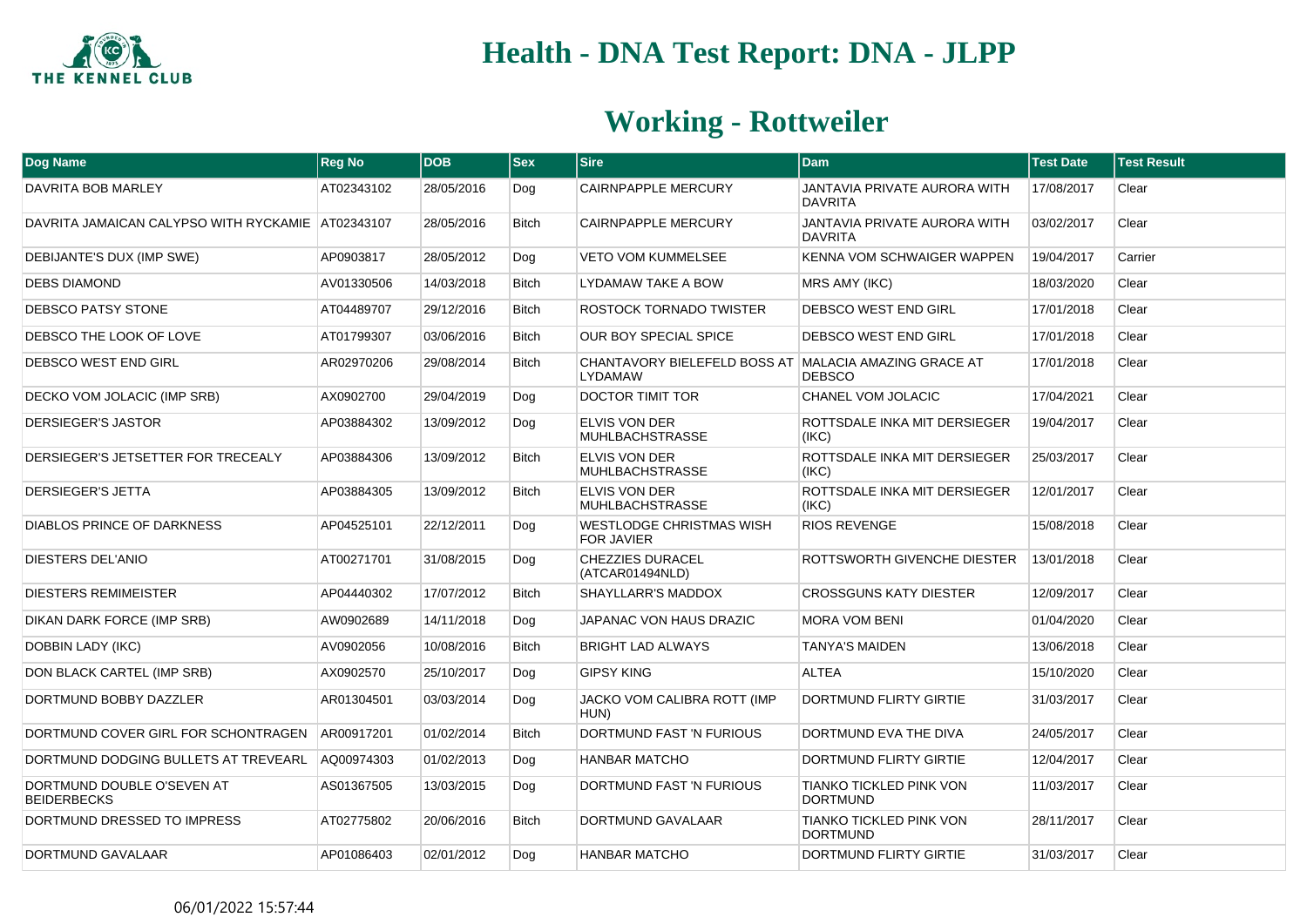

| <b>Dog Name</b>                                    | <b>Reg No</b> | <b>DOB</b> | <b>Sex</b>   | <b>Sire</b>                    | <b>Dam</b>                                                                            | <b>Test Date</b> | <b>Test Result</b> |
|----------------------------------------------------|---------------|------------|--------------|--------------------------------|---------------------------------------------------------------------------------------|------------------|--------------------|
| DORTMUND GLAMOUR GIRL AT GRANJOLEA                 | AQ00974309    | 01/02/2013 | <b>Bitch</b> | <b>HANBAR MATCHO</b>           | DORTMUND FLIRTY GIRTIE                                                                | 12/04/2017       | Clear              |
| DORTMUND GREAT EXPECTATION AT<br><b>STARROSA</b>   | AS03125303    | 12/07/2015 | Dog          | DORTMUND BOBBY DAZZLER         | DORTMUND EVA THE DIVA                                                                 | 16/03/2018       | Clear              |
| DORTMUND HEATWAVE FROM CHEROHO                     | AQ00974305    | 01/02/2013 | <b>Bitch</b> | <b>HANBAR MATCHO</b>           | <b>DORTMUND FLIRTY GIRTIE</b>                                                         | 16/03/2018       | Clear              |
| DORTMUND LILY THE PINK FROM WESTFALEN              | AM01986606    | 06/04/2011 | <b>Bitch</b> | DORTMUND FAST 'N FURIOUS       | DORTMUND CARBON COPY                                                                  | 19/04/2017       | Clear              |
| DORTMUND LOOKING FABULOUS                          | AS01367502    | 13/03/2015 | Bitch        | DORTMUND FAST 'N FURIOUS       | TIANKO TICKLED PINK VON<br><b>DORTMUND</b>                                            | 17/08/2017       | Clear              |
| DORTMUND LUVLIJUBBLY                               | AS01367501    | 13/03/2015 | <b>Bitch</b> | DORTMUND FAST 'N FURIOUS       | <b>TIANKO TICKLED PINK VON</b><br><b>DORTMUND</b>                                     | 17/08/2017       | Clear              |
| DORTMUND MISS DYNAMITE                             | AP03537502    | 28/07/2012 | <b>Bitch</b> | <b>HANBAR DANTE</b>            | DORTMUND DELIGHTFUL DOTTY                                                             | 18/04/2017       | Clear              |
| DORTMUND SHOCKWAVE                                 | AP01086401    | 02/01/2012 | Bitch        | <b>HANBAR MATCHO</b>           | DORTMUND FLIRTY GIRTIE                                                                | 17/08/2017       | Clear              |
| DORTMUND THE GRENADIER                             | AT02775801    | 20/06/2016 | Dog          | DORTMUND GAVALAAR              | TIANKO TICKLED PINK VON<br><b>DORTMUND</b>                                            | 31/03/2017       | Clear              |
| DORTMUND TOPNOTCH                                  | AU01367501    | 03/01/2017 | Dog          | DORTMUND BOBBY DAZZLER         | <b>TIANKO TICKLED PINK VON</b><br><b>DORTMUND</b>                                     | 28/11/2017       | Clear              |
| DRAGAO WIZARD MONTENEGRO ROTT (IMP<br>MNE)         | AY0910911     | 23/02/2019 | Dog          | <b>DOCTOR TIMIT TOR</b>        | UNA WIZARD MONTENEGRO ROTT                                                            | 06/03/2021       | Clear              |
| DREAMROTT BIG AUSSIE AT TANEVEN                    | AL00482103    | 19/12/2009 | Dog          | <b>FANTASA AI (IMP AUS)</b>    | GELDERLAND WATASENSATION ET WESTLODGE PEACHES 'N'CREAM AT 07/07/2017<br><b>JAVIER</b> |                  | Clear              |
| DREAMROTT DOWN UNDER TO WESTLODGE                  | AL00482101    | 19/12/2009 | Dog          | <b>FANTASA AI (IMP AUS)</b>    | GELDERLAND WATASENSATION ET WESTLODGE PEACHES 'N'CREAM AT 25/03/2017<br><b>JAVIER</b> |                  | Clear              |
| DREAMTOR BROOKLYN GIN                              | AX03789205    | 29/08/2020 | <b>Bitch</b> | JACK KABRI TEAM (IMP POL)      | DREAMTOR SHAPE OF YOU                                                                 | 07/08/2021       | Clear              |
| DREAMTOR CALLIN THE SHOTS                          | AQ01188205    | 17/03/2013 | <b>Bitch</b> | <b>SHAMROTTS BUSTA RYMES</b>   | BEREYDA THIS IS THE ONE OF<br><b>DREAMTOR</b>                                         | 02/02/2018       | Clear              |
| DREAMTOR LEGO HOUSE                                | AU01223405    | 10/03/2017 | Dog          | <b>BEVANRAY OSCAR</b>          | DREAMTOR CALLIN THE SHOTS                                                             | 13/12/2018       | Clear              |
| <b>DREAMTOR SHAPE OF YOU</b>                       | AU01223401    | 10/03/2017 | <b>Bitch</b> | <b>BEVANRAY OSCAR</b>          | DREAMTOR CALLIN THE SHOTS                                                             | 05/02/2018       | Clear              |
| <b>DROMNAGUS OLYMPIC FLAME</b>                     | AP01267701    | 18/03/2012 | <b>Bitch</b> | MAMBO NINE-ROTT (IMP SRB)      | DROMNAGUS ALL ABOUT THE GIRL                                                          | 21/11/2017       | Clear              |
| DROMNAGUS OLYMPIC MEDALIST AMONG<br><b>KILLALA</b> | AP01267710    | 18/03/2012 | Bitch        | MAMBO NINE-ROTT (IMP SRB)      | DROMNAGUS ALL ABOUT THE GIRL                                                          | 04/08/2017       | Clear              |
| DROMNAGUS WONDER OF LOVE                           | AT02690803    | 04/08/2016 | Bitch        | <b>VIRLEES CLAUDIUS</b>        | DROMNAGUS OLYMPIC FLAME                                                               | 30/10/2018       | Clear              |
| <b>DUMFRIES GIRL (IKC)</b>                         | AY0912684     | 02/05/2020 | <b>Bitch</b> | <b>MY BOY KEIL</b>             | <b>FENTER LANE LILY</b>                                                               | 10/09/2021       | Clear              |
| <b>DUNCANS MYSTERY</b>                             | AU01071803    | 15/03/2017 | Dog          | <b>CHANTAVORY HEART HEALER</b> | <b>JENNIFER DAFFODIL</b>                                                              | 27/06/2018       | Clear              |
| <b>DUNKLER ZERSTORER</b>                           | AX03147107    | 28/07/2020 | Dog          | ASUM THUNDER CHARIOT           | <b>KENSTEEN MUST CHANGE</b>                                                           | 02/03/2021       | Clear              |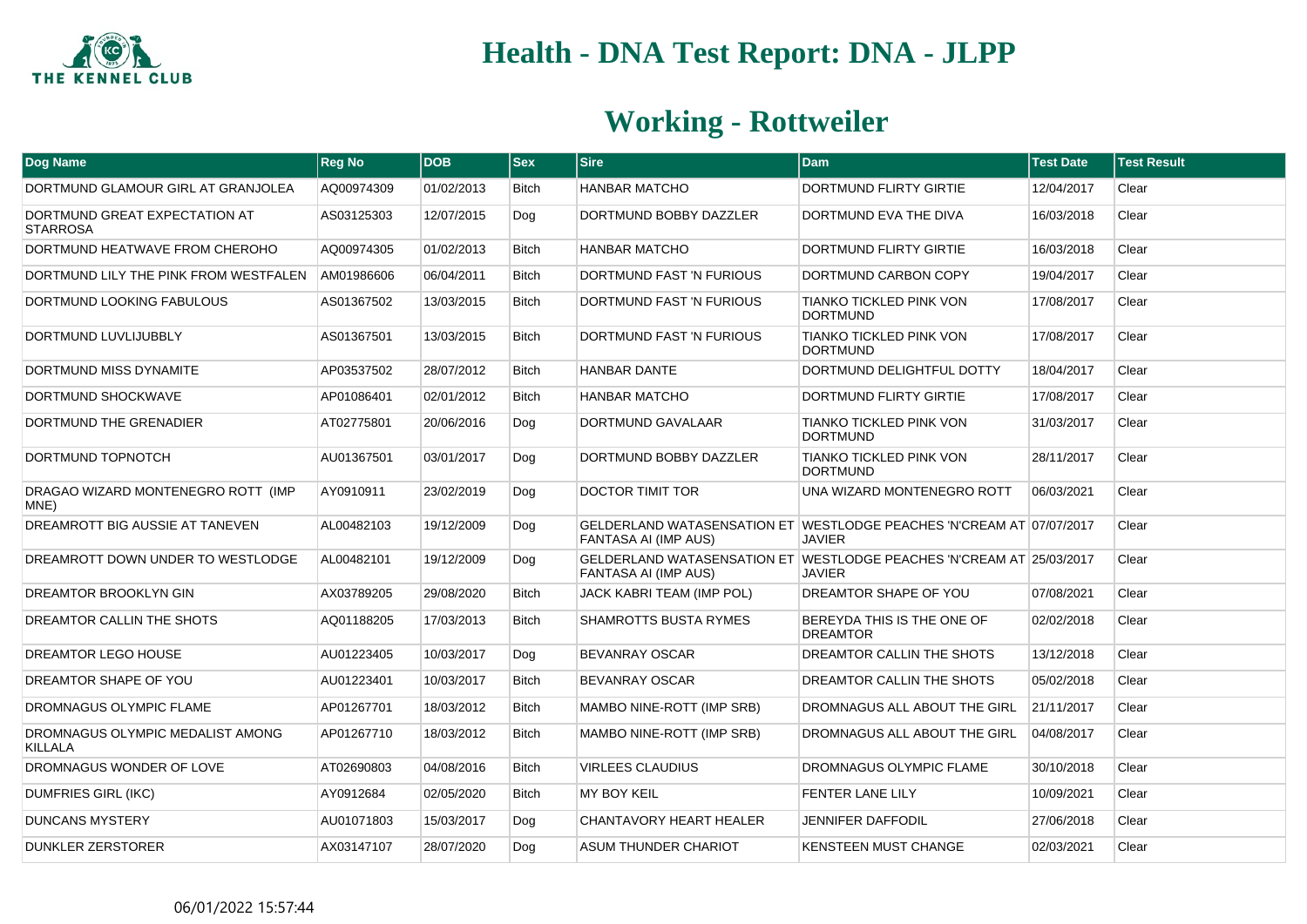

| Dog Name                                              | <b>Reg No</b> | <b>DOB</b> | $ $ Sex      | <b>Sire</b>                                            | <b>Dam</b>                                         | <b>Test Date</b> | <b>Test Result</b> |
|-------------------------------------------------------|---------------|------------|--------------|--------------------------------------------------------|----------------------------------------------------|------------------|--------------------|
| DUNTARVIE EGYPTIAN GOD                                | AW00222001    | 23/11/2018 | Dog          | TER WAELE LACHLAN (IMP NLD)                            | <b>DUNTARVIE TRINITY</b>                           | 05/09/2019       | Clear              |
| <b>DUNTARVIE TRINITY</b>                              | AR03431010    | 09/08/2014 | <b>Bitch</b> | <b>MONTBLAGGIN STUPID CUPID</b>                        | SHAMTRUBEA BUTTON MOON                             | 26/05/2017       | Clear              |
| ECHEZEAUX JUST WICKED FOR LADESCO                     | AR01929703    | 07/05/2014 | Dog          | SEITTOR AFTERSHOCK                                     | LADESCO BORN TO BE WILD AT<br><b>ECHEZEAUX</b>     | 25/07/2017       | Clear              |
| ECHEZEAUX MARGARITA BY MOSSBELLE                      | AS01736010    | 23/04/2015 | <b>Bitch</b> | HATILA IZ TVERSKOGO DOMA (IMP<br>FRA)                  | LADESCO BORN TO BE WILD AT<br><b>ECHEZEAUX</b>     | 09/11/2020       | Clear              |
| <b>EDENS EBONY GIRL</b>                               | AU00541504    | 05/01/2017 | <b>Bitch</b> | JACK BLACK VON BEL MONDO<br>(IKC)                      | <b>ROXY'S SPIRIT</b>                               | 17/02/2020       | Clear              |
| ELENA VOM HAUSE ROTTZILLA (IMP NLD)                   | AX0902230     | 01/10/2019 | <b>Bitch</b> | PABLO VON DER BLEICHSTRASSE                            | <b>AXY VOM HAUSE ROTTZILLA</b>                     | 09/08/2021       | Clear              |
| ELLORA VON DER ALTEN FESTUNG AT<br>VONNBELA (IMP HRV) | AV0905017     | 06/04/2018 | <b>Bitch</b> | XEDOR VON DER ALTEN FESTUNG LOLA VON DER ALTEN FESTUNG |                                                    | 24/07/2019       | Clear              |
| <b>ESCORA'S MERCEDES</b>                              | AQ04037501    | 19/10/2013 | <b>Bitch</b> | <b>WOLFBASS THE BARBARIAN</b>                          | JUFFTHER SHE GOT SOUL AT<br><b>ESCORA</b>          | 17/03/2017       | Clear              |
| <b>ESTALEA FRENCHY AT FRONFELEN</b>                   | AP01384706    | 14/04/2012 | <b>Bitch</b> | <b>GUARDAMI PAL JOEY</b>                               | ESTALEA ISN'T SHE LOVELY (RE-<br>IMPORT)           | 04/04/2017       | Carrier            |
| ESTALEA ISN'T SHE LOVELY (RE-IMPORT)                  | AJ01224304    | 28/01/2008 | <b>Bitch</b> | <b>ESTALEA RAINBOW LEVI</b>                            | <b>JIMEVA KEEP THE FAITH FOR</b><br><b>ESTALEA</b> | 12/04/2017       | Clear              |
| <b>ESTALEA KENICKIE</b>                               | AP01384702    | 14/04/2012 | Dog          | <b>GUARDAMI PAL JOEY</b>                               | ESTALEA ISN'T SHE LOVELY (RE-<br>IMPORT)           | 12/04/2017       | Clear              |
| <b>ESTALEA RIZZO AT SEITTOR</b>                       | AP01384705    | 14/04/2012 | Bitch        | <b>GUARDAMI PAL JOEY</b>                               | ESTALEA ISN'T SHE LOVELY (RE-<br>IMPORT)           | 22/03/2017       | Carrier            |
| <b>EVA'S CHANCE</b>                                   | AS01910501    | 11/05/2015 | <b>Bitch</b> | ROTSPIRIT SAM SON                                      | <b>EVAS PROMISE</b>                                | 21/05/2019       | Clear              |
| EXCITING KODA AT JABERJAX                             | AR03077706    | 11/06/2014 | Dog          | <b>COCHISE FROM ROYAL BREED</b>                        | SPARTA (IMP SRB)                                   | 06/02/2017       | Clear              |
| <b>EYLAUERHOF'S MOZART</b>                            | AR03085103    | 21/07/2014 | Dog          | <b>EYLAUERHOF'S ZEBASTIAN</b>                          | <b>EYLAUERHOF'S ASSI</b>                           | 31/03/2017       | Clear              |
| <b>EYLAUERHOF'S WOLFGANG</b>                          | AU03940104    | 29/08/2017 | Dog          | <b>EYLAUERHOF'S LUGER</b>                              | AKAEYLAUER HOF NUALA                               | 24/07/2020       | Clear              |
| EYLAUERHOF'S XANI AT VOMBUCKHAUS                      | AU03937806    | 05/09/2017 | <b>Bitch</b> | <b>EYLAUERHOF'S LUGER</b>                              | <b>EYLAUERHOF'S ANKE</b>                           | 17/06/2020       | Clear              |
| <b>FALKORS WICKED SECRET</b>                          | AS00173602    | 03/12/2014 | <b>Bitch</b> | <b>WOLFBASS ENIGMA AT FALKOR</b>                       | ROJANEVA KERRCHING                                 | 24/05/2017       | Clear              |
| FAME VOM HAUSE NIVEKSUE FOR CARSAL<br>(IMP MLT)       | AM0902297     | 24/10/2010 | <b>Bitch</b> | <b>UNO VOM HAUS ENGEL</b>                              | <b>BOA VOM HAUSE NIVEKSUE</b>                      | 31/01/2017       | Clear              |
| <b>FANTASA AFTER SHOCK</b>                            | AQ00964602    | 01/09/2012 | <b>Bitch</b> | MINAELEA'S BLACK MAMBO                                 | <b>FANTASA CHILI 'N SPICE</b>                      | 04/05/2017       | Clear              |
| <b>FANTASA BLU DIABLO</b>                             | AV03308101    | 11/04/2018 | Dog          | CAMMCASTLE'S QUARTERBACK<br><b>FANTASA (IMP USA)</b>   | FANTASA SMIRNOFF BLU VIOLET                        | 12/02/2021       | Clear              |
| <b>FANTASA BLU WINTER ROSES</b>                       | AV03308107    | 11/04/2018 | <b>Bitch</b> | CAMMCASTLE'S QUARTERBACK<br><b>FANTASA (IMP USA)</b>   | <b>FANTASA SMIRNOFF BLU VIOLET</b>                 | 12/02/2021       | Clear              |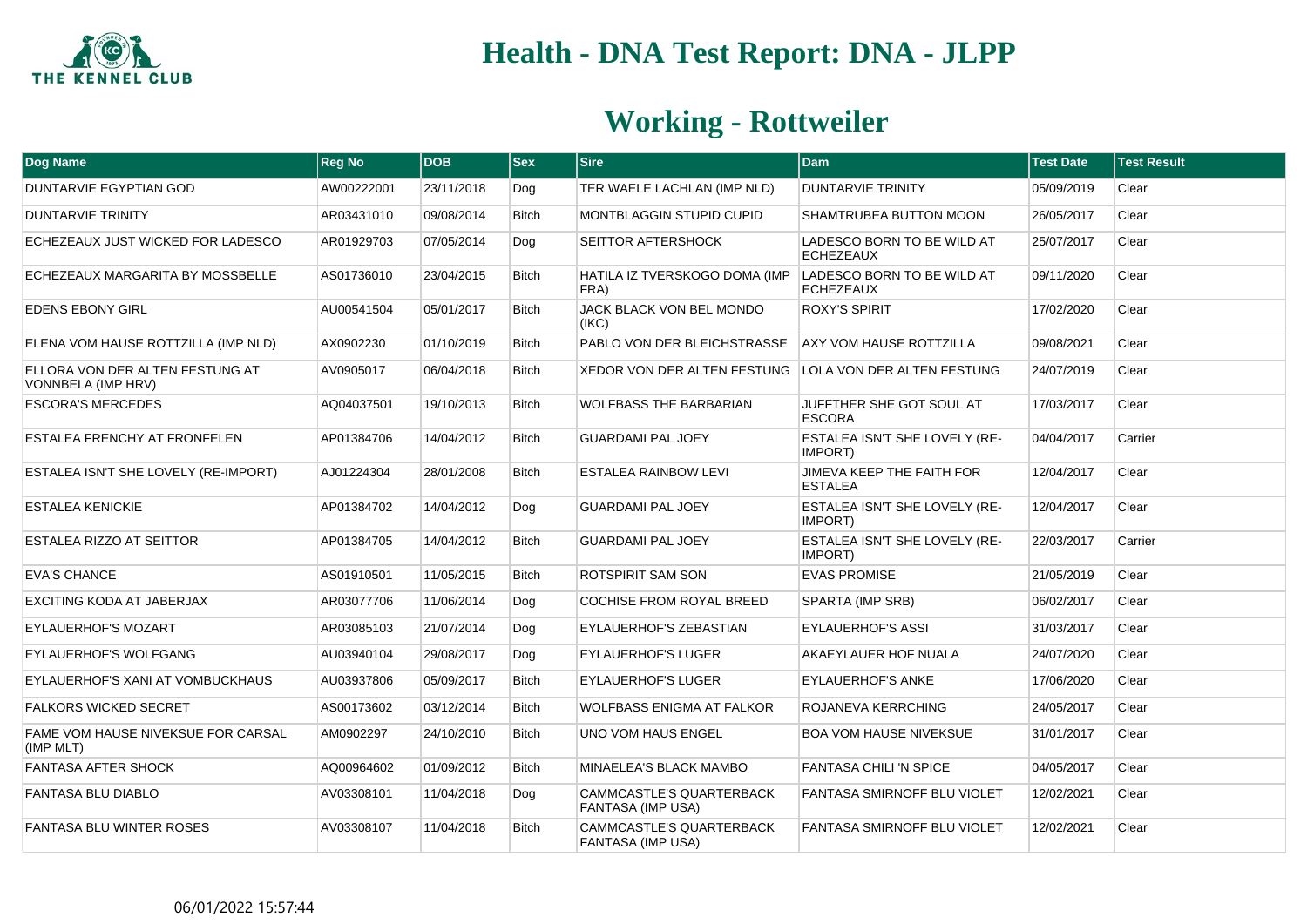

| Dog Name                                                   | <b>Reg No</b> | <b>DOB</b> | $ s_{ex} $   | <b>Sire</b>                                                               | <b>Dam</b>                                            | <b>Test Date</b> | <b>Test Result</b> |
|------------------------------------------------------------|---------------|------------|--------------|---------------------------------------------------------------------------|-------------------------------------------------------|------------------|--------------------|
| FANTASA BRAVO BLITZ (A.I.)                                 | AX00995501    | 23/08/2019 | Dog          | <b>BLITZ VOM TAMRIEL</b><br>(ATCAQ02415RUS)                               | <b>FANTASA SMIRNOFF BLU VIOLET</b>                    | 12/02/2021       | Clear              |
| <b>FANTASA CHINA MOONLIGHT</b>                             | AM03482501    | 22/06/2011 | <b>Bitch</b> | GELDERLAND WATASENSATION ET IMPERIAN IM MESSALINA<br>FANTASA AI (IMP AUS) |                                                       | 24/09/2018       | Clear              |
| FANTASA FROM RUSSIA WITH LUV (A.I.)                        | AX00995502    | 23/08/2019 | <b>Bitch</b> | <b>BLITZ VOM TAMRIEL</b><br>(ATCAQ02415RUS)                               | FANTASA SMIRNOFF BLU VIOLET                           | 12/02/2021       | Clear              |
| <b>FANTASA HAIL MARY</b>                                   | AV04365308    | 06/09/2018 | <b>Bitch</b> | CAMMCASTLE'S QUARTERBACK<br>FANTASA (IMP USA)                             | NASTIA VON DER<br>LEUCHTENBURCKE FANTASA (IMP<br>GRC) | 12/02/2021       | Clear              |
| <b>FANTASA JUST FOR THE RECORD</b>                         | AS01319305    | 22/02/2015 | Dog          | <b>FANTASA MARLON BRANDO</b>                                              | <b>FANTASA CHINA MOONLIGHT</b>                        | 12/09/2017       | Clear              |
| <b>FANTASA MARLON BRANDO</b>                               | AR00559501    | 28/09/2013 | Dog          | MINAELEA'S BLACK MAMBO                                                    | <b>FANTASA CHILI 'N SPICE</b>                         | 06/05/2017       | Clear              |
| FANTASA SMIRNOFF BLU VIOLET                                | AR04432702    | 21/09/2014 | <b>Bitch</b> | MINAELEA'S BLACK MAMBO                                                    | <b>FANTASA SMIRNOFF ICE</b>                           | 04/05/2017       | Clear              |
| <b>FANTASA SMIRNOFF COSMO</b>                              | AR04432701    | 21/09/2014 | Dog          | MINAELEA'S BLACK MAMBO                                                    | <b>FANTASA SMIRNOFF ICE</b>                           | 04/05/2017       | Clear              |
| <b>FANTASA SMIRNOFF ICE</b>                                | AL00054203    | 25/12/2009 | <b>Bitch</b> | <b>GELDERLAND WATASENSATION ET</b><br>FANTASA AI (IMP AUS)                | <b>BRIAROAKS CHILI FANTASA (IMP</b><br>USA)           | 04/05/2017       | Clear              |
| FIFI OF HOLLINS                                            | AU01097506    | 18/02/2017 | <b>Bitch</b> | ZAKS ZANZA BOY (IKC)                                                      | <b>KIERAS BABY</b>                                    | 07/10/2019       | Clear              |
| FILOU LEWIROT AT CARSAL (IMP POL)                          | AS0901540     | 21/08/2014 | Dog          | <b>GANDALF MARSTAL</b>                                                    | <b>TOSI LEWIROT</b>                                   | 31/01/2017       | Clear              |
| <b>FIREMOONS AMIS A VIE</b>                                | AP00899602    | 01/03/2012 | Dog          | <b>HANBAR MATCHO</b>                                                      | RIVIERE DE DIAMANT AVEC<br><b>FIREMOON</b>            | 26/01/2017       | Clear              |
| <b>FORTHARS MOONLIGHT</b>                                  | AU00247304    | 07/12/2016 | <b>Bitch</b> | <b>FORTHAR FIRECRACKER</b>                                                | <b>DIESEL'S MOONLIGHT</b>                             | 16/01/2019       | Clear              |
| <b>FRANKLY NO FEAR</b>                                     | AU01097505    | 18/02/2017 | Dog          | <b>ZAKS ZANZA BOY (IKC)</b>                                               | <b>KIERAS BABY</b>                                    | 23/07/2018       | Clear              |
| FRAZIER JOE REAL EDGE (IMP SRB)                            | AY0910718     | 16/02/2020 | Dog          | MICHAEL CORLEONE VON HAUSE<br><b>LEROY</b>                                | REMI LAKROA OD ZADA                                   | 27/04/2021       | Clear              |
| <b>GASTON EARL ANTONIUS (IMP SRB)</b>                      | AX0902067     | 15/08/2019 | Dog          | MICHAEL CORLEONE VON HAUSE<br><b>LEROY</b>                                | MIMI EARL ANTONIUS                                    | 24/06/2020       | Clear              |
| GEKY VON DER ALTEN SUMPF AT CRAYELL (IMF AU0904611<br>ITA) |               | 23/03/2016 | <b>Bitch</b> | <b>ADHAM VOM RANGAU</b>                                                   | RONJA AUS DER ESPENSTATTE                             | 14/07/2017       | Clear              |
| <b>GENZO VOM KUMMELSEE</b>                                 | AR00124503    | 23/12/2013 | Dog          | <b>GOULDRYCK VON ALARITTZ</b>                                             | <b>CLARA CHERUB</b>                                   | 03/08/2020       | Carrier            |
| <b>GORGEOUS EMMA</b>                                       | AU02280105    | 07/05/2017 | <b>Bitch</b> | <b>JUNIPERA VOM ZICA MARADONA</b>                                         | <b>RIVERSIDE LADY'S STROLL (IKC)</b>                  | 11/09/2020       | Carrier            |
| <b>GOULDRYCK VON RAINA MIT DARCVICTORIS</b>                | AU02698906    | 06/06/2017 | <b>Bitch</b> | ROTTPHOENIX IOLO                                                          | ROTTPHOENIX JANIKZ MIT<br><b>GOULDRYCK</b>            | 22/12/2020       | Clear              |
| <b>GRACEZHEIM ANOUSHA</b>                                  | AV01461801    | 28/03/2018 | <b>Bitch</b> | <b>GYRIMA THE AVIATOR</b>                                                 | <b>GRACEZHEIM TALLULAH</b>                            | 19/10/2021       | Carrier            |
| GRACEZHEIM ENCHANTED ELLA AT AMIAKIERA AT02610101          |               | 24/06/2016 | <b>Bitch</b> | <b>GYRIMA THE AVIATOR</b>                                                 | <b>GRACEZHEIM TALLULAH</b>                            | 19/01/2017       | Carrier            |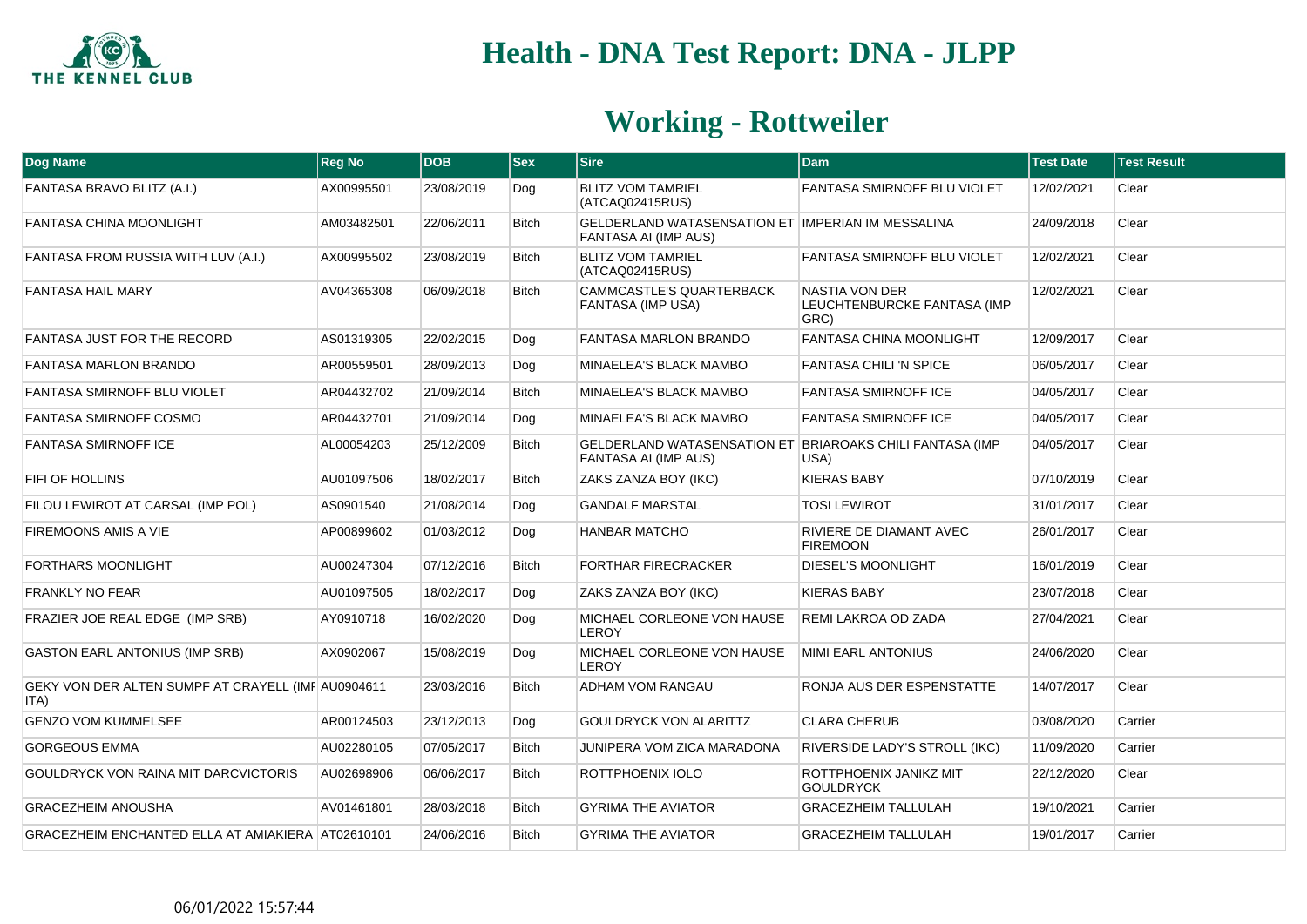

| Dog Name                                                  | <b>Reg No</b> | <b>DOB</b> | $ $ Sex      | <b>Sire</b>                                       | <b>Dam</b>                                                  | <b>Test Date</b> | <b>Test Result</b> |
|-----------------------------------------------------------|---------------|------------|--------------|---------------------------------------------------|-------------------------------------------------------------|------------------|--------------------|
| <b>GRACEZHEIM MARISHKA</b>                                | AT02610109    | 24/06/2016 | <b>Bitch</b> | <b>GYRIMA THE AVIATOR</b>                         | <b>GRACEZHEIM TALLULAH</b>                                  | 02/02/2017       | Carrier            |
| <b>GRACEZHEIM SKYSURFER WITH MONTELAGO</b>                | AM01603902    | 24/03/2011 | <b>Bitch</b> | OLEARIA BLAZE OF GOLD                             | <b>GRACEZHEIM KALUSHA</b>                                   | 14/12/2016       | Clear              |
| <b>GRACEZHEIM TALLULAH</b>                                | AM01603901    | 24/03/2011 | <b>Bitch</b> | OLEARIA BLAZE OF GOLD                             | <b>GRACEZHEIM KALUSHA</b>                                   | 02/02/2017       | Clear              |
| <b>GRACEZHEIM THE LIONESS</b>                             | AW02291401    | 16/05/2019 | <b>Bitch</b> | <b>GUARDAMI THE KINGS SPEECH</b>                  | <b>GRACEZHEIM MARISHKA</b>                                  | 19/08/2019       | Carrier            |
| <b>GRANJOLEA CHARDONNAY</b>                               | AT02094003    | 15/05/2016 | <b>Bitch</b> | VARENKA MAXIMILLION AT<br><b>GRANJOLEA</b>        | DORTMUND GLAMOUR GIRL AT<br><b>GRANJOLEA</b>                | 12/04/2017       | Clear              |
| <b>GRANJOLEA COPACABANA</b>                               | AT02094002    | 15/05/2016 | Dog          | <b>VARENKA MAXIMILLION AT</b><br><b>GRANJOLEA</b> | DORTMUND GLAMOUR GIRL AT<br><b>GRANJOLEA</b>                | 04/02/2019       | Clear              |
| <b>GRANJOLEA DO IT FOR ME</b>                             | AT02443404    | 15/06/2016 | Dog          | <b>JHAVA COSMOPOLITON</b>                         | <b>GRANJOLEA ANDORA</b>                                     | 19/04/2017       | Clear              |
| <b>GUARDAMI BACK TO THE FUTURE FOR</b><br><b>MELAISEY</b> | AV04872505    | 15/12/2018 | Bitch        | <b>GUARDAMI THE KINGS SPEECH</b>                  | <b>SCANIAN A TASTE OF HONEY FOR</b><br><b>GUARDAMI</b>      | 24/09/2019       | Clear              |
| <b>GUARDAMI GUARDING TESS AT TAZMANIC</b>                 | AR00444301    | 22/01/2014 | Bitch        | <b>GYRIMA THE AVIATOR</b>                         | TORRENTA TRULY SCRUMPTIOUS AT 22/03/2017<br><b>GUARDAMI</b> |                  | Clear              |
| <b>GUARDAMI MOONSTRUCK</b>                                | AR03368902    | 21/09/2014 | <b>Bitch</b> | HANBAR MATCHO                                     | <b>GUARDAMI UNDERCOVER ANGEL</b>                            | 19/01/2017       | Clear              |
| <b>GUARDAMI THE KINGS SPEECH</b>                          | AT01252202    | 21/04/2016 | Dog          | BEVANRAY MASTERPIECE BY<br><b>GUARDAMI</b>        | TORRENTA TRULY SCRUMPTIOUS AT 10/01/2017<br><b>GUARDAMI</b> |                  | Clear              |
| <b>GUARDAMI UNDERCOVER ANGEL</b>                          | AM03148301    | 30/06/2011 | <b>Bitch</b> | GUARDAMI PAL JOEY                                 | <b>GYRIMA ANGEL DELIGHT AT</b><br><b>GUARDAMI</b>           | 10/01/2017       | Clear              |
| GYRIMA COME FLY WITH ME TO SHANNAKIEL                     | AP00232802    | 10/12/2011 | <b>Bitch</b> | PONCHEENS BORN TO SHINE FOR<br><b>BEVANRAY</b>    | <b>GYRIMA DRAMA QUEEN</b>                                   | 01/03/2017       | Clear              |
| <b>GYRIMA ORSON</b>                                       | AS02171003    | 29/05/2015 | Dog          | HANBAR MATCHO                                     | <b>GYRIMA LOIS</b>                                          | 24/03/2017       | Clear              |
| <b>GYRIMA OTILLIE AT TAZMANIC</b>                         | AS02171002    | 29/05/2015 | Bitch        | HANBAR MATCHO                                     | <b>GYRIMA LOIS</b>                                          | 22/03/2017       | Clear              |
| <b>HAKKIHAUSE LEONARD</b>                                 | AT03567207    | 25/08/2016 | Dog          | <b>QUOJA'S MAXIMUS TO</b><br><b>RIVERSROCK</b>    | BOTLIERSKOP SNOW ANGEL (GKC)                                | 27/02/2018       | Clear              |
| HAKKIHAUSE LIZA RADLEY                                    | AT03567205    | 25/08/2016 | <b>Bitch</b> | QUOJA'S MAXIMUS TO<br><b>RIVERSROCK</b>           | BOTLIERSKOP SNOW ANGEL (GKC)                                | 20/02/2018       | Clear              |
| <b>HAKKIHAUSE VALERIE</b>                                 | AT03567201    | 25/08/2016 | <b>Bitch</b> | QUOJA'S MAXIMUS TO<br><b>RIVERSROCK</b>           | BOTLIERSKOP SNOW ANGEL (GKC)                                | 29/03/2017       | Carrier            |
| <b>HALOS FREEDOM</b>                                      | AR02922905    | 26/07/2014 | Bitch        | GASCOYNE UNDER THE STARS                          | <b>ANNWYL UPSEY DAISY</b>                                   | 18/09/2018       | Clear              |
| HANA AT JUODAROZE (IMP SRB)                               | AX0901578     | 18/05/2019 | Bitch        | PRINCE LEGEND OF KNEZ                             | <b>BONIKA</b>                                               | 30/10/2020       | Carrier            |
| <b>HANBAR BAXTER</b>                                      | AV04241605    | 03/10/2018 | Dog          | <b>XANIO VOM KRESSBACH</b>                        | WENNA VON IVAN HAUSE (IMP ROM) 14/11/2018                   |                  | Carrier            |
| <b>HANBAR BLADE</b>                                       | AV04241604    | 03/10/2018 | Dog          | XANIO VOM KRESSBACH                               | WENNA VON IVAN HAUSE (IMP ROM) 14/11/2018                   |                  | Clear              |
| <b>HANBAR BLITZER</b>                                     | AV04241602    | 03/10/2018 | Dog          | XANIO VOM KRESSBACH                               | WENNA VON IVAN HAUSE (IMP ROM) 14/11/2018                   |                  | Clear              |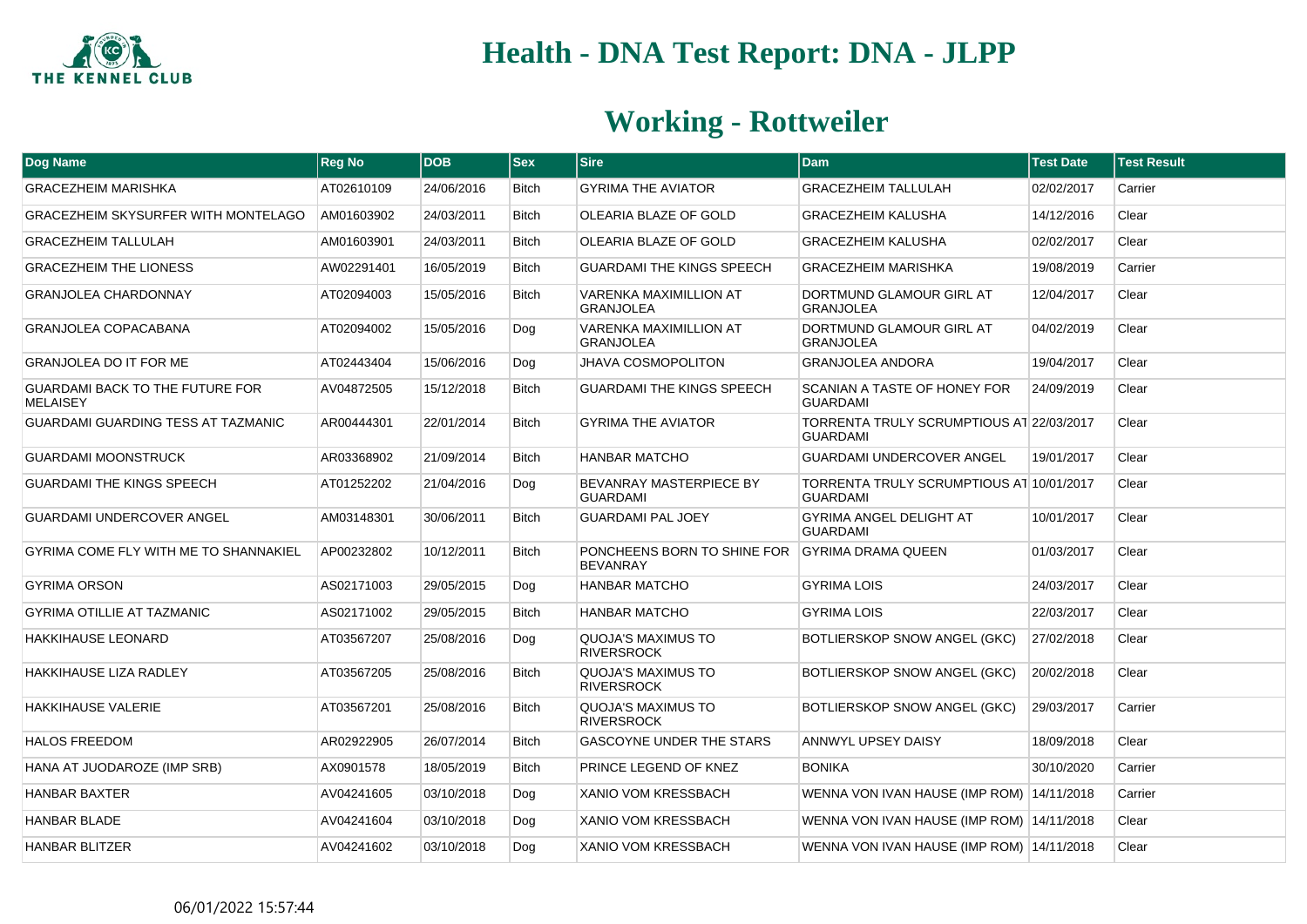

| <b>Dog Name</b>                | <b>Reg No</b> | <b>DOB</b> | <b>Sex</b>   | <b>Sire</b>                                    | <b>Dam</b>                                | <b>Test Date</b> | <b>Test Result</b> |
|--------------------------------|---------------|------------|--------------|------------------------------------------------|-------------------------------------------|------------------|--------------------|
| <b>HANBAR BOWIE</b>            | AV04241603    | 03/10/2018 | Dog          | <b>XANIO VOM KRESSBACH</b>                     | WENNA VON IVAN HAUSE (IMP ROM) 14/11/2018 |                  | Carrier            |
| <b>HANBAR BRONKO</b>           | AV04241606    | 03/10/2018 | Dog          | <b>XANIO VOM KRESSBACH</b>                     | WENNA VON IVAN HAUSE (IMP ROM) 14/11/2018 |                  | Carrier            |
| <b>HANBAR BRUNO</b>            | AV04241607    | 03/10/2018 | Dog          | <b>XANIO VOM KRESSBACH</b>                     | WENNA VON IVAN HAUSE (IMP ROM) 14/11/2018 |                  | Clear              |
| HANBAR BUFFY VON UPEND         | AV04241601    | 03/10/2018 | Bitch        | <b>XANIO VOM KRESSBACH</b>                     | WENNA VON IVAN HAUSE (IMP ROM) 14/11/2018 |                  | Carrier            |
| HANBAR CLAUDIA AMONG RONMAL    | AW02539207    | 10/06/2019 | <b>Bitch</b> | DANKO DE BREOGAN (IMP ESP)                     | <b>HANBAR YVETTE</b>                      | 03/11/2020       | Clear              |
| HANBAR DANJO                   | AX01822401    | 19/04/2020 | Dog          | HANBAR WATZMANN                                | WENNA VON IVAN HAUSE (IMP ROM) 10/06/2020 |                  | Clear              |
| <b>HANBAR DARLA</b>            | AX01822408    | 19/04/2020 | <b>Bitch</b> | HANBAR WATZMANN                                | WENNA VON IVAN HAUSE (IMP ROM) 10/06/2020 |                  | Clear              |
| <b>HANBAR DEONTAY</b>          | AX01822403    | 19/04/2020 | Dog          | HANBAR WATZMANN                                | WENNA VON IVAN HAUSE (IMP ROM) 10/06/2020 |                  | Carrier            |
| <b>HANBAR DESTINY</b>          | AX01822406    | 19/04/2020 | <b>Bitch</b> | HANBAR WATZMANN                                | WENNA VON IVAN HAUSE (IMP ROM) 10/06/2020 |                  | Carrier            |
| <b>HANBAR DIABLO</b>           | AX01822405    | 19/04/2020 | Dog          | HANBAR WATZMANN                                | WENNA VON IVAN HAUSE (IMP ROM) 10/06/2020 |                  | Carrier            |
| <b>HANBAR DIXIE</b>            | AX01822409    | 19/04/2020 | <b>Bitch</b> | HANBAR WATZMANN                                | WENNA VON IVAN HAUSE (IMP ROM) 10/06/2020 |                  | Clear              |
| <b>HANBAR DUBAI</b>            | AX01822402    | 19/04/2020 | Dog          | HANBAR WATZMANN                                | WENNA VON IVAN HAUSE (IMP ROM) 10/06/2020 |                  | Clear              |
| HANBAR DYNAMO                  | AX01822404    | 19/04/2020 | Dog          | HANBAR WATZMANN                                | WENNA VON IVAN HAUSE (IMP ROM) 10/06/2020 |                  | Carrier            |
| HANBAR ENIGMA AT RUIZ          | AX03912903    | 07/08/2020 | <b>Bitch</b> | TESLA EARL ANTONIUS (IMP SRB)                  | HANBAR WHITNEY WITH AMATOL                | 04/11/2021       | Clear              |
| HANBAR MAGGIE AT BAMABEL       | AL02921808    | 13/06/2010 | <b>Bitch</b> | <b>BURNING DES PRINCES</b><br><b>D'ARAGONE</b> | <b>HANBAR WENDY</b>                       | 25/07/2017       | Clear              |
| <b>HANBAR MATCHO</b>           | AL02921802    | 13/06/2010 | Dog          | <b>BURNING DES PRINCES</b><br><b>D'ARAGONE</b> | <b>HANBAR WENDY</b>                       | 01/12/2016       | Clear              |
| <b>HANBAR ONDRA</b>            | AM01343010    | 01/04/2011 | <b>Bitch</b> | DARKARMAR CURVED AIR                           | <b>HANBAR HANNI</b>                       | 24/02/2017       | Clear              |
| <b>HANBAR PEBBLESUE POPEYE</b> | AP00418802    | 26/12/2011 | Dog          | <b>HANBAR DANTE</b>                            | <b>HANBAR IVETTE</b>                      | 19/04/2017       | Clear              |
| <b>HANBAR PRISKA</b>           | AP04035901    | 08/10/2012 | <b>Bitch</b> | LENNOX VOM WEISSEN SCHWAN                      | <b>HANBAR DELTA</b>                       | 19/04/2017       | Clear              |
| HANBAR RULA                    | AQ01092207    | 20/03/2013 | <b>Bitch</b> | JACKO VOM CALIBRA ROTT (IMP<br>HUN)            | <b>HANBAR HANNI</b>                       | 16/05/2017       | Clear              |
| <b>HANBAR SELENA</b>           | AQ03327110    | 06/09/2013 | <b>Bitch</b> | <b>HANBAR MATCHO</b>                           | <b>HANBAR ONDRA</b>                       | 01/12/2016       | Clear              |
| <b>HANBAR TORRES</b>           | AR00041302    | 12/11/2013 | Dog          | <b>HANBAR MATCHO</b>                           | <b>HANBAR ISMAY</b>                       | 09/02/2017       | Clear              |
| HANBAR WATZMANN                | AT00893405    | 08/02/2016 | Dog          | <b>GERO KING OF THE EAST</b>                   | <b>HANBAR SELENA</b>                      | 21/01/2020       | Clear              |
| HANBAR WHITNEY WITH AMATOL     | AT00893403    | 08/02/2016 | Bitch        | GERO KING OF THE EAST                          | <b>HANBAR SELENA</b>                      | 13/06/2018       | Clear              |
| <b>HANBAR WIGGINS</b>          | AT00893408    | 08/02/2016 | Dog          | <b>GERO KING OF THE EAST</b>                   | <b>HANBAR SELENA</b>                      | 29/08/2017       | Clear              |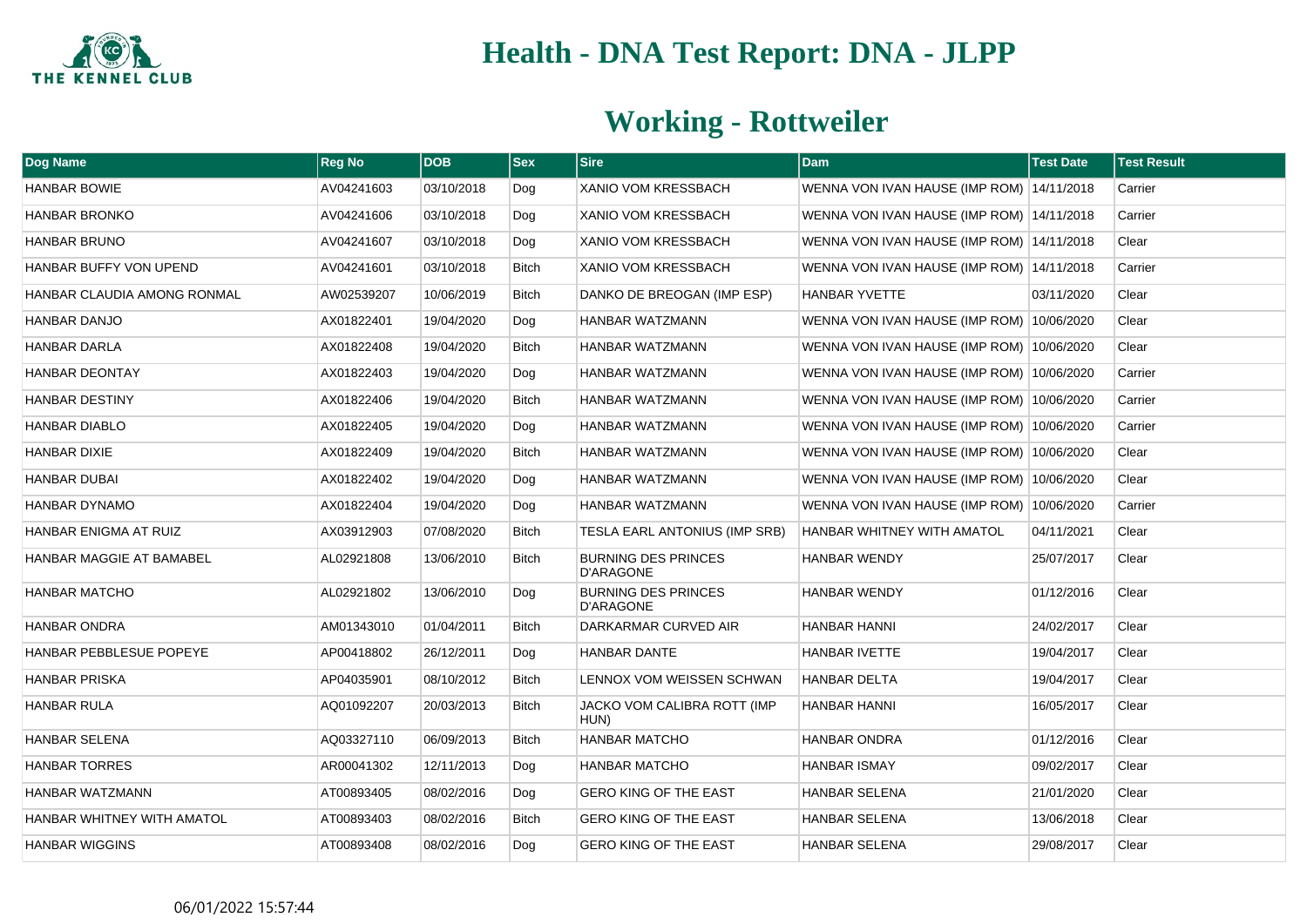

| Dog Name                                            | <b>Reg No</b> | <b>DOB</b> | <b>Sex</b>   | <b>Sire</b>                                       | <b>Dam</b>                                                                        | <b>Test Date</b> | <b>Test Result</b> |
|-----------------------------------------------------|---------------|------------|--------------|---------------------------------------------------|-----------------------------------------------------------------------------------|------------------|--------------------|
| <b>HANBAR WILLOW</b>                                | AT00893404    | 08/02/2016 | Bitch        | <b>GERO KING OF THE EAST</b>                      | <b>HANBAR SELENA</b>                                                              | 05/08/2019       | Clear              |
| <b>HANEY WARRIOR</b>                                | AX02394001    | 01/05/2020 | Dog          | ROYAL KING OF HEARTS AT<br><b>SOVROTTS</b>        | <b>BAGGY BEAGLE</b>                                                               | 03/03/2021       | Clear              |
| HANVILLE COMMANDER OF MAGIC                         | AR01849701    | 07/05/2014 | Dog          | SHOECOTT'S PAPER MOON                             | SHOECOTT'S SUMMER SONG OF<br><b>HANVILLE</b>                                      | 16/04/2018       | Clear              |
| <b>HARBURYS EVA</b>                                 | AT04451001    | 06/12/2016 | <b>Bitch</b> | ROY VOM CALIBRA ROTT (IMP HUN) HARBURYS CLEOPATRA |                                                                                   | 13/11/2018       | Clear              |
| <b>HARBURYS HIPPARCHIA</b>                          | AW01341609    | 16/03/2019 | <b>Bitch</b> | NEMO VOM CHARCO (IMP DEU)                         | <b>HARBURYS EVA</b>                                                               | 06/02/2021       | Clear              |
| HARMONIE VON DER RHEINFAHRE (IMP DEU)               | AW0903160     | 19/09/2018 | <b>Bitch</b> | VITUS VOM HAUSE NEUBRAND                          | ZOE VON DER RHEINFAHRE                                                            | 23/08/2019       | Clear              |
| <b>HAUSEBECKER PERSIAN</b>                          | AV00883107    | 16/02/2018 | <b>Bitch</b> | ROTTPHOENIX JOSHKA                                | ELLA VON DER BLOCKHUTTE (IMP<br>DEU)                                              | 28/09/2021       | Clear              |
| HAUSEBECKER VOM LEONNE                              | AS03579608    | 13/07/2015 | <b>Bitch</b> |                                                   | CERBERE DU CHAMP DES LOUVES   HEIKA DU CHAMP DES LOUVES (IMP   25/11/2020<br>FRA) |                  | Clear              |
| <b>HELDENHAUSS MOULIN ROUGE</b>                     | AL00097004    | 05/12/2009 | <b>Bitch</b> | OLEARIA BLAZE OF GOLD                             | TRAVILLON READY TO RAVE AT<br><b>HELDENHAUSS</b>                                  | 24/03/2017       | Clear              |
| HELDENHAUSS NIKITA AT REIKKSON                      | AR02252305    | 05/06/2014 | <b>Bitch</b> | MINAELEA'S BLACK MAMBO                            | <b>HELDENHAUSS MOULIN ROUGE</b>                                                   | 31/01/2017       | Clear              |
| HETZERS ARNA VON TULSABURG                          | AR03246910    | 18/08/2014 | <b>Bitch</b> | KLYDE VON BEL MONDO (IKC)                         | <b>HETZERS NINA VON BURHULMM</b>                                                  | 18/10/2017       | Clear              |
| HETZERS VOUGE VON VAULTAMOR                         | AR03246902    | 18/08/2014 | <b>Bitch</b> | KLYDE VON BEL MONDO (IKC)                         | <b>HETZERS NINA VON BURHULMM</b>                                                  | 30/12/2019       | Clear              |
| HIKAY DARES TO BE DIFFERENT                         | AR03561403    | 17/07/2014 | <b>Bitch</b> | <b>VIRLEES CLAUDIUS</b>                           | <b>HIKAY'S CAN'T STOP MISBEHAVIN</b>                                              | 20/04/2017       | Clear              |
| HIKAY'S WITCH WITH ATTITUDE AT DANALJAEM AP01313803 |               | 18/03/2012 | <b>Bitch</b> | VARENKA BRING IT HOME TO<br><b>TYSAR</b>          | HIKAY'S CAN'T STOP MISBEHAVIN                                                     | 09/02/2017       | Clear              |
| HIKAY'S WITH ATTITUDE                               | AQ01219505    | 09/03/2013 | <b>Bitch</b> | VARENKA BRING IT HOME TO<br><b>TYSAR</b>          | HIKAY'S CAN'T STOP MISBEHAVIN                                                     | 02/02/2017       | Clear              |
| HOPE FUSADJO (IMP SRB)                              | AX0902631     | 25/03/2018 | <b>Bitch</b> | KENZO VOM HOUSE SIMBA                             | <b>BERTA V HAUS DRAZIC</b>                                                        | 23/06/2020       | Clear              |
| HOWNEAR URBAN SPACEMAN                              | AR01707302    | 20/04/2014 | Dog          | TER WAELE LACHLAN (IMP NLD)                       | SHAMTRUBEA FEMME FATAL WITH<br><b>HOWNEAR</b>                                     | 22/12/2020       | Clear              |
| I LEWIS TIMIT TOR (IMP SRB)                         | AW0906423     | 01/06/2019 | Dog          | DOCTOR TIMIT TOR                                  | <b>FIESTA TIMIT TOR</b>                                                           | 18/03/2020       | Clear              |
| <b>ICEMAN VON DER PREIS (IMP USA)</b>               | AX0901410     | 08/08/2019 | Dog          | EARTH OF FIRES BANDITO                            | <b>XUMA VON DER PREIS</b>                                                         | 03/12/2020       | Clear              |
| <b>ICEPACK TOUCH THE STARS</b>                      | AX04442501    | 29/09/2020 | <b>Bitch</b> | PAX V.H. FALCONSNEST AT<br>SOVROTTS (IMP BEL)     | JOLIE AUS DER WILDNIS (IMP ROM)                                                   | 13/10/2021       | Clear              |
| IVAN LEWIROT AT CARSAL (IMP POL)                    | AT0901431     | 10/07/2015 | Dog          | ULIX VON DER BLOCKHUTTE                           | UBERSEIN JUST CANT GET ENOUGH 31/01/2017                                          |                  | Carrier            |
| IXES VOM HELLIMER HOF (IMP FRA)                     | AS0900896     | 04/10/2013 | <b>Bitch</b> | CARTOUCHE VOM HELLIMER HOF                        | DIANA VOM HELLIMER HOF                                                            | 22/03/2017       | Carrier            |
| <b>IZZY MARLENE DIANA AOFMEL</b>                    | AX01395401    | 10/03/2020 | <b>Bitch</b> | SOVROTTS HUNTSMAN                                 | SOVROTTS ACCENT                                                                   | 07/07/2020       | Clear              |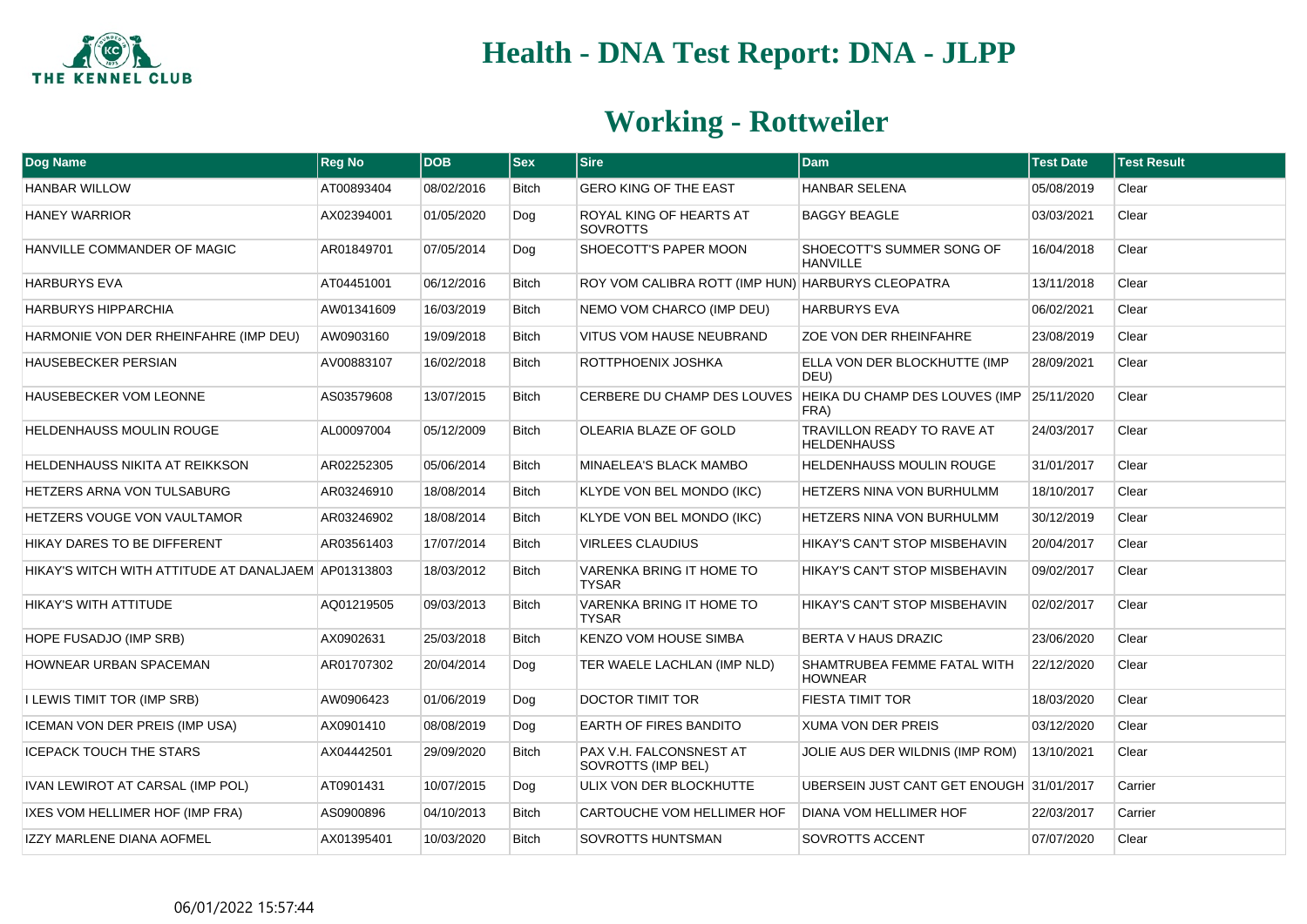

| Dog Name                                           | <b>Reg No</b> | <b>DOB</b> | <b>Sex</b>   | <b>Sire</b>                                                                    | <b>Dam</b>                                     | <b>Test Date</b> | <b>Test Result</b> |
|----------------------------------------------------|---------------|------------|--------------|--------------------------------------------------------------------------------|------------------------------------------------|------------------|--------------------|
| JABACCA BEAR WITH ME                               | AT03511705    | 20/08/2016 | <b>Bitch</b> | CHAPMEEK LORD CHEWBACCA                                                        | CHAPMEEK JADE ITS MY TIME BY<br><b>JABACCA</b> | 08/03/2017       | Clear              |
| JABACCA BURA                                       | AS03378101    | 23/07/2015 | Dog          | SAMSON VON DER BLAUEN WELLE CHAPMEEK JADE ITS MY TIME BY                       | <b>JABACCA</b>                                 | 13/02/2017       | Clear              |
| <b>JABACCA NEVARA</b>                              | AS03378107    | 23/07/2015 | <b>Bitch</b> | SAMSON VON DER BLAUEN WELLE CHAPMEEK JADE ITS MY TIME BY                       | <b>JABACCA</b>                                 | 08/03/2017       | Clear              |
| JABERJAX A STAR IS BORN                            | AW00881901    | 14/01/2019 | <b>Bitch</b> | ORLANDO VON GORICABERG (IMP<br>MNE)                                            | NORTH VON GORICABERG AT<br>JABERJAX (IMP MNE)  | 03/03/2020       | Clear              |
| JACK KABRI TEAM (IMP POL)                          | AW0902755     | 01/06/2018 | Dog          | <b>ZORRO EKLAND</b>                                                            | <b>KARLA KABRI</b>                             | 21/07/2020       | Clear              |
| <b>JAEGEROT CHEEKY VIMTO</b>                       | AQ00481405    | 09/01/2013 | <b>Bitch</b> | <b>JEZEVE SHERBET</b>                                                          | <b>STEIGEN EARTH ANGEL</b>                     | 13/04/2017       | Clear              |
| JAEGEROT D'ARTAGNAN                                | AT02665101    | 09/07/2016 | Dog          | <b>ROSTOCK CLAAS</b>                                                           | STEIGEN EARTH ANGEL                            | 29/10/2018       | Clear              |
| JAEGEROT ROCKIN ROBIN                              | AU03603509    | 29/08/2017 | <b>Bitch</b> | <b>STEIGEN CRIXUS</b>                                                          | JAEGEROT CHEEKY VIMTO                          | 06/01/2021       | Clear              |
| JAEGEROT SMOOTH CRIMINAL                           | AU03603501    | 29/08/2017 | Dog          | <b>STEIGEN CRIXUS</b>                                                          | <b>JAEGEROT CHEEKY VIMTO</b>                   | 02/02/2018       | Clear              |
| JAGERSPRIDE DIRTY DEEDS                            | AW00710802    | 06/01/2019 | Dog          | ORLANDO VON GORICABERG (IMP<br>MNE)                                            | TAURUSBACH ARTEMIS AT<br><b>JAGERSPRIDE</b>    | 05/09/2019       | Clear              |
| JAGERSPRIDE UILLEAMS DREAM                         | AU02792206    | 01/07/2017 | Dog          | EXCITING KODA AT JABERJAX                                                      | TAURUSBACH ARTEMIS AT<br><b>JAGERSPRIDE</b>    | 09/08/2018       | Clear              |
| <b>JANTAVIA JON SNOW</b>                           | AU03520201    | 18/08/2017 | Dog          | <b>CAIRNPAPPLE MERCURY</b>                                                     | JANTAVIA PRIVATE AURORA WITH<br><b>DAVRITA</b> | 08/11/2017       | Clear              |
| JANTAVIA MOTHER OF DRAGONS                         | AU03520207    | 18/08/2017 | <b>Bitch</b> | <b>CAIRNPAPPLE MERCURY</b>                                                     | JANTAVIA PRIVATE AURORA WITH<br><b>DAVRITA</b> | 08/11/2017       | Clear              |
| JANTAVIA PHOENIX DAWN                              | AM00461801    | 15/11/2010 | <b>Bitch</b> | OLEARIA BLAZE OF GOLD                                                          | <b>DEBASHAR SECRET WAYS</b>                    | 22/03/2017       | Clear              |
| JANTAVIA PRIVATE AURORA WITH DAVRITA               | AQ02429008    | 14/06/2013 | <b>Bitch</b> | <b>GYRIMA THE AVIATOR</b>                                                      | JANTAVIA PHOENIX DAWN                          | 09/02/2017       | Carrier            |
| <b>JANTAVIA PRIVATE BANSHEE</b>                    | AQ02429009    | 14/06/2013 | <b>Bitch</b> | <b>GYRIMA THE AVIATOR</b>                                                      | <b>JANTAVIA PHOENIX DAWN</b>                   | 09/02/2017       | Clear              |
| JANTAVIA PRIVATE COMMANDO AT ZORGS                 | AQ02429003    | 14/06/2013 | Dog          | <b>GYRIMA THE AVIATOR</b>                                                      | <b>JANTAVIA PHOENIX DAWN</b>                   | 07/06/2017       | Carrier            |
| JANTAVIA PRIVATE DAUNTLESS WITH<br><b>RYCKAMIE</b> | AQ02429002    | 14/06/2013 | Dog          | <b>GYRIMA THE AVIATOR</b>                                                      | JANTAVIA PHOENIX DAWN                          | 03/02/2017       | Clear              |
| JANTAVIA PRIVATE MERSEY                            | AS03415410    | 25/08/2015 | <b>Bitch</b> | ROTTSDALE ITZ RYKER (IKC)                                                      | <b>JANTAVIA PRIVATE BANSHEE</b>                | 07/06/2019       | Clear              |
| JAQARY HANKY PANKY                                 | AV03082301    | 26/07/2018 | <b>Bitch</b> | <b>BAMABEL ABRAHAM</b>                                                         | TIANKO AGATHA                                  | 06/10/2020       | Clear              |
| JAQARY RHYME'N'REASON                              | AW03101004    | 05/08/2019 | <b>Bitch</b> | <b>WARRIMEAD ICE</b>                                                           | <b>TIANKO AGATHA</b>                           | 10/08/2021       | Clear              |
| JAVLADARE CRAZY GOOD                               | AQ03934101    | 21/09/2013 | <b>Bitch</b> | JAVLADARE THE ONE AT RIVAZ                                                     | <b>JAVLADARE FLAUNT IT</b>                     | 07/06/2017       | Clear              |
| <b>JAVLADARE GYPSY BOOTS</b>                       | AM02050703    | 25/04/2011 | <b>Bitch</b> | <b>GELDERLAND WATASENSATION ET JAVLADARE FLAUNT IT</b><br>FANTASA AI (IMP AUS) |                                                | 07/06/2017       | Clear              |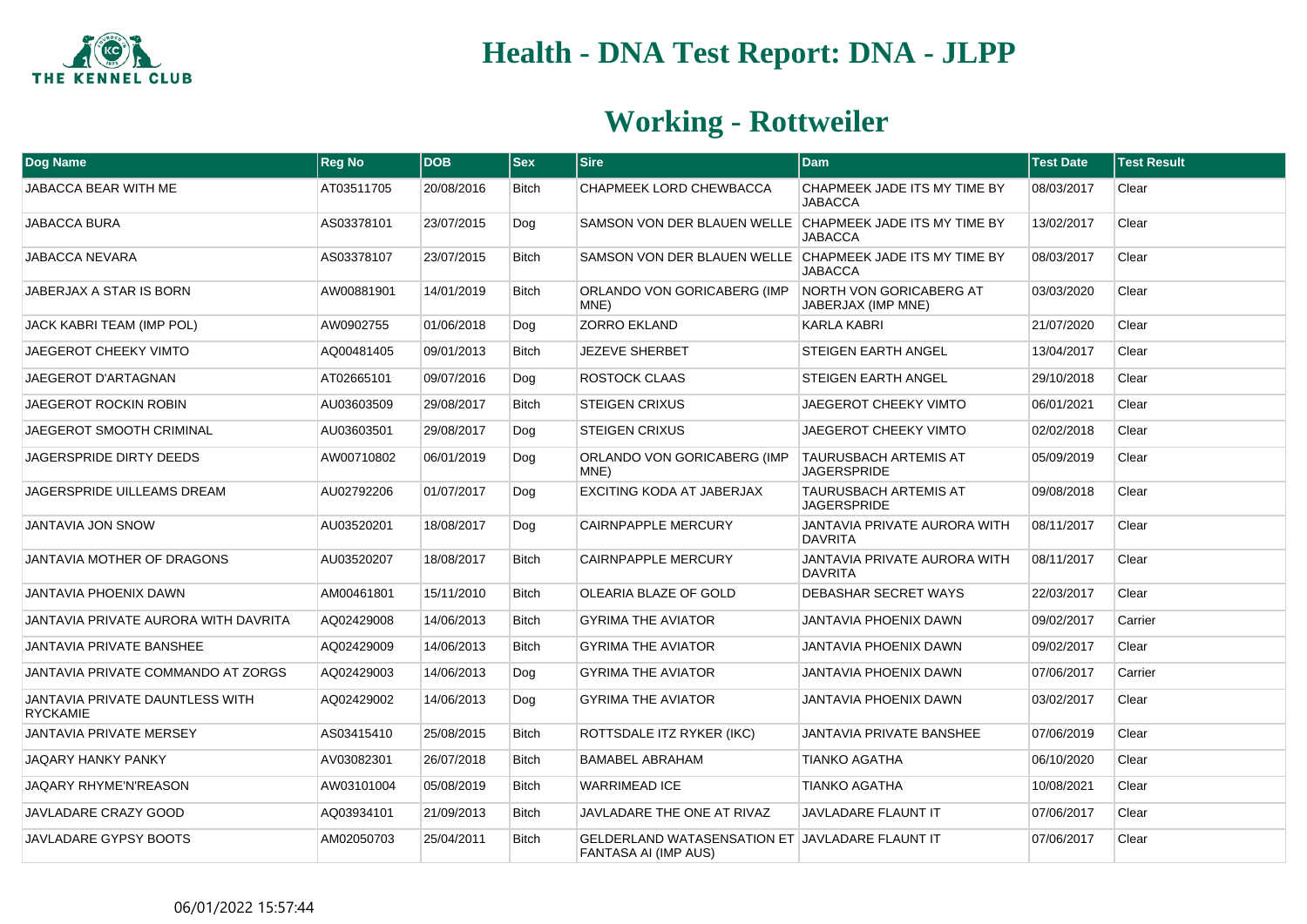

| Dog Name                     | <b>Reg No</b> | <b>DOB</b> | $ s_{ex} $   | <b>Sire</b>                                                                 | <b>Dam</b>                                    | <b>Test Date</b> | <b>Test Result</b> |
|------------------------------|---------------|------------|--------------|-----------------------------------------------------------------------------|-----------------------------------------------|------------------|--------------------|
| JEZEVE BABOOSHKA AT ZORGS    | AT02088602    | 18/05/2016 | <b>Bitch</b> | JEZEVE GOB STOPPER                                                          | <b>JEZEVE LOVEBIRD</b>                        | 18/01/2017       | Clear              |
| JEZEVE BACK TO BLACK         | AT02088601    | 18/05/2016 | <b>Bitch</b> | <b>JEZEVE GOB STOPPER</b>                                                   | <b>JEZEVE LOVEBIRD</b>                        | 13/11/2020       | Clear              |
| JEZEVE GOB STOPPER           | AK00972807    | 01/03/2009 | Dog          | <b>IMOR VON DER BLOCKHUTTE MIT</b><br>JUFFTHER (IMP DEU)                    | DANJEMAR EMERALD BEAUTY AT<br>JEZEVE          | 24/01/2017       | Clear              |
| JEZEVE JIVE TALKIN           | AR01149207    | 22/03/2014 | Dog          | <b>GYRIMA THE AVIATOR</b>                                                   | JEZEVE OBCESSION                              | 29/03/2017       | Carrier            |
| JEZEVE LOVEBIRD              | AP02526501    | 03/06/2012 | <b>Bitch</b> | GELDERLAND WATASENSATION ET JEZEVE OBCESSION<br><b>FANTASA AI (IMP AUS)</b> |                                               | 14/02/2017       | Clear              |
| JEZEVE SUNDAY AT ELMVALE     | AV03714305    | 15/09/2018 | <b>Bitch</b> | ROTTSWORTH GIORGIO DIESTER                                                  | BEVANRAY QUARTZ AT JEZEVE                     | 30/09/2020       | Clear              |
| <b>JHAVA A KIND OF MAGIC</b> | AU00614508    | 14/01/2017 | Dog          | <b>VIRLEES CLAUDIUS</b>                                                     | <b>JHAVA THE ONE N'ONLY</b>                   | 12/04/2017       | Clear              |
| JHAVA BACK CHAT AT ALMAZ     | AU00614501    | 14/01/2017 | <b>Bitch</b> | <b>VIRLEES CLAUDIUS</b>                                                     | <b>JHAVA THE ONE N'ONLY</b>                   | 10/04/2019       | Clear              |
| <b>JHAVA THE ONE N'ONLY</b>  | AP03432701    | 17/07/2012 | Bitch        | <b>GUARDAMI PAL JOEY</b>                                                    | JHAVA STOP LOOK N' LISTEN                     | 05/04/2017       | Carrier            |
| <b>JHAVA UTAH</b>            | AR00580805    | 24/01/2014 | <b>Bitch</b> | MINAELEA'S BLACK MAMBO                                                      | <b>JHAVA MAI TAI</b>                          | 05/04/2017       | Clear              |
| <b>JIANEROT BALDRIC</b>      | AP01766104    | 24/04/2012 | Dog          | ARKAN VON HAUSE NEUBRAND II                                                 | JUFFTHER DAYDREAM BELIEVER<br><b>JIANEROT</b> | 07/03/2017       | Clear              |
| <b>JIANEROT BEATRIX</b>      | AP01766111    | 24/04/2012 | <b>Bitch</b> | ARKAN VON HAUSE NEUBRAND II                                                 | JUFFTHER DAYDREAM BELIEVER<br><b>JIANEROT</b> | 07/03/2017       | Clear              |
| JIANEROT CUBA AT JULZEZ      | AQ01753506    | 18/05/2013 | <b>Bitch</b> | DUTCH ONYX ARAGORN                                                          | JUFFTHER DAYDREAM BELIEVER<br><b>JIANEROT</b> | 18/01/2017       | Clear              |
| JIANEROT ELENA OF SANCHITA   | AS01089702    | 14/03/2015 | Bitch        | OSARE ANGUINUS MIT DERSIEGER JIANEROT SEEIN IS BELIEVIN<br>(IMP SVN)        |                                               | 22/08/2017       | Clear              |
| <b>JIANEROT GIGI</b>         | AT01791701    | 15/04/2016 | <b>Bitch</b> | ARTOS VOM SAALEUFER                                                         | <b>JIANEROT BEATRIX</b>                       | 07/03/2017       | Clear              |
| <b>JIANEROT HERO</b>         | AT02734301    | 29/06/2016 | Dog          | LEVI VOM HAUSE EDELSTEIN (IMP<br>HRV)                                       | <b>JIANEROT SEEIN IS BELIEVIN</b>             | 16/11/2018       | Carrier            |
| <b>JIANEROT IAIN</b>         | AU01609801    | 07/04/2017 | Dog          | MEDAL OF HONOR HADES<br>(ATCAT00473FRA)                                     | JIANEROT SEE IT BELIEVE IT                    | 13/06/2017       | Carrier            |
| <b>JIANEROT IDRIS</b>        | AU01609803    | 07/04/2017 | Dog          | MEDAL OF HONOR HADES<br>(ATCAT00473FRA)                                     | JIANEROT SEE IT BELIEVE IT                    | 13/06/2017       | Carrier            |
| <b>JIANEROT IGOR</b>         | AU01609802    | 07/04/2017 | Dog          | MEDAL OF HONOR HADES<br>(ATCAT00473FRA)                                     | JIANEROT SEE IT BELIEVE IT                    | 13/06/2017       | Clear              |
| <b>JIANEROT IMOGEN</b>       | AU01609804    | 07/04/2017 | <b>Bitch</b> | MEDAL OF HONOR HADES<br>(ATCAT00473FRA)                                     | JIANEROT SEE IT BELIEVE IT                    | 13/06/2017       | Clear              |
| <b>JIANEROT INDIA</b>        | AU01609807    | 07/04/2017 | <b>Bitch</b> | MEDAL OF HONOR HADES<br>(ATCAT00473FRA)                                     | JIANEROT SEE IT BELIEVE IT                    | 13/06/2017       | Carrier            |
| <b>JIANEROT INGRID</b>       | AU01609806    | 07/04/2017 | <b>Bitch</b> | MEDAL OF HONOR HADES<br>(ATCAT00473FRA)                                     | JIANEROT SEE IT BELIEVE IT                    | 13/06/2017       | Clear              |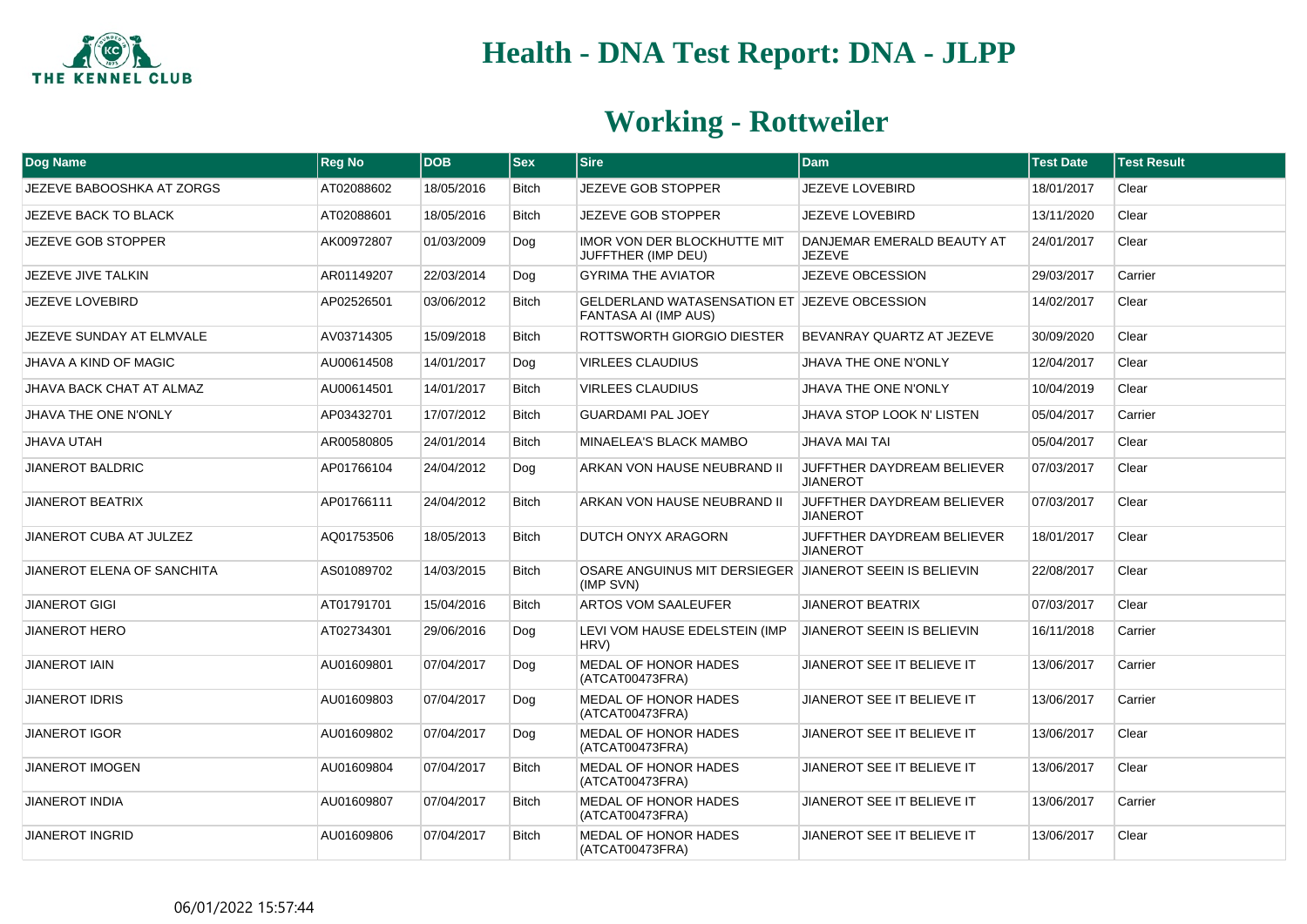

| Dog Name                              | <b>Reg No</b> | <b>DOB</b> | <b>Sex</b>   | <b>Sire</b>                                       | <b>Dam</b>                                    | <b>Test Date</b> | <b>Test Result</b> |
|---------------------------------------|---------------|------------|--------------|---------------------------------------------------|-----------------------------------------------|------------------|--------------------|
| <b>JIANEROT IRENE</b>                 | AU01609805    | 07/04/2017 | <b>Bitch</b> | <b>MEDAL OF HONOR HADES</b><br>(ATCAT00473FRA)    | JIANEROT SEE IT BELIEVE IT                    | 13/06/2017       | Clear              |
| <b>JIANEROT IRMA</b>                  | AU01609808    | 07/04/2017 | <b>Bitch</b> | MEDAL OF HONOR HADES<br>(ATCAT00473FRA)           | JIANEROT SEE IT BELIEVE IT                    | 13/06/2017       | Clear              |
| <b>JIANEROT ISADORA</b>               | AU01609810    | 07/04/2017 | <b>Bitch</b> | MEDAL OF HONOR HADES<br>(ATCAT00473FRA)           | JIANEROT SEE IT BELIEVE IT                    | 13/06/2017       | Carrier            |
| <b>JIANEROT IVANNA</b>                | AU01609809    | 07/04/2017 | Bitch        | MEDAL OF HONOR HADES<br>(ATCAT00473FRA)           | JIANEROT SEE IT BELIEVE IT                    | 13/06/2017       | Carrier            |
| <b>JIANEROT KIKO</b>                  | AU04423202    | 23/10/2017 | <b>Bitch</b> | <b>DERSIEGER'S JASTOR</b>                         | JIANEROT SEEIN IS BELIEVIN                    | 24/09/2020       | Carrier            |
| <b>JIANEROT NANCY</b>                 | AX04752607    | 18/10/2020 | <b>Bitch</b> | <b>BEVANRAY REGGIE</b>                            | <b>JIANEROT IVANNA</b>                        | 25/08/2021       | Clear              |
| JIANEROT SEE IT BELIEVE IT            | AM01359009    | 28/02/2011 | <b>Bitch</b> | <b>MORRIS MARSTAL</b>                             | JUFFTHER DAYDREAM BELIEVER<br><b>JIANEROT</b> | 07/03/2017       | Carrier            |
| JIANEROT SEEIN IS BELIEVIN            | AM01359007    | 28/02/2011 | <b>Bitch</b> | <b>MORRIS MARSTAL</b>                             | JUFFTHER DAYDREAM BELIEVER<br><b>JIANEROT</b> | 07/03/2017       | Carrier            |
| <b>JIMEVA SONICBOOM RYLUSHA</b>       | AQ03931903    | 21/09/2013 | Dog          | DARKARMAR CURVED AIR                              | <b>JIMEVA QUIKSILVER</b>                      | 17/04/2018       | Clear              |
| <b>JODIPAS TIME</b>                   | AS00126002    | 06/01/2015 | <b>Bitch</b> | RONMAL DIESEL'S DESTINY                           | JODIPAS TIME SQUARE                           | 02/02/2017       | Clear              |
| JODIPAS TIME SQUARE                   | AM04971101    | 27/11/2011 | <b>Bitch</b> | HIKAY'S THE MONSTER IS LOOSE<br><b>AT JODIPAS</b> | JODIPAS KANDITIME                             | 02/02/2017       | Clear              |
| JODIPAS TIME TUNNEL AT COTTIVY        | AS00126007    | 06/01/2015 | <b>Bitch</b> | RONMAL DIESEL'S DESTINY                           | <b>JODIPAS TIME SQUARE</b>                    | 07/04/2017       | Carrier            |
| JODIPAS TIME ZONE                     | AS00126001    | 06/01/2015 | Dog          | RONMAL DIESEL'S DESTINY                           | <b>JODIPAS TIME SQUARE</b>                    | 19/04/2017       | Clear              |
| <b>JOE LOUIS</b>                      | AV03753601    | 10/07/2018 | Dog          | NATHAN VAN HET FALCONSNEST                        | MAYA V H FALCONSNEST (IMP BEL)                | 02/07/2021       | Clear              |
| JOKER VON DER ALTEN FESTUNG (IMP HRV) | AT0902810     | 13/12/2015 | Dog          | NEYMAR VON DER ALTEN<br><b>FESTUNG</b>            | EZRA VON DER ALTEN FESTUNG                    | 12/01/2017       | Clear              |
| JUFFTHER A NEW HOPE FOR RIVERSROCK    | AP03380001    | 11/08/2012 | Dog          | <b>TRECEALY NEMESIS</b>                           | <b>JUFFTHER SWEET DREAMS</b>                  | 14/11/2018       | Clear              |
| JUFFTHER DAYDREAM BELIEVER JIANEROT   | AJ01844511    | 02/03/2008 | <b>Bitch</b> | IMOR VON DER BLOCKHUTTE MIT<br>JUFFTHER (IMP DEU) | JUFFTHER NUTTY TART                           | 29/03/2017       | Clear              |
| <b>JUFFTHER HAPPY BUNNY</b>           | AS03489101    | 24/06/2015 | <b>Bitch</b> | ROSTOCK RING OF FIRE                              | JUFFTHER NEW DIRECTION                        | 12/04/2017       | Clear              |
| JUFFTHER HAPPY GO LUCKY               | AS03489102    | 24/06/2015 | Dog          | ROSTOCK RING OF FIRE                              | JUFFTHER NEW DIRECTION                        | 25/03/2017       | Clear              |
| JUFFTHER NEW DIRECTION                | AP03380007    | 11/08/2012 | Bitch        | TRECEALY NEMESIS                                  | JUFFTHER SWEET DREAMS                         | 25/03/2017       | Clear              |
| <b>KASTOR TIMIT TOR (IMP SRB)</b>     | AW0900012     | 01/05/2018 | Dog          | <b>DOCTOR TIMIT TOR</b>                           | <b>GAMA FUTOG LINE</b>                        | 16/04/2021       | Clear              |
| KAYSHILLBLUE RUBY OF DYROCKBROOK      | AU01750106    | 06/04/2017 | <b>Bitch</b> | STAIRVALE BLACK ALLUSION (IMP<br>SRB)             | <b>STAIRVALE DAISIE</b>                       | 09/01/2020       | Clear              |
| <b>KELANDAZ BARONESS</b>              | AS02771807    | 04/07/2015 | <b>Bitch</b> | VONKASSEL DASKO                                   | CEEAROTT CAN CAN FOR<br><b>KELANDAZ</b>       | 16/02/2017       | Clear              |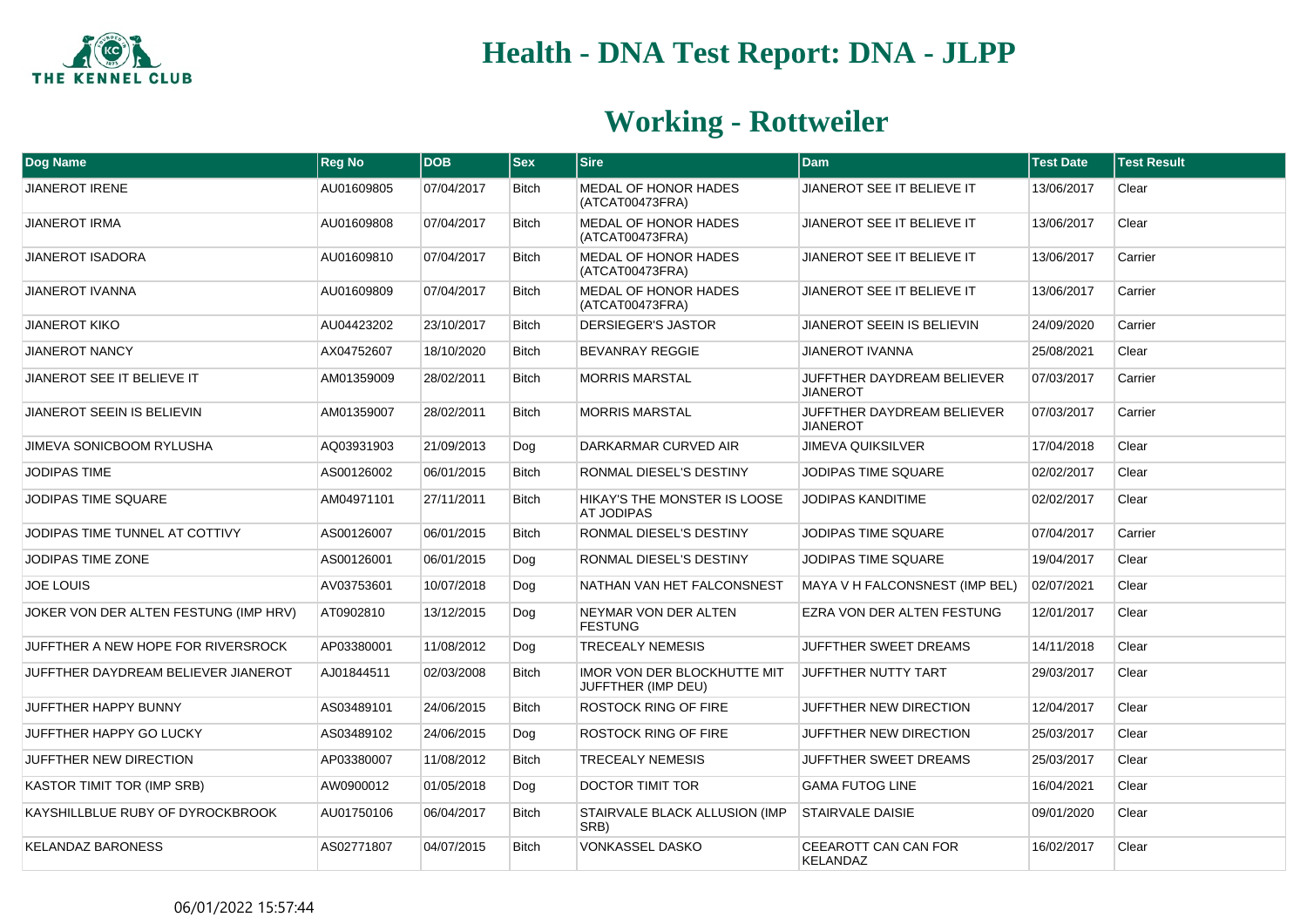

| Dog Name                                             | <b>Reg No</b> | <b>DOB</b> | <b>Sex</b>   | <b>Sire</b>                                        | Dam                                     | <b>Test Date</b> | <b>Test Result</b> |
|------------------------------------------------------|---------------|------------|--------------|----------------------------------------------------|-----------------------------------------|------------------|--------------------|
| <b>KELANDAZ BRADLEY</b>                              | AS02771806    | 04/07/2015 | Dog          | VONKASSEL DASKO                                    | CEEAROTT CAN CAN FOR<br><b>KELANDAZ</b> | 05/06/2017       | Clear              |
| <b>KENAITEEN GERBERA</b>                             | AV00346204    | 01/01/2018 | <b>Bitch</b> | <b>CHANTAVORY HEART HEALER</b>                     | <b>TINAS GOLD DUST</b>                  | 03/03/2021       | Clear              |
| KENAITEEN JUNIPER CONIFER FROM<br><b>CULVERHOUSE</b> | AV01865906    | 05/05/2018 | <b>Bitch</b> | JACK BLACK VON BEL MONDO<br>(IKC)                  | <b>LADY LILLY BELL</b>                  | 16/04/2019       | Clear              |
| <b>KENAITEEN QUEEN APHRODITE</b>                     | AV03796408    | 22/08/2018 | <b>Bitch</b> | <b>GENZO VOM KUMMELSEE</b>                         | LEILEIS LADY                            | 20/05/2020       | Carrier            |
| <b>KENAITEEN SILVERBIRCH</b>                         | AV01865902    | 05/05/2018 | <b>Bitch</b> | JACK BLACK VON BEL MONDO<br>(IKC)                  | <b>LADY LILLY BELL</b>                  | 01/07/2020       | Clear              |
| <b>KENAITEEN TANERDY PATRON</b>                      | AV04701201    | 06/09/2018 | <b>Bitch</b> | PRINCE HERMES                                      | <b>BONA LIZA OF ARIHZANS (IKC)</b>      | 21/10/2019       | Clear              |
| <b>KENSTEEN ESSIE</b>                                | AU03323104    | 16/07/2017 | <b>Bitch</b> | ROSTOCK TORNADO TWISTER                            | <b>KENQUARTZ STRONG ENOUGH</b>          | 13/08/2021       | Clear              |
| <b>KENSTEEN KATMAI</b>                               | AU02174208    | 20/04/2017 | <b>Bitch</b> | ROCKY'S BIG CHALLENGE (IKC)                        | HETZERS GALA VON STEINBURG              | 11/12/2020       | Clear              |
| <b>KENTWONE TEDDY BEAR</b>                           | AY04991407    | 16/10/2020 | Dog          | LOTUSS DE ROTTMAVI AT<br><b>VONNBELA (IMP ESP)</b> | <b>KENSTEEN KATMAI</b>                  | 09/04/2021       | Carrier            |
| <b>KENXTWEN PLUTO</b>                                | AX00994904    | 16/02/2020 | Dog          | <b>VANCANNON'S ROMAN EXPRESS</b>                   | DUSKY LIGHT UIXDUM SIDUS                | 04/11/2021       | Carrier            |
| <b>KENYNTEN ADVENTUROUS</b>                          | AW03307001    | 28/05/2019 | Dog          | LISHMAR FAOLAN (IKC)                               | <b>CLONEYBLAST RUBY</b>                 | 21/10/2019       | Clear              |
| KENYNTEN APPLE ANT OF ROTTSTAR                       | AW01728507    | 19/04/2019 | Dog          | BEVANRAY ROLO FOR JAQARY                           | <b>CASSARLA ANASTASIUS</b>              | 30/12/2020       | Clear              |
| <b>KENYNTEN ATTENTIVE</b>                            | AW03307005    | 28/05/2019 | <b>Bitch</b> | <b>LISHMAR FAOLAN (IKC)</b>                        | <b>CLONEYBLAST RUBY</b>                 | 21/10/2019       | Clear              |
| KENYNTEN BACK HOME AGAIN                             | AW02719902    | 16/06/2019 | Dog          | <b>ATLAS LIANZ DROGO</b>                           | <b>DIESEL'S MOONLIGHT</b>               | 02/09/2021       | Clear              |
| <b>KENYNTEN BARATHEON</b>                            | AW04059305    | 12/10/2019 | Dog          | ZAKS ZANZA BOY (IKC)                               | <b>JOTTCLIN RUBY DO</b>                 | 25/11/2021       | Clear              |
| <b>KENYNTEN BRAZIL</b>                               | AW04016304    | 19/09/2019 | Dog          | <b>DREKO WARRIOR OF FAUSTINI</b><br>(IKC)          | <b>SKY FALL OF FAUSTINI</b>             | 31/03/2021       | Clear              |
| <b>KENYNTEN COURAGEOUS</b>                           | AW03307002    | 28/05/2019 | Dog          | <b>LISHMAR FAOLAN (IKC)</b>                        | <b>CLONEYBLAST RUBY</b>                 | 21/10/2019       | Clear              |
| <b>KENYNTEN DUBSTEP DAME</b>                         | AW03174910    | 28/07/2019 | <b>Bitch</b> | DORTMUND DIAMOND GEEZER AT<br><b>TIANKO</b>        | <b>EVA'S CHANCE</b>                     | 14/10/2020       | Clear              |
| <b>KENYNTEN HEROIC</b>                               | AW03307003    | 28/05/2019 | Dog          | LISHMAR FAOLAN (IKC)                               | <b>CLONEYBLAST RUBY</b>                 | 21/10/2019       | Clear              |
| KENYNTEN JEWELLED RAVEN                              | AW02354205    | 28/05/2019 | <b>Bitch</b> | DORTMUND DIAMOND GEEZER AT<br><b>TIANKO</b>        | LYDAMAW PASION AZTECA                   | 05/12/2020       | Clear              |
| <b>KENYNTEN POP PRINCESS</b>                         | AW03174906    | 28/07/2019 | <b>Bitch</b> | DORTMUND DIAMOND GEEZER AT<br><b>TIANKO</b>        | <b>EVA'S CHANCE</b>                     | 30/06/2021       | Clear              |
| <b>KENYNTEN TYENE</b>                                | AW04059311    | 12/10/2019 | <b>Bitch</b> | ZAKS ZANZA BOY (IKC)                               | <b>JOTTCLIN RUBY DO</b>                 | 17/07/2021       | Clear              |
| <b>KENYNTEN WISHES AND DREAMS</b>                    | AW01364801    | 23/03/2019 | <b>Bitch</b> | <b>DUNCANS MYSTERY</b>                             | JULIEEE QUEEN                           | 24/05/2020       | Clear              |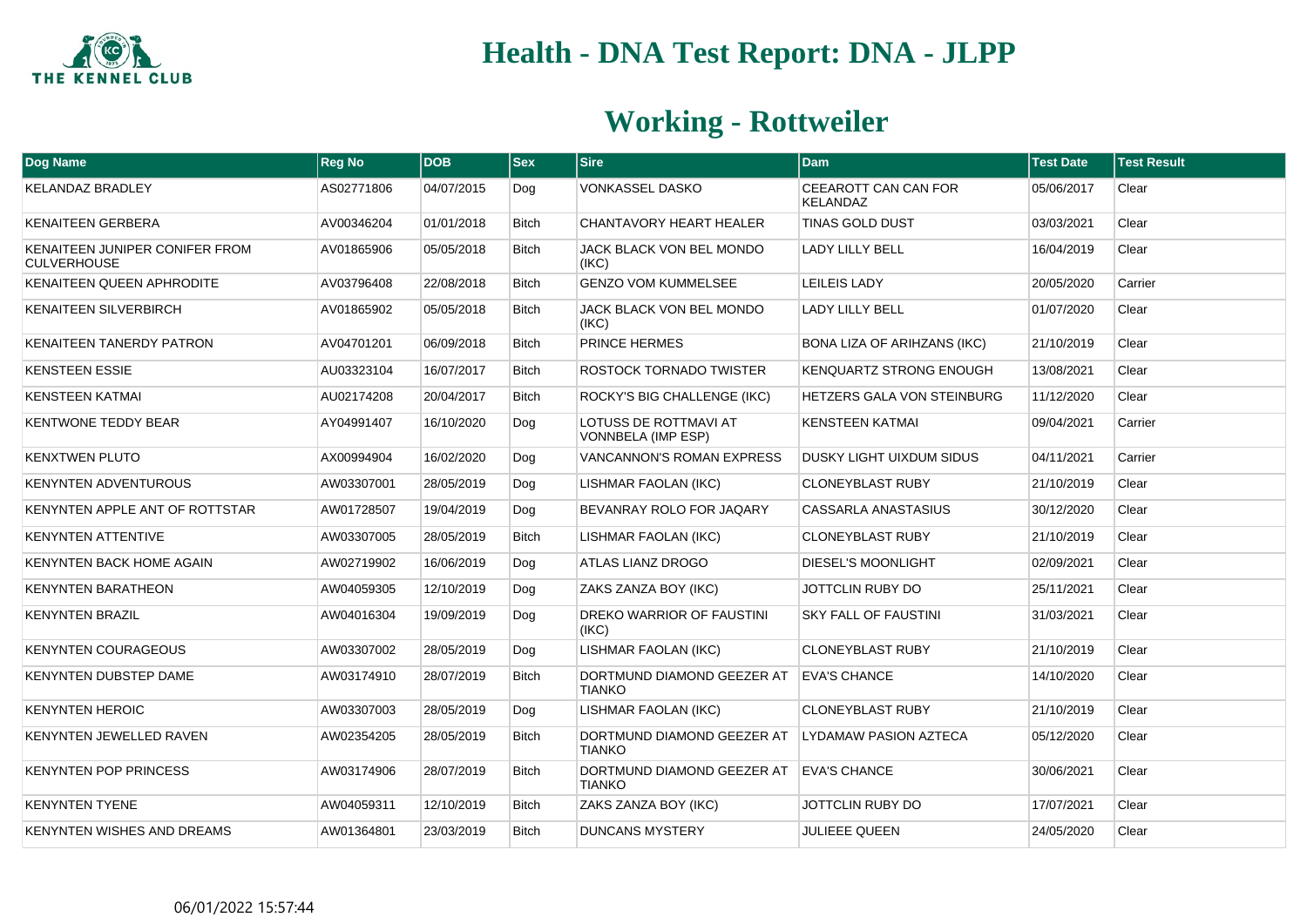

| Dog Name                                         | <b>Reg No</b> | <b>DOB</b> | $ $ Sex      | <b>Sire</b>                                                    | <b>Dam</b>                                         | <b>Test Date</b> | <b>Test Result</b> |
|--------------------------------------------------|---------------|------------|--------------|----------------------------------------------------------------|----------------------------------------------------|------------------|--------------------|
| KIKO VOM HAUSE NIVEKSUE FOR PASGANO<br>(IMP MLT) | AW0904259     | 24/12/2018 | Dog          | VULCANO OF ROYAL MUSKATEERS RIA VOM HAUSE NIVEKSUE             |                                                    | 29/01/2020       | Clear              |
| KILLALA'S ELEGANT FLAME                          | AT01504908    | 16/03/2016 | <b>Bitch</b> | KILLALA'S OENOMAUS                                             | DROMNAGUS OLYMPIC MEDALIST<br><b>AMONG KILLALA</b> | 26/05/2021       | Clear              |
| KILLALA'S KINGS COUNTY AT NELLYSANGELS           | AS02301210    | 25/02/2015 | <b>Bitch</b> | <b>KILLALA'S OENOMAUS</b>                                      | DROMNAGUS OLYMPIC MEDALIST<br><b>AMONG KILLALA</b> | 29/03/2017       | Clear              |
| KILLALA'S MOONSHINE                              | AS02301207    | 25/02/2015 | <b>Bitch</b> | KILLALA'S OENOMAUS                                             | DROMNAGUS OLYMPIC MEDALIST<br><b>AMONG KILLALA</b> | 04/08/2017       | Clear              |
| KILLALA'S OENOMAUS                               | AQ02142101    | 29/04/2013 | Dog          | <b>MEGALMAR LIEUTENANT GRUBER</b>                              | <b>GALAXY FERN AMONG KILLALA</b>                   | 05/12/2018       | Clear              |
| KILLALA'S WILDFIRE                               | AT01504907    | 16/03/2016 | Bitch        | <b>KILLALA'S OENOMAUS</b>                                      | DROMNAGUS OLYMPIC MEDALIST<br><b>AMONG KILLALA</b> | 04/08/2017       | Clear              |
| <b>KLAYSTONES A TOUCH OF CLASS</b>               | AU00788404    | 16/01/2017 | <b>Bitch</b> | NEECO VON DER ALTEN FESTUNG ROTTSDALE PACHA (IKC)<br>(IMP HRV) |                                                    | 27/02/2021       | Clear              |
| <b>KLAYSTONES ACHILLES</b>                       | AU00788401    | 16/01/2017 | Dog          | NEECO VON DER ALTEN FESTUNG ROTTSDALE PACHA (IKC)<br>(IMP HRV) |                                                    | 27/02/2021       | Clear              |
| <b>KYLAMIE BABYLUV</b>                           | AS00723707    | 16/02/2015 | <b>Bitch</b> | THORIDER JIMMY DEAN DIESTER                                    | <b>KYLAMIE PERDITA</b>                             | 06/02/2017       | Clear              |
| KYLAMIE CHERRY COLA                              | AU00060303    | 05/12/2016 | <b>Bitch</b> | ROTTSWORTH GIORGIO DIESTER                                     | <b>KYLAMIE WILD CHERRY</b>                         | 10/03/2017       | Clear              |
| <b>KYLAMIE DOLLY MIXTURE</b>                     | AU04082710    | 12/10/2017 | <b>Bitch</b> | <b>CARSAL MARIO</b>                                            | <b>KYLAMIE SUGARLUV</b>                            | 27/08/2019       | Clear              |
| KYLAMIE JOE MALONE ESTALEA                       | AU00060301    | 05/12/2016 | Dog          | ROTTSWORTH GIORGIO DIESTER                                     | <b>KYLAMIE WILD CHERRY</b>                         | 02/03/2017       | Clear              |
| KYLAMIE LUVSECHO OF WHISPERDOWN                  | AS00723704    | 16/02/2015 | <b>Bitch</b> | THORIDER JIMMY DEAN DIESTER                                    | <b>KYLAMIE PERDITA</b>                             | 27/01/2021       | Clear              |
| <b>KYLAMIE SUGARLUV</b>                          | AS00723708    | 16/02/2015 | <b>Bitch</b> | THORIDER JIMMY DEAN DIESTER                                    | <b>KYLAMIE PERDITA</b>                             | 10/03/2017       | Clear              |
| <b>KYLAMIE WILD CHERRY</b>                       | AQ01854401    | 17/05/2013 | <b>Bitch</b> | PONCHEENS BORN TO SHINE FOR<br><b>BEVANRAY</b>                 | <b>KYLAMIE PERDITA</b>                             | 10/03/2017       | Clear              |
| LADESCO DARK INFERNO                             | AV02200601    | 16/05/2018 | Dog          | ECHEZEAUX JUST WICKED FOR<br>LADESCO                           | SEITTOR WILD ONE                                   | 08/05/2019       | Clear              |
| LADESCO DARK INTERVENTION                        | AS00108901    | 01/12/2014 | <b>Bitch</b> | HATILA IZ TVERSKOGO DOMA (IMP<br>FRA)                          | <b>SEITTOR COSMIC ORDER</b>                        | 21/11/2017       | Clear              |
| LADESCO ROXY MUSIC                               | AV02200607    | 16/05/2018 | <b>Bitch</b> | ECHEZEAUX JUST WICKED FOR<br><b>LADESCO</b>                    | SEITTOR WILD ONE                                   | 30/08/2018       | Clear              |
| <b>LADESCO VANILLA SKY</b>                       | AW03779202    | 22/09/2019 | <b>Bitch</b> | ECHEZEAUX JUST WICKED FOR<br>LADESCO                           | SEITTOR WILD ONE                                   | 20/01/2021       | Clear              |
| LADESCO WILD SENSATION                           | AV02200610    | 16/05/2018 | Bitch        | ECHEZEAUX JUST WICKED FOR<br>LADESCO                           | SEITTOR WILD ONE                                   | 17/01/2021       | Carrier            |
| <b>LADY GAIA</b>                                 | AW03106506    | 29/07/2019 | <b>Bitch</b> | BOCKNATION BIG HUNCHO                                          | <b>MITZI MOLLY</b>                                 | 27/01/2021       | Clear              |
| <b>LAGVUCHI DIESEL</b>                           | AY05130002    | 17/11/2020 | Dog          | <b>NEO TIMIT TOR (IMP SRB)</b>                                 | DAKOTA FUTOG LINE (IMP SRB)                        | 20/10/2021       | Clear              |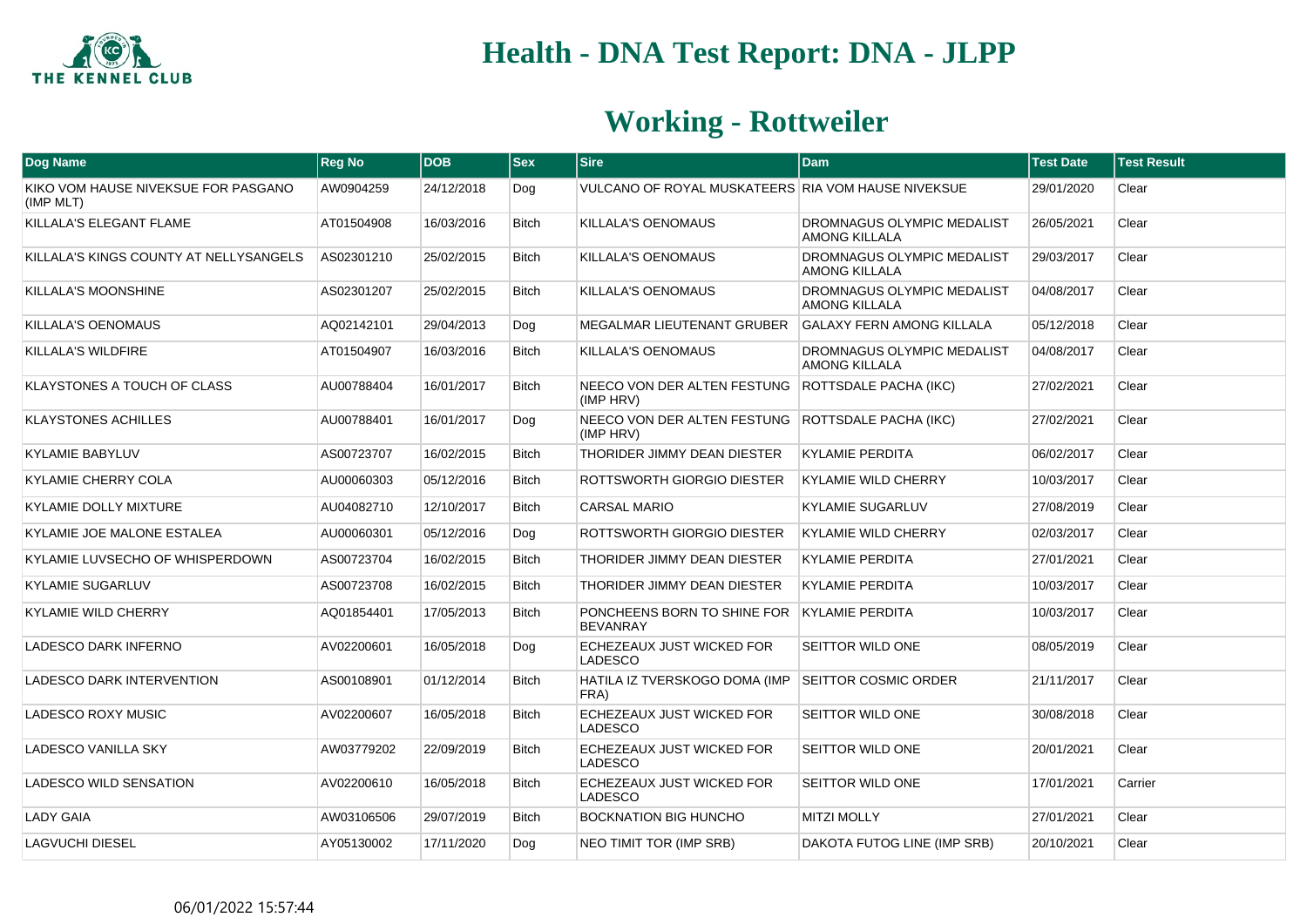

| Dog Name                                           | <b>Reg No</b> | <b>DOB</b> | <b>Sex</b>   | <b>Sire</b>                                                                   | <b>Dam</b>                                                | <b>Test Date</b> | <b>Test Result</b> |
|----------------------------------------------------|---------------|------------|--------------|-------------------------------------------------------------------------------|-----------------------------------------------------------|------------------|--------------------|
| LEEBEE PUMPKIN PIE AT HAJIMARIROTT                 | AW03879505    | 21/10/2019 | Bitch        | CHAPMEEK JAMAICAN VIBES VIA<br><b>LEEBEE</b>                                  | LEEBEE'S JUST THE ONE                                     | 05/06/2021       | Clear              |
| LEEBEE'S BUMBLEBEE AT HAJIMARIROTT                 | AX04352401    | 02/11/2020 | <b>Bitch</b> | CHAPMEEK JAMAICAN VIBES VIA<br><b>LEEBEE</b>                                  | LEEBEE'S JUST THE ONE                                     | 03/04/2021       | Clear              |
| LEEBEE'S HOCUS POCUS                               | AM02713304    | 10/06/2011 | <b>Bitch</b> | CHAPMEEK JAMAICAN RHYTHM<br><b>AVEC LEEBEE</b>                                | LEEBEE THE BEEZ NEEZ                                      | 31/03/2017       | Clear              |
| LEEBEE'S JUST THE ONE                              | AT00078401    | 16/11/2015 | <b>Bitch</b> | <b>CHAPMEEK ROBBIE WILLIAMS</b>                                               | LEEBEE'S HOCUS POCUS                                      | 31/03/2017       | Clear              |
| LEEBEE'S PRIVATE DANCER AT AUSRIE                  | AR01662602    | 10/04/2014 | <b>Bitch</b> | <b>CHAPMEEK ROBBIE WILLIAMS</b>                                               | <b>LEEBEE'S TINA TURNER</b>                               | 06/04/2017       | Clear              |
| LEEBEE'S SHAKE A TAIL FEATHER                      | AR01662603    | 10/04/2014 | <b>Bitch</b> | <b>CHAPMEEK ROBBIE WILLIAMS</b>                                               | <b>LEEBEE'S TINA TURNER</b>                               | 09/01/2018       | Clear              |
| LEEBEE'S TINA TURNER                               | AL03418610    | 26/07/2010 | <b>Bitch</b> | CHAPMEEK JAMAICAN RHYTHM<br><b>AVEC LEEBEE</b>                                | LEEBEE THE BEEZ NEEZ                                      | 31/03/2017       | Clear              |
| LENSI (IMP SRB)                                    | AX0901781     | 12/03/2019 | <b>Bitch</b> | <b>GIPSY KING</b>                                                             | DADA VOM ZICA MARADONA                                    | 27/08/2020       | Clear              |
| LEXUS FROM HOUSE CYMRU                             | AU02880501    | 24/01/2017 | <b>Bitch</b> | LEX VOM HAUSE EDELSTEIN                                                       | BRENDA VON FELSBROCKEN (IMP<br>SRB)                       | 28/04/2021       | Clear              |
| <b>LOCHQUOY RAEVEN</b>                             | AT00618508    | 03/01/2016 | <b>Bitch</b> | ROCCO STAR (IKC)                                                              | BEGSO' PEEK A BOO                                         | 14/02/2019       | Clear              |
| LONDON VOM NORDERIEK (IMP DEU)                     | AW0902567     | 07/08/2018 | Dog          | MASSIMO VON SHAMBALA                                                          | ELLA VOM NORDERDIEK                                       | 23/04/2020       | Clear              |
| LOTUSS DE ROTTMAVI AT VONNBELA (IMP ESP) AW0903515 |               | 22/03/2017 | Dog          | IVAN VOM SCHWARZ SCHLOSS                                                      | <b>HERA BEKROTT</b>                                       | 16/06/2020       | Carrier            |
| <b>LOYAL LIEUTENANT</b>                            | AV04168206    | 06/10/2018 | Dog          | CHANTAVORY HEART HEALER                                                       | <b>BLACK SNIPPER</b>                                      | 15/07/2020       | Clear              |
| LYDAMAW BORN SUPREMACY AT CHANTAVORY AR03880702    |               | 25/10/2014 | <b>Bitch</b> | <b>RENOSAR RISING STAR AT</b><br><b>CHANTAVORY</b>                            | SPARKLING EMERALD SO SHINY AT<br><b>LYDAMAW</b>           | 23/01/2017       | Clear              |
| MADI OD JANUSOW (IMP POL)                          | AU0907217     | 10/11/2016 | <b>Bitch</b> | <b>DIESEL ANGAROS</b>                                                         | <b>FUJI ANGAROS</b>                                       | 09/08/2018       | Clear              |
| <b>MAGGLYNN KING AT ICKLESBORNE</b>                | AW04006201    | 16/09/2019 | Dog          | POKER VOM WILDEN WESTEN<br>(ATCAW00438DEU)                                    | JUST ASK GALA O'SHEA (IMP SWE)                            | 11/03/2020       | Clear              |
| MAMBA VOM WISSMANN PLATZ (IMP HRV)                 | AV0904158     | 11/06/2017 | <b>Bitch</b> | <b>ZORRO EKLAND</b>                                                           | <b>BONITA VOM WISSMANN PLATZ</b>                          | 03/08/2018       | Clear              |
| MANKELL TE AMO                                     | AM03883401    | 04/04/2011 | Dog          | GELDERLAND WATASENSATION ET MANKELL MOONSTRUCK<br><b>FANTASA AI (IMP AUS)</b> |                                                           | 24/09/2019       | Carrier            |
| <b>MARIA'S BLACK BEAUTY</b>                        | AY05304301    | 08/02/2019 | <b>Bitch</b> | <b>CAMSAFEHOUSE ARON</b>                                                      | PATTI LABELLE                                             | 01/06/2021       | Clear              |
| MARKENZA SWEPT ME AWAY OF PRIDEROTT                | AT03493909    | 29/08/2016 | Bitch        | WILFS SPIRIT REKINDLED AT<br><b>MARKENZA</b>                                  | MISS DUBFUSION AT MARKENZA                                | 25/07/2018       | Clear              |
| MAYA SUNY DAY'S AT JUODAROZE (IMP SRB)             | AV0906498     | 15/08/2017 | <b>Bitch</b> | DINO OF NICOLA'S LION                                                         | CHILI SUNY DAY'S                                          | 29/01/2020       | Clear              |
| <b>MEGALMAR BUBBLES DARLING</b>                    | AU01039401    | 27/02/2017 | <b>Bitch</b> | DEBIJANTE'S DUX (IMP SWE)                                                     | WESTLODGE MOET CHANDON AVEC 05/07/2017<br><b>MEGALMAR</b> |                  | Clear              |
| MEGALMAR DOUBLE BUBBLE                             | AU01039403    | 27/02/2017 | Dog          | DEBIJANTE'S DUX (IMP SWE)                                                     | WESTLODGE MOET CHANDON AVEC 05/07/2017<br><b>MEGALMAR</b> |                  | Clear              |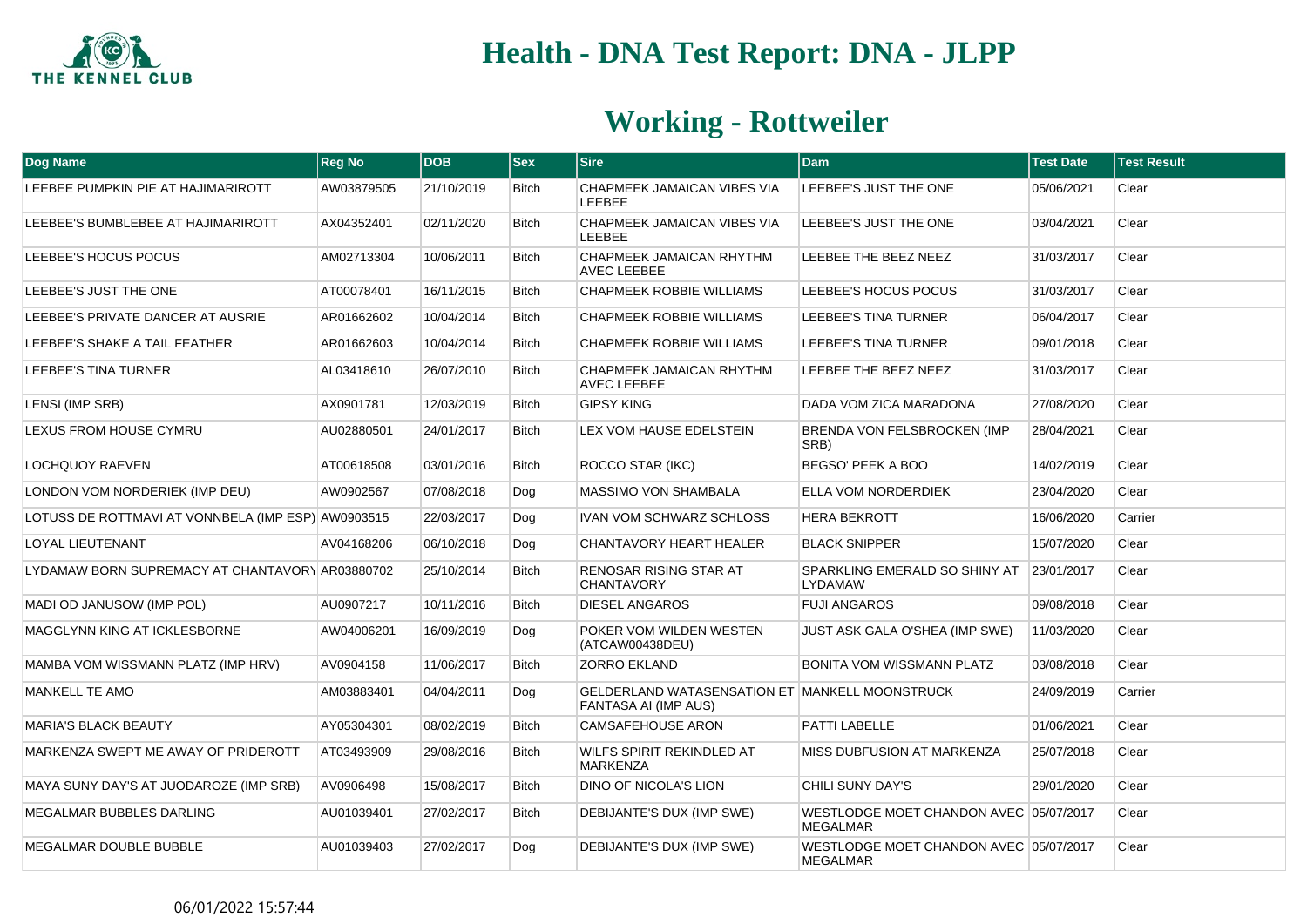

| <b>Dog Name</b>                                                | <b>Reg No</b> | <b>DOB</b> | <b>Sex</b>   | <b>Sire</b>                                            | <b>Dam</b>                                                                            | <b>Test Date</b> | <b>Test Result</b> |
|----------------------------------------------------------------|---------------|------------|--------------|--------------------------------------------------------|---------------------------------------------------------------------------------------|------------------|--------------------|
| MEGALMAR HUBBLE BUBBLE                                         | AU01039404    | 27/02/2017 | Dog          | DEBIJANTE'S DUX (IMP SWE)                              | WESTLODGE MOET CHANDON AVEC 01/10/2019<br><b>MEGALMAR</b>                             |                  | Carrier            |
| MEGALMAR PRIMROSE EVERDEEN                                     | AV01528609    | 01/04/2018 | Bitch        | <b>TREVEARL</b>                                        | DORTMUND DODGING BULLETS AT WESTLODGE MOET CHANDON AVEC 25/10/2018<br><b>MEGALMAR</b> |                  | Clear              |
| <b>MEMICKEYS AIDOS</b>                                         | AW03888807    | 28/09/2019 | Dog          | BOXING BOOT OF REBECKMAR                               | <b>CAIRNSBRIAN FEBRIS</b>                                                             | 27/11/2019       | Clear              |
| M-FARUQ DE YOLCRIS AT JUODAROZE (IMP<br>ESP)                   | AV0905420     | 10/10/2015 | Dog          | SCORPION OF SANNY HILL                                 | KOLIMA DE YOLCRIS                                                                     | 19/06/2019       | Clear              |
| MIA VON DER ALTEN FESTUNG AT VICKANGELS AT0903587<br>(IMP HRV) |               | 13/02/2016 | <b>Bitch</b> | XEDOR VON DER ALTEN FESTUNG LOLA VON DER ALTEN FESTUNG |                                                                                       | 02/03/2017       | Carrier            |
| MIBLECK RAMONA (IMP POL)                                       | AU0902150     | 04/12/2015 | <b>Bitch</b> | RUS RPH NEKAR MAGNAT                                   | BLEPER'S ZARINA (ATCAK00051POL)                                                       | 09/08/2018       | Clear              |
| MIMANZ BELLOWA                                                 | AP03724707    | 04/09/2012 | Bitch        | AUDAXUS MYDNYTE MAGICK                                 | SUBENZA RAQUEL                                                                        | 16/05/2017       | Clear              |
| <b>MIMANZ BRAMHAA</b>                                          | AP03724704    | 04/09/2012 | Dog          | AUDAXUS MYDNYTE MAGICK                                 | <b>SUBENZA RAQUEL</b>                                                                 | 16/05/2017       | Clear              |
| MIMANZ DECIMIA                                                 | AS03514307    | 24/08/2015 | <b>Bitch</b> | ROSTOCK RING OF FIRE                                   | MIMANZ BELLOWA                                                                        | 16/05/2017       | Clear              |
| MINAELEA SCORPION EMPRESS                                      | AW03242303    | 28/08/2019 | <b>Bitch</b> | MICHAEL CORLEONE VON HAUSE<br><b>LEROY</b>             | MINAELEA'S FREYA AT ROXELLIA                                                          | 07/11/2019       | Clear              |
| MINAELEA SCORPION KING                                         | AW03242305    | 28/08/2019 | Dog          | MICHAEL CORLEONE VON HAUSE<br><b>LEROY</b>             | MINAELEA'S FREYA AT ROXELLIA                                                          | 07/11/2019       | Clear              |
| MINAELEA SCORPION QUEEN                                        | AW03242301    | 28/08/2019 | <b>Bitch</b> | <b>MICHAEL CORLEONE VON HAUSE</b><br><b>LEROY</b>      | MINAELEA'S FREYA AT ROXELLIA                                                          | 07/11/2019       | Clear              |
| MINAELEA TAYLORED BY DESIGN                                    | AR01367005    | 20/03/2014 | Dog          | <b>MINAELEA'S BLACK MAMBO</b>                          | MINAELEA'S CELTIC CASCADE                                                             | 26/04/2017       | Clear              |
| MINAELEA TAYLORED FOR YOU                                      | AR01367003    | 20/03/2014 | <b>Bitch</b> | MINAELEA'S BLACK MAMBO                                 | MINAELEA'S CELTIC CASCADE                                                             | 28/04/2017       | Clear              |
| MINAELEA'S BLACK MAMBO                                         | AL04333101    | 28/09/2010 | Dog          | <b>FIROZ CRNI LOTOS</b><br>(ATCAL00192SRB)             | VARENKA PURE ELEGANCE AT<br><b>MINAELEA</b>                                           | 14/03/2017       | Clear              |
| MINAELEA'S CELTIC CASCADE                                      | AM04209701    | 30/09/2011 | <b>Bitch</b> | CUIDADO BLAZIMBO AT MINAELEA<br>(IMP GRC)              | VARENKA PURE ELEGANCE AT<br><b>MINAELEA</b>                                           | 14/03/2017       | Clear              |
| MINAELEA'S FREYA AT ROXELLIA                                   | AT01130407    | 28/02/2016 | <b>Bitch</b> | MINAELEA'S BLACK MAMBO                                 | MINAELEA'S CELTIC CASCADE                                                             | 07/04/2017       | Clear              |
| MIRACLE OF CLUNE                                               | AR00357203    | 16/11/2013 | Bitch        | WESTLODGE DIZZEE RASCAL AT<br><b>CHAILA</b>            | JACRAILA LEAPING WATER                                                                | 16/05/2017       | Clear              |
| <b>MISS FREYA</b>                                              | AV04628705    | 24/10/2018 | <b>Bitch</b> | SHEIRAZO VON HARRIET                                   | <b>JAKES JEWEL</b>                                                                    | 21/02/2020       | Clear              |
| MODELROT'S AS GOOD AS IT GETS AT<br><b>CHANTAVORY</b>          | AT03802002    | 23/09/2016 | Dog          | <b>STAIRVALE BLACK ALLUSION (IMP</b><br>SRB)           | <b>BLUSHING BACARDY AT</b><br><b>CHANTAVORY</b>                                       | 23/01/2017       | Clear              |
| MONTELAGO DAKOTA DAYS OF NAKOTA                                | AS02160907    | 07/06/2015 | <b>Bitch</b> | <b>WOLFBASS ENIGMA AT FALKOR</b>                       | <b>GRACEZHEIM SKYSURFER WITH</b><br><b>MONTELAGO</b>                                  | 28/11/2020       | Clear              |
| MONTELAGO MEMPHIS BELLE                                        | AS02160906    | 07/06/2015 | <b>Bitch</b> | <b>WOLFBASS ENIGMA AT FALKOR</b>                       | <b>GRACEZHEIM SKYSURFER WITH</b><br><b>MONTELAGO</b>                                  | 10/11/2016       | Clear              |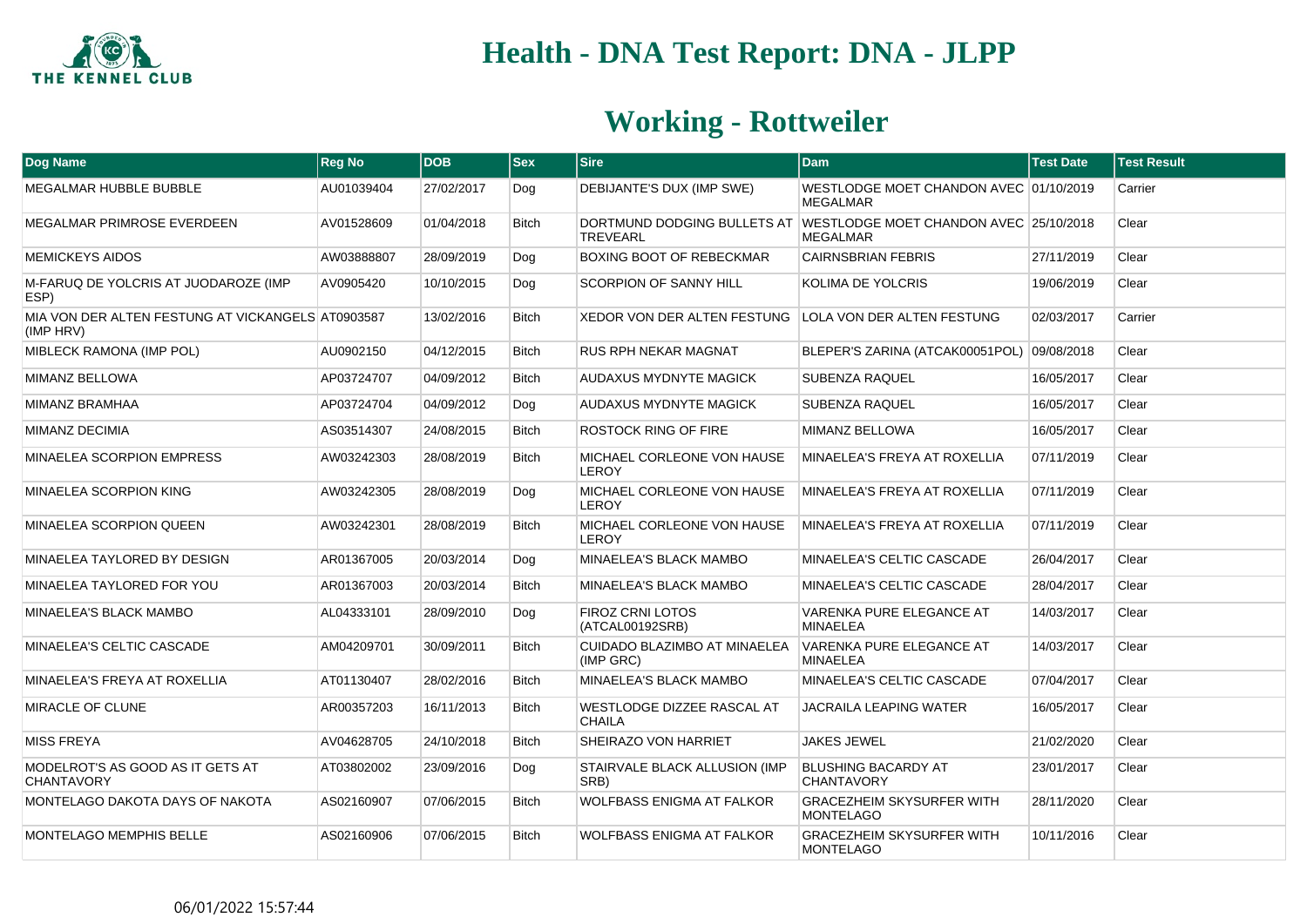

| <b>Dog Name</b>                                              | <b>Reg No</b> | <b>DOB</b> | <b>Sex</b>   | Sire                                                 | <b>Dam</b>                                       | <b>Test Date</b> | <b>Test Result</b> |
|--------------------------------------------------------------|---------------|------------|--------------|------------------------------------------------------|--------------------------------------------------|------------------|--------------------|
| MONTELAGO WISH UPON A STAR FOR NAKOTA AV04863907             |               | 27/11/2018 | <b>Bitch</b> | <b>WHISPERDOWN'S TANGO</b>                           | MONTELAGO MEMPHIS BELLE                          | 28/11/2020       | Clear              |
| MONY EARL ANTONIUS (IMP SRB)                                 | AX0900092     | 04/07/2017 | <b>Bitch</b> | <b>HASKO VOM KRONENBERG</b>                          | DARSI EARL ANTONIUS                              | 19/08/2020       | Clear              |
| NAGEEM AND ALL THINGS                                        | AQ04225003    | 25/10/2013 | <b>Bitch</b> | <b>WOLFBASS ENIGMA AT FALKOR</b>                     | BEVANRAY NUTCRACKER OF<br><b>NAGEEM</b>          | 10/05/2017       | Clear              |
| NAGEEM HARIBO AT HACCASBROOK                                 | AS02341901    | 22/06/2015 | Dog          | ROY VOM CALIBRA ROTT (IMP HUN)                       | BEVANRAY NUTCRACKER OF<br><b>NAGEEM</b>          | 12/04/2017       | Clear              |
| <b>NAGEEM KING CANDY</b>                                     | AQ04225004    | 25/10/2013 | Dog          | <b>WOLFBASS ENIGMA AT FALKOR</b>                     | BEVANRAY NUTCRACKER OF<br><b>NAGEEM</b>          | 10/05/2017       | Clear              |
| <b>NAGEEM SUGARS TANSY</b>                                   | AV02454402    | 19/05/2018 | <b>Bitch</b> | <b>BEVANRAY RAFAEL</b>                               | NAGEEM AND ALL THINGS                            | 24/09/2020       | Clear              |
| NASTIA VON DER LEUCHTENBURCKE FANTASA AU0904091<br>(IMP GRC) |               | 29/12/2016 | <b>Bitch</b> | <b>HERO VON DER TONBERGER</b><br><b>HOHE</b>         | SASHA VON DER<br><b>LEUGHTENBRUCKE</b>           | 24/09/2018       | Clear              |
| NATALIE BLACK                                                | AV03753610    | 10/07/2018 | <b>Bitch</b> | NATHAN VAN HET FALCONSNEST                           | MAYA V H FALCONSNEST (IMP BEL)                   | 22/01/2021       | Clear              |
| NATHARRI ARLO                                                | AU02790105    | 23/07/2017 | Dog          | IVAN LEWIROT AT CARSAL (IMP<br>POL)                  | <b>KYLAMIE BABYLUV</b>                           | 23/11/2017       | Clear              |
| NATHARRI AUDREY HEPBURN                                      | AU02790106    | 23/07/2017 | <b>Bitch</b> | <b>IVAN LEWIROT AT CARSAL (IMP</b><br>POL)           | <b>KYLAMIE BABYLUV</b>                           | 23/11/2017       | Carrier            |
| NELLYSANGELS MYSTERY                                         | AU03589201    | 11/08/2017 | <b>Bitch</b> | EXCITING KODA AT JABERJAX                            | KILLALA'S KINGS COUNTY AT<br><b>NELLYSANGELS</b> | 12/02/2019       | Clear              |
| NETHERBALLY MOLLY                                            | AS01544008    | 14/04/2015 | <b>Bitch</b> | DREAMROTT DOWN UNDER TO<br><b>WESTLODGE</b>          | JACRAILA MAGICAL DANCER                          | 28/02/2018       | Clear              |
| NETHERBALLY PHOEBE TO WESTLODGE                              | AT03647406    | 13/10/2016 | <b>Bitch</b> | <b>WESTLODGE THE MAGICIAN AT</b><br><b>DARKARMAR</b> | <b>JACRAILA MAGICAL DANCER</b>                   | 03/08/2018       | Clear              |
| NICKY VOM UHUSTEIN II (IMP DEU)                              | AX0900210     | 16/06/2019 | <b>Bitch</b> | <b>GLENN VOM BLAUEN STAHL</b>                        | <b>GINA VOM UHUSTEIN</b>                         | 30/09/2020       | Clear              |
| NIKKI DU TEMPLE D' ADRANOS (IMP FRA)                         | AV0902826     | 13/12/2017 | <b>Bitch</b> | <b>XANIO VOM KRESSBACH</b>                           | LUNA DU TEMPLE D'ADRANOS                         | 12/11/2018       | Clear              |
| OLIMPIA CORDIS (IMP POL)                                     | AX0902487     | 12/10/2018 | <b>Bitch</b> | <b>IDOL CORDIS</b>                                   | <b>CARMEN CORDIS</b>                             | 15/07/2021       | Clear              |
| OMNIANOSTRA OUT OF THE BLUE FOR<br><b>VARYKINO (IKC)</b>     | AX0900751     | 11/09/2019 | Dog          | ROTTPHOENIX IOLO                                     | COTARINN IMMORTAL QUEST                          | 22/07/2021       | Clear              |
| <b>OPAL SILK ZARA</b>                                        | AV03274904    | 21/05/2018 | <b>Bitch</b> | <b>NEO TIMIT-TOR</b>                                 | GALA SCHWARZE SCHILD (IMP SRB)                   | 02/06/2021       | Clear              |
| ORANGE DU CHAMP DES LOUVES AT CRAYELL AW0902570<br>(IMP FRA) |               | 23/01/2018 | <b>Bitch</b> | YAM VON HAUSE KAMP                                   | LOUVE DU CHAMP DES LOUVES                        | 29/07/2020       | Clear              |
| ORBITS DEFENDER OF THE NORTH                                 | AY05428105    | 19/11/2020 | Dog          | ROTHENBURG DEFENDER                                  | ATHENA STORMBORN IN ORBIT                        | 06/09/2021       | Clear              |
| <b>ORCHIDEOUS BLOOM</b>                                      | AU03176001    | 10/08/2017 | <b>Bitch</b> | <b>TORRENTA TORR</b>                                 | <b>TORRENTA FOOLISH FLAPPER</b>                  | 20/03/2019       | Carrier            |
| ORCHIDEOUS BOOGIE NIGHTS                                     | AX03698601    | 12/08/2020 | Dog          | <b>CASSARLA OPUS MAXIMUS</b>                         | ORCHIDEOUS BLOOM                                 | 07/07/2021       | Carrier            |
| ORCHIDEOUS DIRTY DANCING                                     | AY07340704    | 20/04/2021 | <b>Bitch</b> | CASSARLA OPUS MAXIMUS                                | TORRENTA FOOLISH FLAPPER                         | 07/07/2021       | Clear              |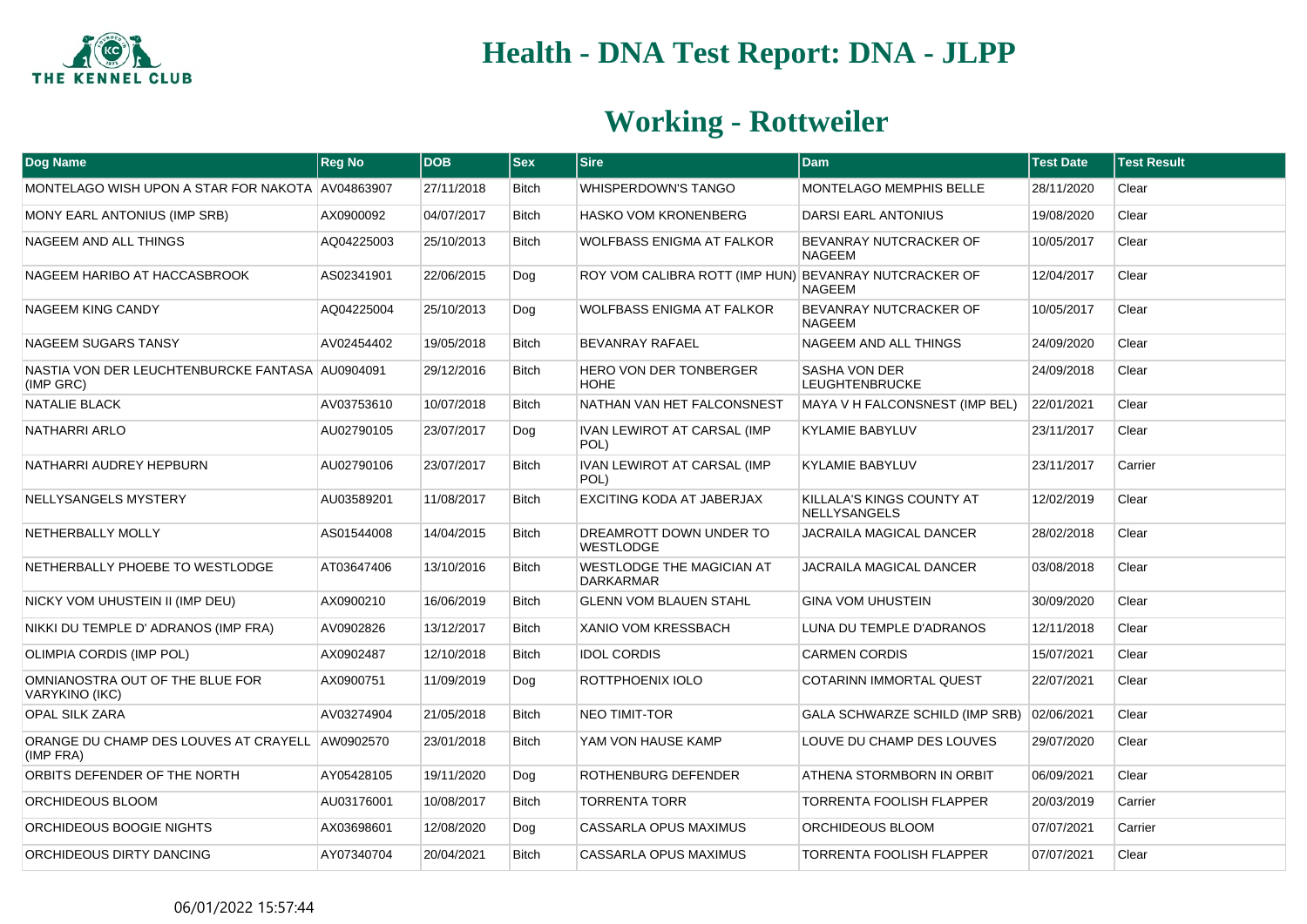

| Dog Name                                              | <b>Reg No</b> | <b>DOB</b> | <b>Sex</b>   | <b>Sire</b>                                                      | <b>Dam</b>                                          | <b>Test Date</b> | <b>Test Result</b> |
|-------------------------------------------------------|---------------|------------|--------------|------------------------------------------------------------------|-----------------------------------------------------|------------------|--------------------|
| OSARE ANGUINUS MIT DERSIEGER (IMP SVN)                | AP0900794     | 20/09/2011 | Dog          | <b>UZI FLASH ROUSE</b>                                           | AFRODITA ANGUINUS                                   | 12/01/2017       | Clear              |
| OSCAR VON DER CROSSENER RANCH AT<br>CRAYELL (IMP DEU) | AU0904473     | 23/03/2015 | Dog          | <b>KAMARO VOM KUMMELSEE</b>                                      | WALLI VON DER CROSSENER<br><b>RANCH</b>             | 14/07/2017       | Clear              |
| OXY HOUSE OF SORBAN FOR CAIRNSBRIAN<br>(IMP SRB)      | AW0901684     | 22/09/2018 | <b>Bitch</b> | HANSAGI-ROTT DARIUSZ                                             | <b>CONNY VOM WIENGRABER</b>                         | 05/09/2019       | Carrier            |
| PALODURO GOLD DAGGA                                   | AL04937302    | 12/10/2010 | Bitch        | PENDLEY SINBAD                                                   | <b>ZANDAWN STRIKING BELLS AT</b><br><b>PALODURO</b> | 24/05/2017       | Clear              |
| PALODURO GOLD DOLLAR AT MADDIECASS                    | AU02121801    | 29/05/2017 | Dog          | PALODURO GOLD NUGGET                                             | PALODURO GOLD DAGGA                                 | 07/06/2018       | Carrier            |
| PALODURO GOLD NUGGET                                  | AS03191401    | 11/09/2015 | Dog          | <b>FANTASA MARLON BRANDO</b>                                     | QUOJA'S QUID PRO QUO                                | 24/05/2017       | Carrier            |
| PANELMA APHRODITE                                     | AV02633809    | 26/05/2018 | <b>Bitch</b> | BOTLIERSKOP SMOKI QUARTZ<br><b>AVEC RIVERSROCK (GKC)</b>         | PANELMA VINCAFE FROM CHISIMON 30/09/2020            |                  | Clear              |
| PANELMA APOLLO TO RIVERSROCK                          | AV02633803    | 26/05/2018 | Dog          | <b>BOTLIERSKOP SMOKI QUARTZ</b><br><b>AVEC RIVERSROCK (GKC)</b>  | PANELMA VINCAFE FROM CHISIMON 14/11/2018            |                  | Clear              |
| PANELMA CAFEVIVACE FROM CHISIMON                      | AQ02747602    | 05/07/2013 | Dog          | BOURNEVALLEY THUNDERBALL OF PANELMA VUDUMAGIC<br><b>CHISIMON</b> |                                                     | 24/06/2020       | Clear              |
| <b>PANELMA GETI</b>                                   | AU00395001    | 20/12/2016 | <b>Bitch</b> | <b>GYRIMA THE AVIATOR</b>                                        | PANELMA VUDUMAGIC                                   | 06/06/2018       | Carrier            |
| PANELMA MYTATTOO                                      | AU00395002    | 20/12/2016 | <b>Bitch</b> | <b>GYRIMA THE AVIATOR</b>                                        | PANELMA VUDUMAGIC                                   | 11/09/2021       | Carrier            |
| PANELMA VINCAFE FROM CHISIMON                         | AQ02747605    | 05/07/2013 | <b>Bitch</b> | BOURNEVALLEY THUNDERBALL OF PANELMA VUDUMAGIC<br><b>CHISIMON</b> |                                                     | 17/04/2018       | Clear              |
| PANELMA VUDUCHANT                                     | AL04069207    | 12/09/2010 | Dog          | DARKARMAR CURVED AIR                                             | PANELMA PRAIRIELOGIC                                | 06/06/2018       | Clear              |
| PANELMA VUDUMAGIC                                     | AL04069201    | 12/09/2010 | <b>Bitch</b> | DARKARMAR CURVED AIR                                             | PANELMA PRAIRIELOGIC                                | 29/03/2017       | Clear              |
| PARTWELL HOLLY BLUE OF ROYCHAMP                       | AV04154310    | 22/09/2018 | <b>Bitch</b> | <b>JABACCA BURA</b>                                              | ROYCHAMP DIAMANTE OF<br><b>PARTWELL</b>             | 04/09/2020       | Clear              |
| PASKO DU TEMPLE D'ADRANOS VON TIESTO<br>(IMP FRA)     | AX0900214     | 12/08/2019 | Dog          | <b>XANIO VOM KRESSBACH</b>                                       | LESLY DU DOMAINE DE LA BOETIE                       | 17/03/2020       | Clear              |
| PENDLEY GOLDIE                                        | AJ04810906    | 04/10/2008 | <b>Bitch</b> | <b>SCHUTZER FEDOSI</b>                                           | PENDLEY NEW VISION                                  | 19/04/2017       | Clear              |
| PENDLEY ISABELLA                                      | AQ01249701    | 06/04/2013 | <b>Bitch</b> | VARENKA MAXIMILLION AT<br><b>GRANJOLEA</b>                       | PENDLEY GOLDIE                                      | 02/02/2017       | Clear              |
| PENDLEY IVETTE AT WHISPERDOWN                         | AQ01249703    | 06/04/2013 | <b>Bitch</b> | <b>VARENKA MAXIMILLION AT</b><br><b>GRANJOLEA</b>                | PENDLEY GOLDIE                                      | 19/04/2017       | Clear              |
| PENDLEY PANDORA AT ABACAB                             | AP00174906    | 29/12/2011 | <b>Bitch</b> | <b>HANBAR MATCHO</b>                                             | PENDLEY GOLDIE                                      | 05/04/2017       | Clear              |
| PENVALTER EMERALD                                     | AW02292209    | 28/05/2019 | <b>Bitch</b> | <b>TORRENTA MATCHLESS FOOL</b>                                   | <b>HAKKIHAUSE VALERIE</b>                           | 24/07/2019       | Carrier            |
| PENVALTER GARNET                                      | AW02292206    | 28/05/2019 | <b>Bitch</b> | <b>TORRENTA MATCHLESS FOOL</b>                                   | HAKKIHAUSE VALERIE                                  | 24/07/2019       | Clear              |
| PENVALTER QUARTZ                                      | AW02292207    | 28/05/2019 | <b>Bitch</b> | <b>TORRENTA MATCHLESS FOOL</b>                                   | <b>HAKKIHAUSE VALERIE</b>                           | 24/07/2019       | Clear              |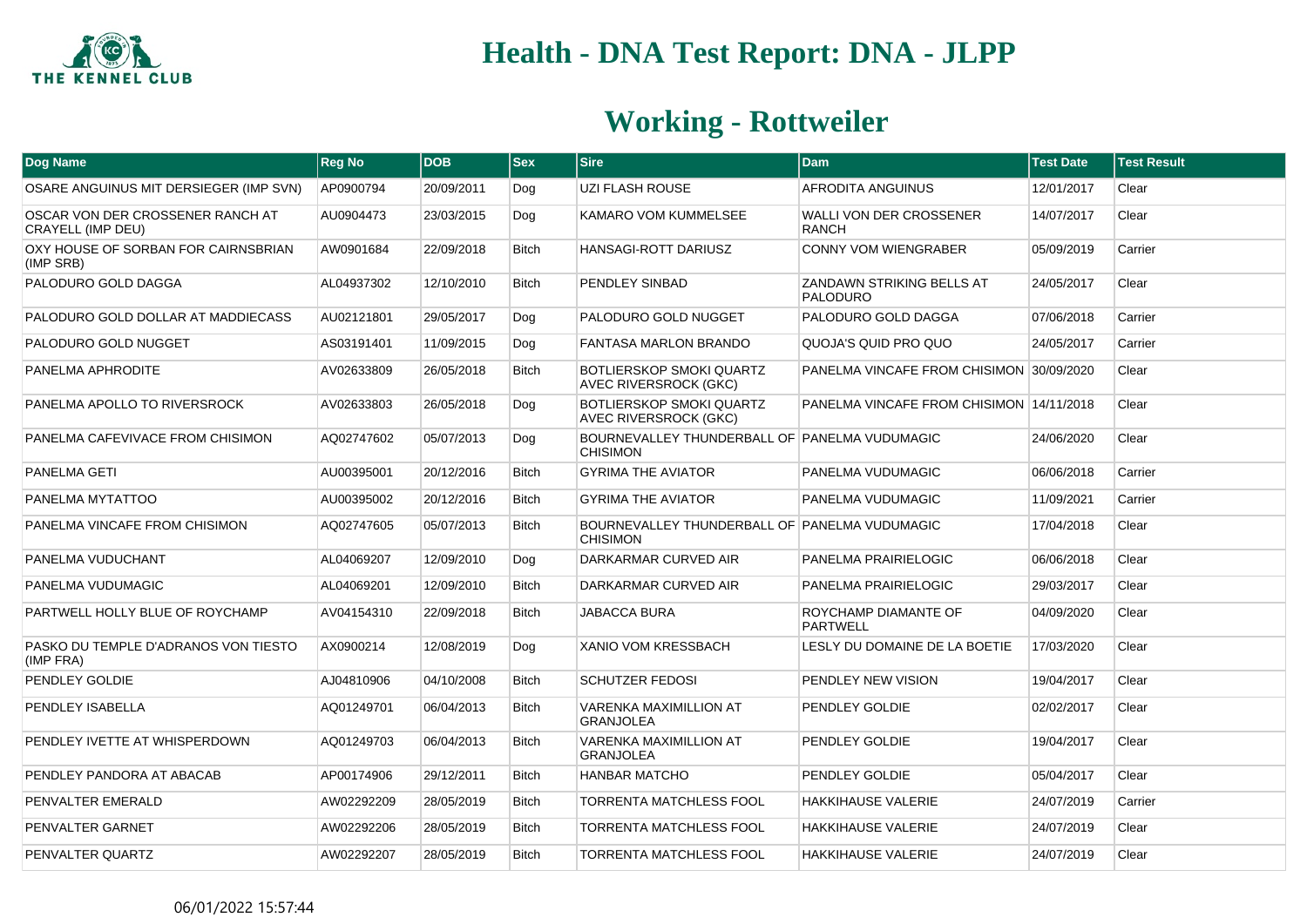

| <b>Dog Name</b>                       | <b>Reg No</b> | <b>DOB</b> | <b>Sex</b>   | <b>Sire</b>                                         | <b>Dam</b>                               | <b>Test Date</b> | <b>Test Result</b> |
|---------------------------------------|---------------|------------|--------------|-----------------------------------------------------|------------------------------------------|------------------|--------------------|
| PENVALTER RUBY                        | AW02292202    | 28/05/2019 | <b>Bitch</b> | <b>TORRENTA MATCHLESS FOOL</b>                      | <b>HAKKIHAUSE VALERIE</b>                | 24/07/2019       | Carrier            |
| PENVALTER SAPPHIRE AT TORRENTA        | AW02292201    | 28/05/2019 | <b>Bitch</b> | <b>TORRENTA MATCHLESS FOOL</b>                      | <b>HAKKIHAUSE VALERIE</b>                | 24/07/2019       | Clear              |
| PENVALTER TOPAZ                       | AW02292205    | 28/05/2019 | Bitch        | <b>TORRENTA MATCHLESS FOOL</b>                      | <b>HAKKIHAUSE VALERIE</b>                | 24/07/2019       | Clear              |
| PERLA LEGEND OF KNEZ (IMP SRB)        | AU0906784     | 14/07/2017 | <b>Bitch</b> | LEX VOM HAUSE EDELSTEIN                             | <b>SILA V HAUS DRAZIC</b>                | 07/11/2019       | Clear              |
| PERLA VON TONIS BERGEN (IMP HRV)      | AU0903695     | 01/06/2016 | <b>Bitch</b> | ZODIAC VON DER ALTEN FESTUNG KIARA VON TONIS BERGEN |                                          | 12/11/2018       | Clear              |
| PERSEUS DU TEMPLE D'ADRANOS (IMP FRA) | AX0900081     | 12/08/2019 | Dog          | XANIO VOM KRESSBACH                                 | LESLY DU DOMAINE DE LA BOETIE            | 08/04/2020       | Clear              |
| <b>PRINCESS LILY ROSE</b>             | AS00248809    | 01/01/2015 | <b>Bitch</b> | <b>DENAHI PRINCE</b>                                | <b>XEVA BLACK WARRIOR PRINCESS</b>       | 25/10/2018       | Clear              |
| PRINCESS MOANA                        | AV03163802    | 21/06/2018 | <b>Bitch</b> | KING OF HEARTS                                      | CHANTAVORY INDIANA SHAWNEE               | 17/08/2020       | Clear              |
| PUREAZ MOON DANCER                    | AL03796505    | 27/08/2010 | <b>Bitch</b> | OLEARIA BLAZE OF GOLD                               | RONMAL MEMPHIS BELLE AT<br><b>PUREAZ</b> | 13/02/2017       | Clear              |
| <b>QUEEN CLARIAN</b>                  | AV03163806    | 21/06/2018 | <b>Bitch</b> | KING OF HEARTS                                      | CHANTAVORY INDIANA SHAWNEE               | 07/10/2020       | Clear              |
| <b>QUEEN OF VENUS</b>                 | AV00591102    | 14/01/2018 | <b>Bitch</b> | RENOSAR RISING STAR AT<br><b>CHANTAVORY</b>         | <b>WADWORTH RIO RASCAL</b>               | 28/01/2021       | Clear              |
| <b>QUEENIE DREAM</b>                  | AX02259007    | 04/05/2020 | Bitch        | <b>VICO'S BLACK MAGIC</b>                           | <b>KENAITEEN MON CHAPERONE</b>           | 25/11/2021       | Clear              |
| QUOJA'S MAXIMUS TO RIVERSROCK         | AQ03150602    | 22/08/2013 | Dog          | MINAELEA'S BLACK MAMBO                              | PALODURO LADY MADONNA                    | 24/01/2017       | Clear              |
| RADOVAN TOUCH THE STARS               | AU03557011    | 21/08/2017 | <b>Bitch</b> | ROCCO LIB-VACH                                      | CAMSAFEHOUSE AJANA                       | 02/08/2020       | Clear              |
| RALTANS BRIGHT HORIZON AT RAYNESROTTS | AR03663708    | 02/10/2014 | <b>Bitch</b> | <b>CARSAL MARIO</b>                                 | RALTAN SILVER STAR AT CARSAL             | 19/04/2017       | Clear              |
| <b>RAMBUNCTIOS RED</b>                | AW01089201    | 23/03/2019 | Dog          | <b>ULEMEK LEGIJA</b>                                | PRINCESS PORSCHE                         | 10/07/2021       | Clear              |
| REBECKMAR CASS OF ROTTSTAR            | AU00551603    | 19/01/2017 | Bitch        | BOXING BOOT OF REBECKMAR                            | <b>REBECKMAR THANATOS</b>                | 27/06/2018       | Clear              |
| REBECKMAR ELUSIVE ENCHANT             | AS01058505    | 04/02/2015 | Bitch        | BOXING BOOT OF REBECKMAR                            | REBECKMAR STYX                           | 03/09/2020       | Clear              |
| REBECKMAR HELLEBORE                   | AW03758212    | 17/09/2019 | Dog          | BOXING BOOT OF REBECKMAR                            | <b>REBECKMARS MIDNIGHT RIDER</b>         | 02/10/2021       | Clear              |
| REBECKMAR LUNAR ECLIPSE               | AS02621506    | 04/07/2015 | <b>Bitch</b> | BOXING BOOT OF REBECKMAR                            | <b>REBECKMAR CAPRI</b>                   | 27/06/2018       | Clear              |
| <b>RED AS ROSIE</b>                   | AU04354209    | 12/10/2017 | <b>Bitch</b> | APOLLO VON HAUSE COCAN (IMP<br>ROM)                 | <b>ELZA BRILLIANT MOONSTAR</b>           | 17/03/2021       | Clear              |
| RED DEVIL FOR EVER AT XELENKA         | AU00754903    | 16/02/2017 | Dog          | JACK BLACK VON BEL MONDO<br>(IKC)                   | <b>INCAHEIR ARABELLA</b>                 | 17/01/2018       | Clear              |
| RHODILEA RONNIE                       | AT02333404    | 27/05/2016 | Bitch        | STAIRVALE BLACK ALLUSION (IMP<br>SRB)               | <b>VARENKA THE RASCAL</b>                | 29/03/2017       | Clear              |
| RHODILEA THE MASTER                   | AW00956201    | 06/02/2019 | Dog          | <b>VARENKA THE MUSKETEER</b>                        | RHODILEA RONNIE                          | 01/05/2019       | Clear              |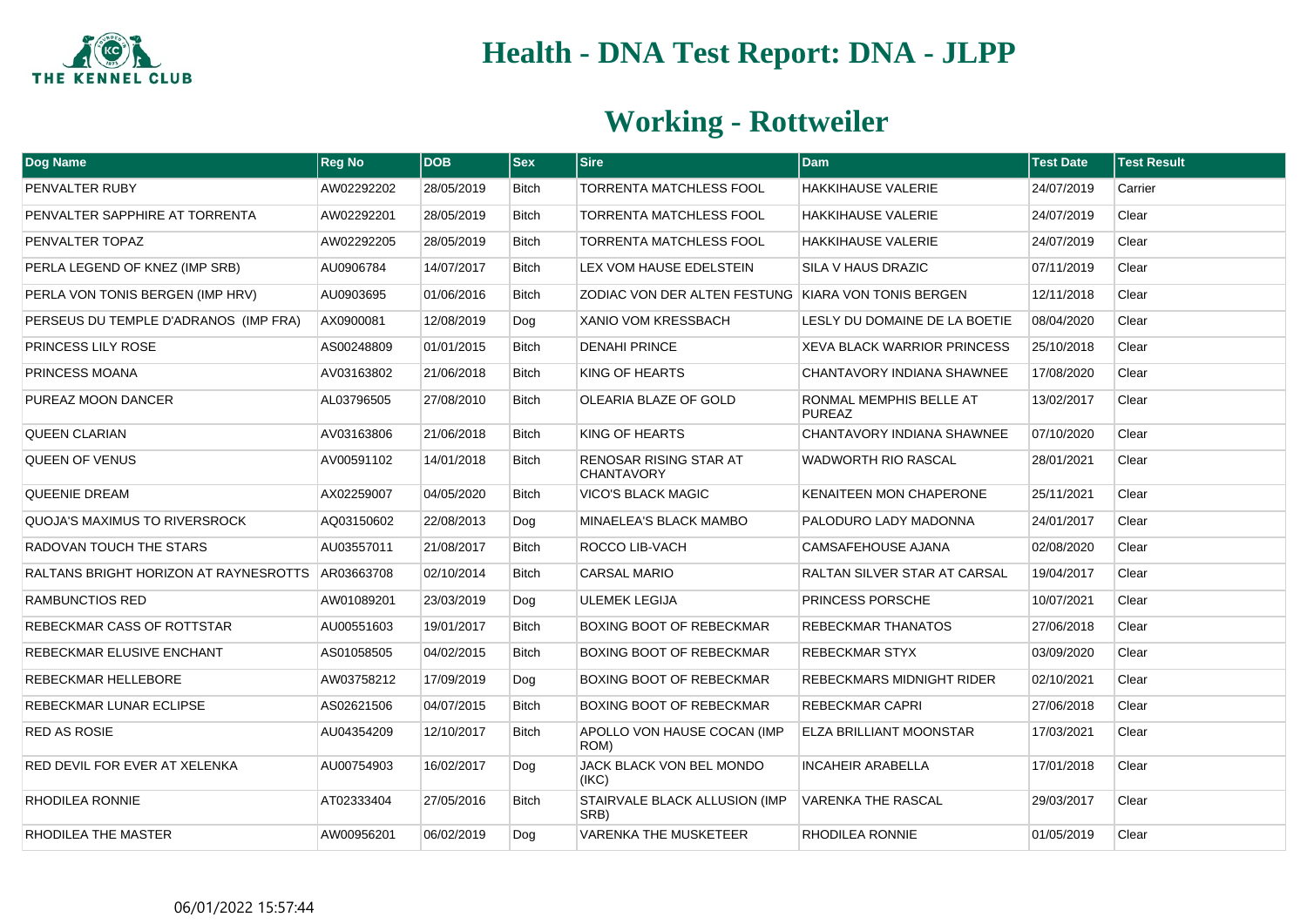

| Dog Name                              | <b>Reg No</b> | <b>DOB</b> | <b>Sex</b>   | <b>Sire</b>                                               | <b>Dam</b>                                        | <b>Test Date</b> | <b>Test Result</b> |
|---------------------------------------|---------------|------------|--------------|-----------------------------------------------------------|---------------------------------------------------|------------------|--------------------|
| ROCKSTAROTTS MINI CLUBMAN             | AS01664301    | 21/04/2015 | Dog          | <b>GYRIMA THE AVIATOR</b>                                 | ROCKSTAROTTS MINI RED HOT                         | 13/06/2017       | Clear              |
| ROCKSTAROTTS MINI FLAME RED           | AS01664306    | 21/04/2015 | <b>Bitch</b> | <b>GYRIMA THE AVIATOR</b>                                 | ROCKSTAROTTS MINI RED HOT                         | 13/06/2017       | Carrier            |
| ROJANEVA KISS                         | AM01625503    | 19/02/2011 | <b>Bitch</b> | ROJANEVA FREDDIE FLINTOFF                                 | DARKARMAR MARILLION TO<br><b>ROJANEVA</b>         | 10/05/2017       | Clear              |
| ROJANEVA NAUGHTY KNICKERS             | AR03675205    | 29/08/2014 | <b>Bitch</b> | ROJANEVA FREDDIE FLINTOFF                                 | JAROTCAL EBONY VIA ROJANEVA                       | 07/06/2017       | Clear              |
| ROJANEVA NOTHING TO SAY               | AR03675204    | 29/08/2014 | <b>Bitch</b> | ROJANEVA FREDDIE FLINTOFF                                 | JAROTCAL EBONY VIA ROJANEVA                       | 24/07/2020       | Clear              |
| ROLOS CROWNING GLORY                  | AT03189306    | 10/07/2016 | <b>Bitch</b> | THUNDER STORM                                             | <b>BLACK KASH ROSE</b>                            | 12/02/2019       | Clear              |
| ROMANTROY NITAS X ELA                 | AG04111501    | 18/08/2006 | <b>Bitch</b> | ROMANMOOR WANDERIN WILLY                                  | ROMANMOOR SNOWBERRY                               | 18/04/2019       | Clear              |
| ROTHENBURG DEFENDER                   | AW00712004    | 07/01/2019 | Dog          | LACKY VOM ABENTURETAL                                     | NINA VAN HET FALCONSNEST (IMP<br>BEL)             | 08/01/2020       | Clear              |
| ROTTAMORE'S PRETTY IN PINK            | AQ01475801    | 30/04/2013 | <b>Bitch</b> | PONCHEENS BORN TO SHINE FOR<br><b>BEVANRAY</b>            | JUFFTHER ALL THAT GLITTERS AT<br><b>ROTTAMORE</b> | 19/01/2017       | Clear              |
| ROTTIWORLD BIG KOUJO MIT GOULDTHIASSI | AV03172001    | 16/07/2018 | Dog          | ZIKO BRILLIANT FROM DOLIVAR<br>(IMP BLR)                  | MIBLECK RAMONA (IMP POL)                          | 04/11/2020       | Clear              |
| ROTTPHOENIX FREYR                     | AW01409709    | 14/03/2019 | <b>Bitch</b> | <b>GOLLUM VOM TANNENECK</b>                               | <b>HAUSEBECKER BERA</b>                           | 23/04/2020       | Clear              |
| ROTTPHOENIX HAZEL                     | AQ01583202    | 08/04/2013 | <b>Bitch</b> | IWAN VON DEN GOLAN-HOHEN<br>(IMP DEU)                     | ULFA VON DER BLOCKHUTTE (IMP<br>DEU)              | 11/09/2017       | Clear              |
| ROTTPHOENIX JOSHKA                    | AR02761802    | 12/07/2014 | Dog          | <b>ERYCK VOM SCHWARZERWALD</b><br>MIT GOULDRYCK (IMP USA) | ULFA VON DER BLOCKHUTTE (IMP<br>DEU)              | 22/03/2017       | Clear              |
| ROTTPHOENIX OLYMPIA                   | AU04290209    | 15/09/2017 | <b>Bitch</b> | VITUS VOM HAUSE NEUBRAND                                  | <b>HAUSEBECKER VOM LEOLA</b>                      | 24/09/2019       | Clear              |
| ROTTPHOENIX PIT                       | AV01935702    | 07/04/2018 | Dog          | ROTTPHOENIX IOLO                                          | <b>ROTTPHOENIX HAZEL</b>                          | 25/09/2021       | Clear              |
| ROTTPHOENIX QUERO                     | AV02930704    | 21/07/2018 | Dog          | ROTTPHOENIX JOSHKA                                        | <b>HAUSEBECKER VOM LEOLA</b>                      | 23/04/2020       | Clear              |
| ROTTPHOENIX QUIRIN                    | AV02930709    | 21/07/2018 | Dog          | ROTTPHOENIX JOSHKA                                        | <b>HAUSEBECKER VOM LEOLA</b>                      | 15/07/2021       | Clear              |
| ROTTPHOENIX REINDEER                  | AW03013505    | 10/07/2019 | <b>Bitch</b> | EYLAUERHOF'S MOZART                                       | HAUSEBECKER VOM LEOLA                             | 09/11/2020       | Clear              |
| ROTTSDALE OXANNA (IKC)                | AR0903530     | 29/09/2013 | <b>Bitch</b> | JACKO VOM CALIBRA ROTT (IMP<br>HUN)                       | <b>ROTTSDALE REBA (IKC)</b>                       | 05/04/2017       | Clear              |
| ROTTSDALE RUBY ROSE (IKC)             | AV0903205     | 26/08/2015 | <b>Bitch</b> | ROTTSDALE CMESWAGGER (IKC)                                | ROTTSDAN DA ROCCA                                 | 05/07/2019       | Clear              |
| ROTTSDALE XANTHA AT MEMICKEYS (IKC)   | AW0904709     | 01/05/2018 | <b>Bitch</b> | ROTTSDALE JUST JOE                                        | ROTTSDALE TAYLOR ELEKTRA (IKC)                    | 13/11/2019       | Clear              |
| ROTTSWORTH GIORGIO DIESTER            | AM04012202    | 11/09/2011 | Dog          | DOMINATUS JAMES DEAN DIESTER VORZEIGEN HOT GOSSIP AT      | <b>ROTTSWORTH</b>                                 | 05/09/2017       | Clear              |
| ROTTSWORTH GIVENCHE DIESTER           | AM04012207    | 11/09/2011 | <b>Bitch</b> | DOMINATUS JAMES DEAN DIESTER VORZEIGEN HOT GOSSIP AT      | <b>ROTTSWORTH</b>                                 | 05/09/2017       | Clear              |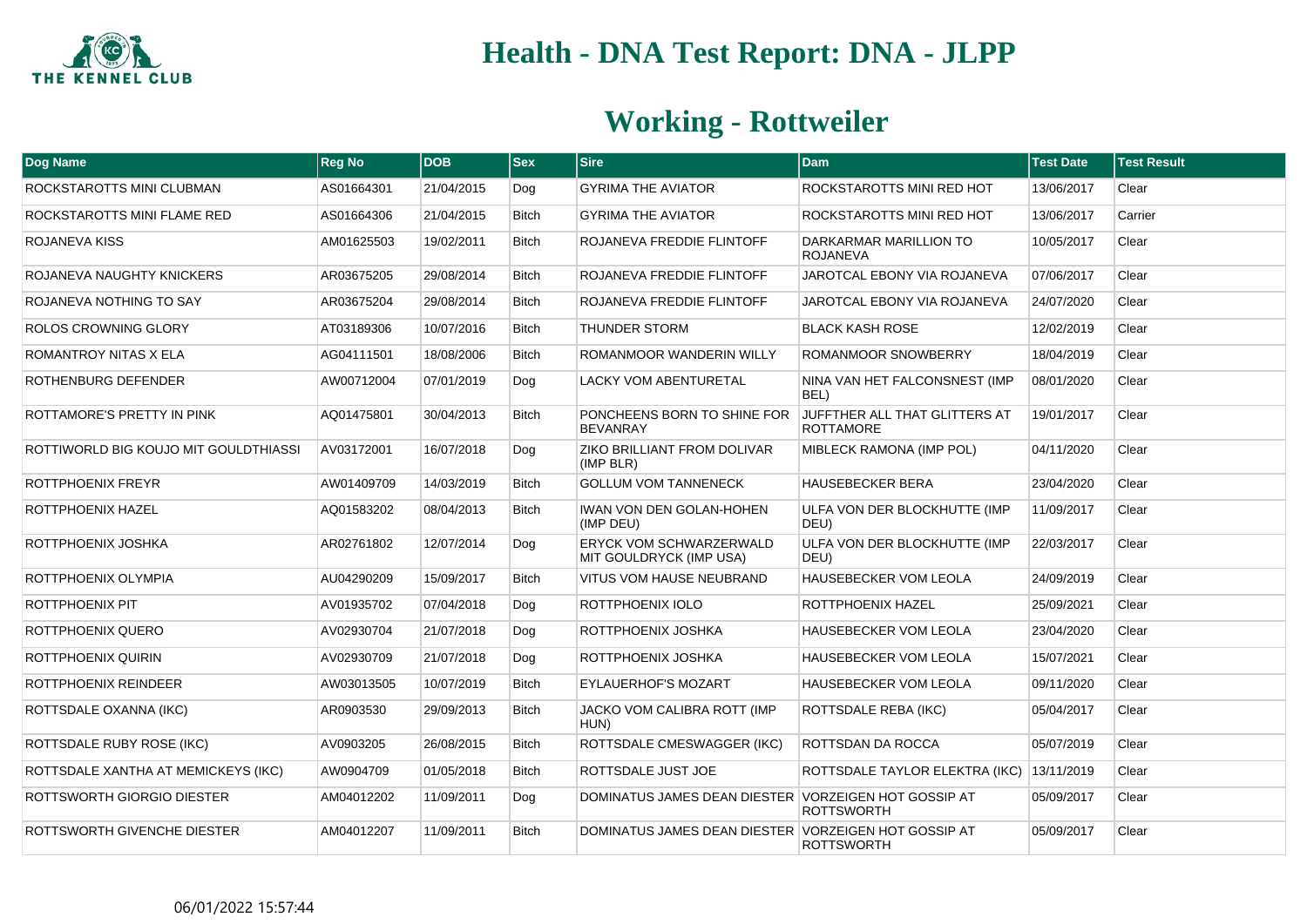

| <b>Dog Name</b>                  | <b>Reg No</b> | <b>DOB</b> | <b>Sex</b>   | <b>Sire</b>                                    | <b>Dam</b>                                          | <b>Test Date</b> | <b>Test Result</b> |
|----------------------------------|---------------|------------|--------------|------------------------------------------------|-----------------------------------------------------|------------------|--------------------|
| ROTTSWORTH HALLE BERRY           | AS00839506    | 02/02/2015 | Bitch        | THORIDER JIMMY DEAN DIESTER                    | VORZEIGEN HOT GOSSIP AT<br><b>ROTTSWORTH</b>        | 11/10/2017       | Clear              |
| ROTTSWORTH HONEY                 | AS00839507    | 02/02/2015 | <b>Bitch</b> | THORIDER JIMMY DEAN DIESTER                    | <b>VORZEIGEN HOT GOSSIP AT</b><br><b>ROTTSWORTH</b> | 11/10/2017       | Clear              |
| ROTTSWORTH ICE MAN VON STAIRVALE | AV01551601    | 19/03/2018 | Dog          | STAIRVALE BLACK ALLUSION (IMP<br>SRB)          | <b>ROTTSWORTH HALLE BERRY</b>                       | 26/02/2020       | Clear              |
| ROTTSWORTH KINGSTON              | AW03428301    | 24/08/2019 | Dog          | STAIRVALE BLACK ALLUSION (IMP<br>SRB)          | <b>ROTTSWORTH HALLE BERRY</b>                       | 18/11/2019       | Clear              |
| ROTTWUD'S OLYMPIC SPIRIT         | AP03404402    | 07/08/2012 | <b>Bitch</b> | DARKARMAR CURVED AIR                           | ROTTWUDS PURE LUV                                   | 24/10/2018       | Clear              |
| ROUGEAU DORY                     | AV01645204    | 30/03/2018 | Bitch        | NEMO VOM CHARCO (IMP DEU)                      | RENI VOM CALIBRA ROTT (IMP HUN)                     | 16/11/2018       | Carrier            |
| ROUGEAU NICKY FOR UPEND          | AS03045201    | 25/07/2015 | Dog          | MEXES VOM HAUSE ONUL<br>(ATCAP01349ROM)        | ROUGEAU DENA                                        | 24/01/2018       | Clear              |
| ROUGEAU RENEE                    | AW03359006    | 13/08/2019 | <b>Bitch</b> | BRUTUS IS ROJAUS SLENIO (IMP<br>LTU)           | PERLA VON TONIS BERGEN (IMP<br>HRV)                 | 09/08/2021       | Clear              |
| ROUGEAU VICTORIA                 | AU01443303    | 25/02/2017 | <b>Bitch</b> | <b>HANBAR MATCHO</b>                           | <b>ROUGEAU JACKIE</b>                               | 16/11/2018       | Clear              |
| ROY VOM CALIBRA ROTT (IMP HUN)   | AQ0903864     | 22/04/2013 | Dog          | <b>ELVIS VON DER</b><br><b>MUHLBACHSTRASSE</b> | <b>ASSY VOM CALIBRA</b>                             | 23/03/2017       | Clear              |
| ROYCHAMP DIAMANTE OF PARTWELL    | AR02997502    | 23/08/2014 | <b>Bitch</b> | ROYCHAMP RAZOR SHARP                           | ROYCHAMP DIAMOND RING                               | 17/07/2018       | Clear              |
| ROYCHAMP ONE WILD NIGHT          | AQ01131501    | 10/03/2013 | <b>Bitch</b> | VANYA VLAD OF ROYCHAMP                         | ROYCHAMP DARK DELIGHT                               | 14/06/2018       | Clear              |
| ROYCHAMP WILDFLOWER              | AU00905101    | 25/02/2017 | <b>Bitch</b> | ROYCHAMP RAZOR SHARP                           | ROYCHAMP DIAMOND RING                               | 14/06/2018       | Clear              |
| RUBESTAR APPLE ORCHARD           | AW01534507    | 29/04/2019 | <b>Bitch</b> | DORTMUND DIAMOND GEEZER AT<br><b>TIANKO</b>    | <b>REBECKMAR SIMON</b>                              | 10/10/2020       | Clear              |
| <b>RUBY GOT SOUL</b>             | AX00483511    | 21/12/2019 | <b>Bitch</b> | <b>ASUM THUNDER CHARIOT</b>                    | KENSTEEN SOFTLY WHISPERING                          | 02/03/2021       | Clear              |
| RUBY OF TORMA HOUSE (IMP SRB)    | AX0900838     | 07/07/2019 | <b>Bitch</b> | TK'S IVAN THE GREAT                            | JOSEPHINA OF TORMA HOUSE                            | 24/06/2020       | Clear              |
| <b>RUIZ ARTFUL ARTHUR</b>        | AL01302202    | 23/03/2010 | Dog          | <b>NEWGEN ROGUE AT RUIZ</b>                    | <b>SCHUTZER FLOSSIE AT RUIZ</b>                     | 27/01/2017       | Clear              |
| SAINTLYTHANS CAPTAIN CAT         | AR01733707    | 01/05/2014 | Dog          | ROSTOCK RING OF FIRE                           | <b>SAINTLYTHANS LOUISE</b>                          | 05/09/2018       | Clear              |
| SAINTLYTHANS ICE ON THE MOON     | AP04521408    | 13/12/2012 | Dog          | ROTTPHOENIX ELBIS                              | JUFFTHER ALL WOMAN AT<br><b>SAINTLYTHANS</b>        | 26/04/2018       | Carrier            |
| SAINTLYTHANS MYFANWY PRICE       | AR01733701    | 01/05/2014 | <b>Bitch</b> | <b>ROSTOCK RING OF FIRE</b>                    | <b>SAINTLYTHANS LOUISE</b>                          | 11/04/2017       | Clear              |
| SAINTLYTHANS ROMANOV ANA         | AX00603903    | 13/01/2020 | <b>Bitch</b> | BEVANRAY UGO                                   | SAINTLYTHANS SEA BREEZE                             | 25/07/2021       | Clear              |
| SAINTLYTHANS ROMANOV NICHO       | AX00603906    | 13/01/2020 | Dog          | <b>BEVANRAY UGO</b>                            | SAINTLYTHANS SEA BREEZE                             | 26/07/2021       | Clear              |
| SAINTLYTHANS ROMANOV OLGA        | AX00603901    | 13/01/2020 | <b>Bitch</b> | <b>BEVANRAY UGO</b>                            | SAINTLYTHANS SEA BREEZE                             | 26/07/2021       | Clear              |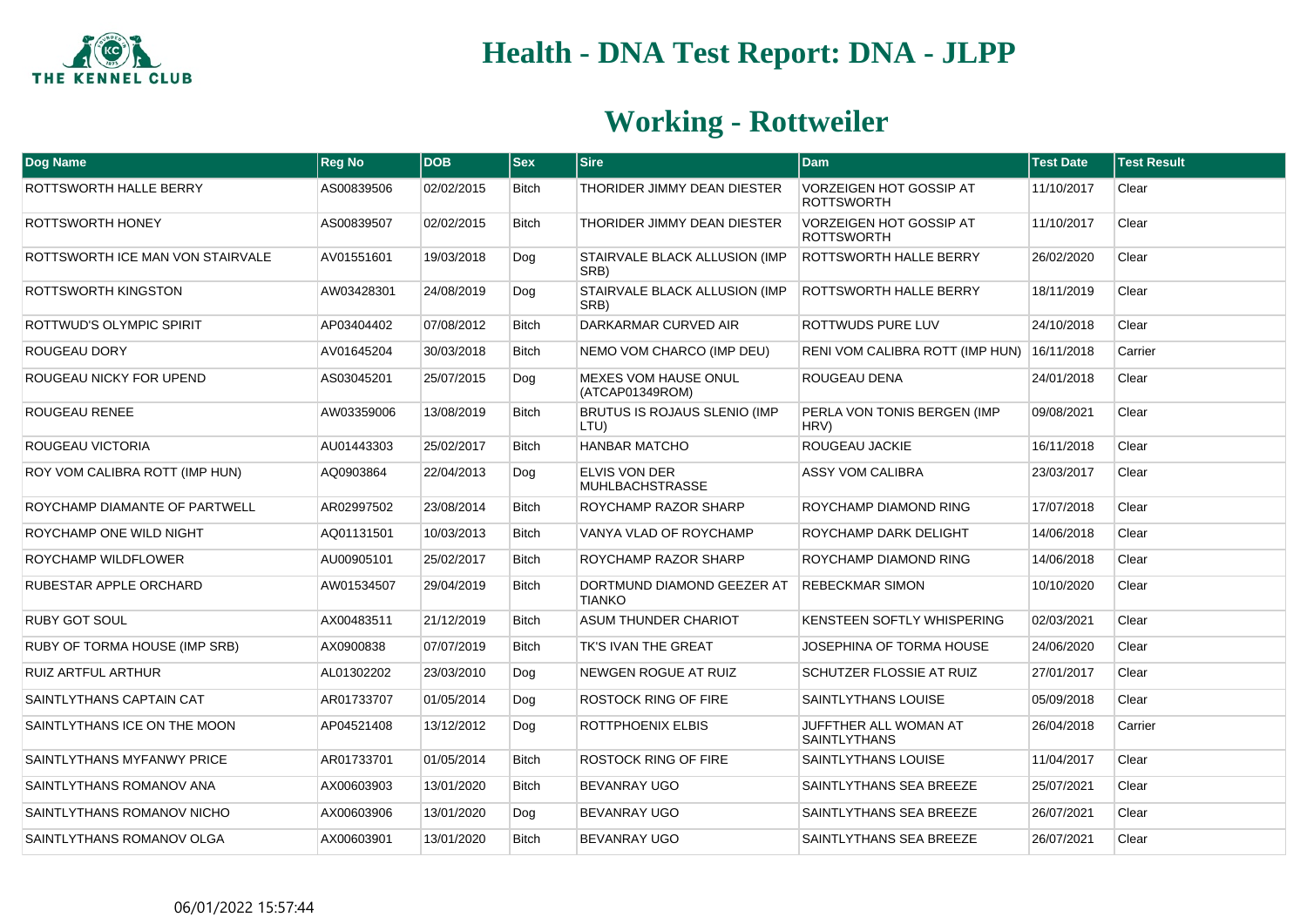

| <b>Dog Name</b>                                       | <b>Reg No</b> | <b>DOB</b> | $ $ Sex      | <b>Sire</b>                                                                       | <b>Dam</b>                      | <b>Test Date</b> | <b>Test Result</b> |
|-------------------------------------------------------|---------------|------------|--------------|-----------------------------------------------------------------------------------|---------------------------------|------------------|--------------------|
| SAINTLYTHANS SEA BREEZE                               | AQ04095606    | 14/10/2013 | <b>Bitch</b> | ROTTPHOENIX ELBIS                                                                 | SAINTLYTHANS BRONZE SUMMER      | 08/10/2019       | Clear              |
| SAINTLYTHANS SWEET BRIAN                              | AW02897501    | 23/07/2019 | Dog          | SAINTLYTHANS BRONZE HERO                                                          | SAINTLYTHANS TIME WARP          | 25/07/2021       | Clear              |
| SAINTLYTHANS TIME WARP                                | AR02257903    | 17/06/2014 | <b>Bitch</b> | PONCHEENS BLACK CHARMER AT<br><b>TIESTO</b>                                       | SAINTLYTHANS JOSIE              | 26/04/2018       | Clear              |
| SALMAROTTIES DAISY BOO                                | AT03892403    | 08/10/2016 | <b>Bitch</b> | ASTOR WONDERFUL WIZARD WITH DREAMROTT EDGE OF GLORY<br><b>WESTLODGE (IMP SRB)</b> |                                 | 14/10/2020       | Clear              |
| SALONGA GOODBYE MR CHIPS                              | AR02995101    | 10/08/2014 | Dog          | <b>VIRLEES CLAUDIUS</b>                                                           | SALONGA SUGARBABE               | 27/04/2017       | Clear              |
| SALONGA LET'S GET WICKED                              | AT00452903    | 30/01/2016 | <b>Bitch</b> | DEBIJANTE'S DUX (IMP SWE)                                                         | SALONGA SUGARBABE               | 04/08/2021       | Clear              |
| SALONGA SWEET HEAVEN                                  | AP03585905    | 22/09/2012 | <b>Bitch</b> | <b>MEGALMAR LIEUTENANT GRUBER</b>                                                 | TILLEY TINKER BELLE SALONGA     | 19/04/2017       | Clear              |
| SAMALA'S CONQUISTADOR                                 | AX02264501    | 23/05/2020 | Dog          | LOTUSS DE ROTTMAVI AT<br>VONNBELA (IMP ESP)                                       | SAMALA'S JESSICA ENNIS          | 11/03/2021       | Carrier            |
| SAMALA'S CORTES                                       | AX02264503    | 23/05/2020 | Dog          | LOTUSS DE ROTTMAVI AT<br><b>VONNBELA (IMP ESP)</b>                                | SAMALA'S JESSICA ENNIS          | 24/07/2020       | Clear              |
| SAMALA'S JESSICA ENNIS                                | AP03581604    | 01/09/2012 | <b>Bitch</b> | CITO VON JUNIPERA (IMP SRB)                                                       | SAMALA'S FREE SOUL              | 06/02/2017       | Clear              |
| SAMALA'S PALOMA                                       | AX02264504    | 23/05/2020 | <b>Bitch</b> | LOTUSS DE ROTTMAVI AT<br><b>VONNBELA (IMP ESP)</b>                                | SAMALA'S JESSICA ENNIS          | 29/12/2020       | Clear              |
| SAMALA'S REBEKKA                                      | AR03642405    | 14/09/2014 | <b>Bitch</b> | TER WAELE LACHLAN (IMP NLD)                                                       | <b>SAMALA'S FREE SOUL</b>       | 14/02/2017       | Clear              |
| SAMALA'S VALENCIA                                     | AX02264505    | 23/05/2020 | <b>Bitch</b> | LOTUSS DE ROTTMAVI AT<br>VONNBELA (IMP ESP)                                       | SAMALA'S JESSICA ENNIS          | 10/11/2020       | Clear              |
| <b>SANCHITA BROOK</b>                                 | AT00444104    | 14/01/2016 | <b>Bitch</b> | EDINGTON FALKO VON CAMEUS                                                         | <b>BEREYDA ATMOSPHERE</b>       | 13/02/2018       | Clear              |
| SANCHITA MOONLIGHT MYSTERY                            | AQ04188302    | 07/11/2013 | <b>Bitch</b> | EDINGTON FALKO VON CAMEUS                                                         | BEREYDA ATMOSPHERE              | 13/02/2018       | Clear              |
| SANCHITA'S EVA CHRISTMAS PUD AT<br><b>CAIRNSBRIAN</b> | AQ00436702    | 22/12/2012 | <b>Bitch</b> | EDINGTON FALKO VON CAMEUS                                                         | <b>BEREYDA ATMOSPHERE</b>       | 19/05/2017       | Clear              |
| SCANIAN A TASTE OF HONEY FOR GUARDAMI                 | AQ01515502    | 05/04/2013 | <b>Bitch</b> | <b>GUARDAMI PAL JOEY</b>                                                          | <b>SCANIAN HALLE BERRY</b>      | 10/01/2017       | Clear              |
| <b>SCANIAN GINGER ROGERS (A.I.)</b>                   | AP00577702    | 14/09/2011 | <b>Bitch</b> | SVEDALA THE SCANDINAVIAN                                                          | <b>SCANIAN HALLE BERRY</b>      | 16/03/2018       | Clear              |
| <b>SCANIAN LOUIS ARMSTRONG (A.I.)</b>                 | AP00577701    | 14/09/2011 | Dog          | SVEDALA THE SCANDINAVIAN                                                          | <b>SCANIAN HALLE BERRY</b>      | 16/03/2018       | Clear              |
| <b>SCANIAN PRISCILLA LANE</b>                         | AT01655908    | 18/04/2016 | <b>Bitch</b> | SCANIAN LOUIS ARMSTRONG (A.I.)                                                    | <b>SCANIAN DEMI MOORE</b>       | 16/03/2018       | Clear              |
| <b>SCARLETT DIAMOND</b>                               | AS01730001    | 15/03/2015 | <b>Bitch</b> | IWAN VON DEN GOLAN-HOHEN<br>(IMP DEU)                                             | TAIGA VOM KRESSBACH (IMP DEU)   | 20/06/2017       | Carrier            |
| <b>SEITTOR AFTERSHOCK</b>                             | AM04657001    | 01/11/2011 | Dog          | DOMINATUS JAMES DEAN DIESTER SEITTOR ASSUME THE POSITION                          |                                 | 06/02/2018       | Clear              |
| <b>SEITTOR DELICIOUS</b>                              | AU04726203    | 07/11/2017 | <b>Bitch</b> | ECHEZEAUX JUST WICKED FOR<br>LADESCO                                              | <b>ESTALEA RIZZO AT SEITTOR</b> | 20/03/2021       | Clear              |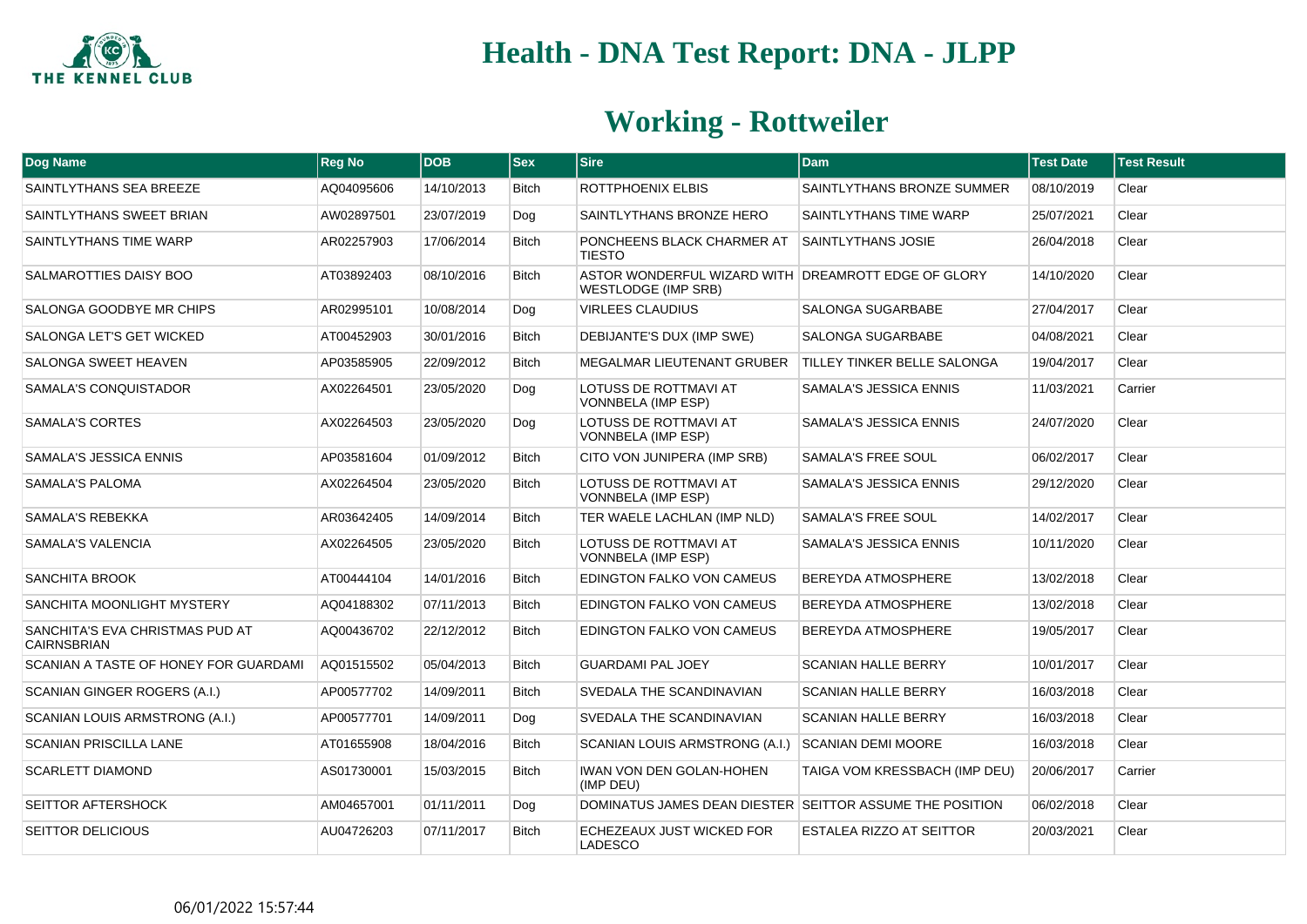

| Dog Name                     | <b>Reg No</b> | <b>DOB</b> | $ s_{ex} $   | <b>Sire</b>                                    | <b>Dam</b>                                                           | <b>Test Date</b> | <b>Test Result</b> |
|------------------------------|---------------|------------|--------------|------------------------------------------------|----------------------------------------------------------------------|------------------|--------------------|
| SEITTOR DIZZY AT MANKELL     | AU04726202    | 07/11/2017 | <b>Bitch</b> | ECHEZEAUX JUST WICKED FOR<br>LADESCO           | <b>ESTALEA RIZZO AT SEITTOR</b>                                      | 24/09/2019       | Clear              |
| SEITTOR FINAL FANTASY        | AQ02810701    | 08/07/2013 | <b>Bitch</b> | HANBAR MATCHO                                  | <b>SEITTOR COSMIC WISH</b>                                           | 22/03/2017       | Clear              |
| SEITTOR JELLY BEAN           | AS00487805    | 21/01/2015 | <b>Bitch</b> | SEITTOR AFTERSHOCK                             | <b>ESTALEA RIZZO AT SEITTOR</b>                                      | 22/03/2017       | Clear              |
| <b>SEITTOR JITTERBUG</b>     | AT00412001    | 18/12/2015 | <b>Bitch</b> | JEZEVE GOB STOPPER                             | <b>SEITTOR COSMIC WISH</b>                                           | 12/04/2017       | Clear              |
| <b>SEITTOR THE TEMPTRESS</b> | AR02995901    | 22/07/2014 | <b>Bitch</b> | JACRAILA MR INCREDIBLE                         | <b>SEITTOR COSMIC WISH</b>                                           | 23/03/2017       | Clear              |
| <b>SEITTOR WILD FIRE</b>     | AT00574409    | 17/01/2016 | Dog          | <b>VIRLEES CLAUDIUS</b>                        | <b>ESTALEA RIZZO AT SEITTOR</b>                                      | 12/04/2017       | Clear              |
| SEITTOR WILD ONE             | AT00574402    | 17/01/2016 | <b>Bitch</b> | <b>VIRLEES CLAUDIUS</b>                        | <b>ESTALEA RIZZO AT SEITTOR</b>                                      | 16/03/2018       | Carrier            |
| SEITTOR WILDEST DREAMS       | AT00574406    | 17/01/2016 | <b>Bitch</b> | <b>VIRLEES CLAUDIUS</b>                        | ESTALEA RIZZO AT SEITTOR                                             | 06/06/2018       | Clear              |
| SENTINELROTT BACHUS          | AR01400404    | 02/04/2014 | Dog          | CAI FROM HOUSE ROTVIS (IMP<br>UKR)             | EXI FROM HOUSE ROTVIS (IMP UKR) 05/06/2019                           |                  | Carrier            |
| <b>SENTINELROTT BANGA</b>    | AR01400407    | 02/04/2014 | <b>Bitch</b> | CAI FROM HOUSE ROTVIS (IMP<br>UKR)             | EXI FROM HOUSE ROTVIS (IMP UKR) 19/09/2018                           |                  | Carrier            |
| <b>SENTINELROTT CASSIUS</b>  | AS01147101    | 03/03/2015 | Dog          | LACKY VON DER SUDPFALZ                         | <b>REGINA FROM HOUSE ROTVIS (IMP</b><br>UKR)                         | 18/01/2018       | Carrier            |
| SENTINELROTT CHELSEA         | AS01147102    | 03/03/2015 | <b>Bitch</b> | <b>LACKY VON DER SUDPFALZ</b>                  | <b>REGINA FROM HOUSE ROTVIS (IMP)</b><br>UKR)                        | 05/12/2017       | Carrier            |
| SENTINELROTT DORA            | AS00936712    | 17/03/2015 | <b>Bitch</b> | TUDOR FROM HOUSE ROTVIS (IMP<br>UKR)           | EXI FROM HOUSE ROTVIS (IMP UKR) 27/06/2018                           |                  | Carrier            |
| <b>SENTINELROTT INDIA</b>    | AV03983102    | 30/09/2018 | <b>Bitch</b> | QUADRO VON DER SCHERAU                         | SENTINELROTT CHELSEA                                                 | 23/11/2018       | Clear              |
| <b>SENTINELROTT INNA</b>     | AV03983105    | 30/09/2018 | <b>Bitch</b> | QUADRO VON DER SCHERAU                         | SENTINELROTT CHELSEA                                                 | 23/11/2018       | Carrier            |
| SENTINELROTT IRENA           | AV03983104    | 30/09/2018 | <b>Bitch</b> | QUADRO VON DER SCHERAU                         | SENTINELROTT CHELSEA                                                 | 23/11/2018       | Carrier            |
| SENTINELROTT IRON            | AV03983101    | 30/09/2018 | Dog          | QUADRO VON DER SCHERAU                         | SENTINELROTT CHELSEA                                                 | 23/11/2018       | Carrier            |
| SHAHKUDA BASHIRA AT KYLAMIE  | AW02659607    | 25/06/2019 | <b>Bitch</b> | <b>GERO KING OF THE EAST</b>                   | RIA BLACK PANNONIA (IMP SRB)                                         | 26/11/2021       | Clear              |
| <b>SHALKATO FOXY LADY</b>    | AP00149801    | 17/12/2011 | <b>Bitch</b> | <b>HANBAR DANTE</b>                            | KOPSEND PENNY BLACK                                                  | 25/07/2017       | Clear              |
| SHAMTRUBEA MINA HARKER       | AV00031402    | 23/11/2017 | <b>Bitch</b> | TER WAELE LACHLAN (IMP NLD)                    | SHAMTRUBEA FEEL THE WRATH                                            | 05/09/2019       | Clear              |
| SHANTASIA CORKY ROMANO       | AT01217002    | 10/03/2016 | Dog          | <b>BOSS VOM KRIEGSDAMM</b>                     | <b>WOLFBASS ELLA AT SHANTASIA</b>                                    | 24/02/2017       | Clear              |
| <b>SHAYLLARR'S AVICII</b>    | AR01119601    | 05/03/2014 | Dog          | PONCHEENS BORN TO SHINE FOR<br><b>BEVANRAY</b> | DOMINATUS DORIS DAY SHAYLLARR 29/03/2017                             |                  | Clear              |
| SHAYLLARR'S SCHOOKI          | AR01119606    | 05/03/2014 | <b>Bitch</b> | <b>BEVANRAY</b>                                | PONCHEENS BORN TO SHINE FOR DOMINATUS DORIS DAY SHAYLLARR 05/04/2017 |                  | Clear              |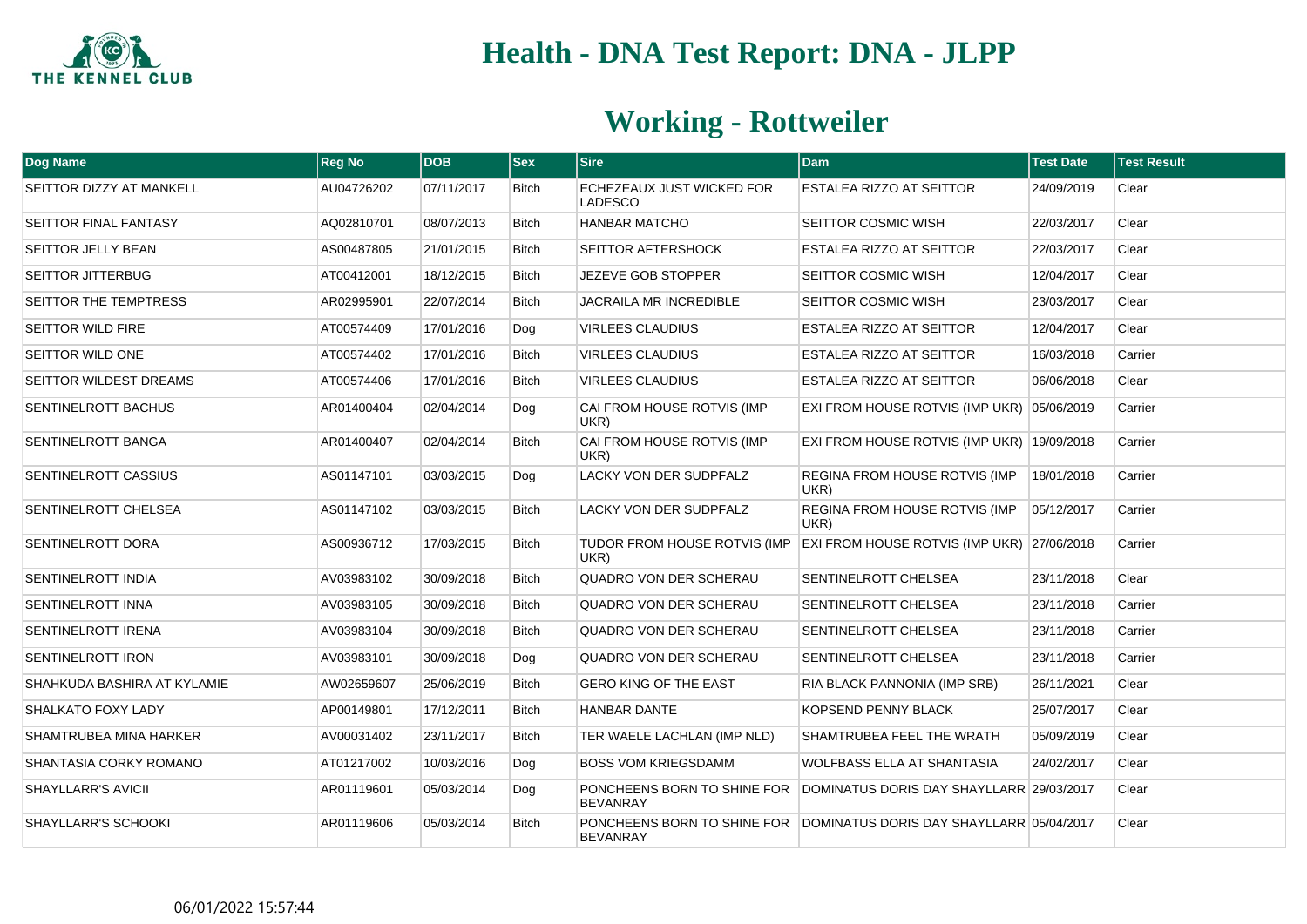

| <b>Dog Name</b>                                             | <b>Reg No</b> | <b>DOB</b> | $ s_{ex} $   | <b>Sire</b>                                           | <b>Dam</b>                                                           | <b>Test Date</b> | <b>Test Result</b> |
|-------------------------------------------------------------|---------------|------------|--------------|-------------------------------------------------------|----------------------------------------------------------------------|------------------|--------------------|
| <b>SHAYLLARR'S TINIE TEMPAH</b>                             | AR01119602    | 05/03/2014 | Dog          | <b>BEVANRAY</b>                                       | PONCHEENS BORN TO SHINE FOR DOMINATUS DORIS DAY SHAYLLARR 22/03/2017 |                  | Clear              |
| SIMBA VON HAUSE SIKI ROT AT VONNBELA (IMF AY0913153<br>SRB) |               | 30/12/2018 | <b>Bitch</b> | <b>DOCTOR TIMIT TOR</b>                               | DONNA VON HAUSE SIKI ROT                                             | 04/11/2021       | Clear              |
| SOVROTTS EVA                                                | AW02003707    | 18/04/2019 | <b>Bitch</b> | ROYAL KING OF HEARTS AT<br><b>SOVROTTS</b>            | <b>SOVROTTS DONA</b>                                                 | 22/12/2020       | Clear              |
| <b>SOVROTTS FORTUNER</b>                                    | AU04662205    | 16/10/2017 | Dog          | PAX V.H. FALCONSNEST AT<br>SOVROTTS (IMP BEL)         | ZILLI VOM KRESSBACH AT<br>SOVROTTS (IMP DEU)                         | 15/07/2021       | Clear              |
| SOVROTTS VELOSTER                                           | AU04664002    | 26/10/2017 | <b>Bitch</b> | PAX V.H. FALCONSNEST AT<br>SOVROTTS (IMP BEL)         | HYDRA VOM SOFIENBUSCH (IMP<br>DEU)                                   | 30/09/2020       | Clear              |
| <b>SPENGRETTA DREAM OF MY MINE</b>                          | AU00167801    | 05/12/2016 | <b>Bitch</b> | ROTTPHOENIX JOSHKA                                    | SPENGRETTA RUBY DELIGHT                                              | 31/01/2019       | Clear              |
| STAIRVALE BLACK ALLUSION (IMP SRB)                          | AS0903563     | 29/11/2014 | Dog          | <b>TOTI BLACK ALLUSION</b>                            | <b>ELLY BLACK ALLUSION</b>                                           | 11/08/2020       | Clear              |
| <b>STAIRVALE FAITH</b>                                      | AU04188506    | 03/10/2017 | <b>Bitch</b> | STAIRVALE BLACK ALLUSION (IMP<br>SRB)                 | HANBAR ULRIKA AT STAIRVALE                                           | 27/08/2020       | Clear              |
| <b>STEIGEN CRIXUS</b>                                       | AR00667601    | 15/02/2014 | Dog          | JACKO VOM CALIBRA ROTT (IMP<br>HUN)                   | JEZEVE TOOTY FROOTY VOM<br><b>STEIGEN</b>                            | 07/04/2017       | Clear              |
| STEIGEN ELLA FITZGERALD                                     | AS02440304    | 07/07/2015 | <b>Bitch</b> | ROSTOCK CLAAS                                         | STEIGEN ISNT SHE SOMETHING                                           | 07/04/2017       | Clear              |
| <b>STEIGEN RUPAUL CHARLES</b>                               | AX02382401    | 13/06/2020 | Dog          | <b>STEIGEN CRIXUS</b>                                 | DORTMUND DESIGNER LABEL VOM<br><b>STEIGEN</b>                        | 17/02/2021       | Clear              |
| <b>STEINHUGEL ADELE</b>                                     | AW03896406    | 06/09/2019 | <b>Bitch</b> | <b>LACKY VOM ABENTURETAL</b>                          | <b>ZILLI VOM KRESSBACH AT</b><br>SOVROTTS (IMP DEU)                  | 30/04/2021       | Clear              |
| STEINHUGEL AMALFI                                           | AW03896407    | 06/09/2019 | <b>Bitch</b> | <b>LACKY VOM ABENTURETAL</b>                          | ZILLI VOM KRESSBACH AT<br>SOVROTTS (IMP DEU)                         | 25/06/2021       | Clear              |
| <b>STEINHUGEL BROOKELE</b>                                  | AX00111804    | 14/10/2019 | <b>Bitch</b> | NATHAN VAN HET FALCONSNEST<br>(IMP BEL)               | NINA VAN HET FALCONSNEST (IMP<br>BEL)                                | 25/06/2021       | Clear              |
| <b>STORMHAUS DRAGO</b>                                      | AQ01514301    | 14/11/2012 | Dog          | <b>ERCAS VOM KINZIGTAL</b>                            | <b>STORMHAUS ATHENA</b>                                              | 21/12/2017       | Clear              |
| <b>STORMHAUS HERA</b>                                       | AR03127302    | 21/07/2014 | Bitch        | AIK VOM CHECKPOINT CHARLIE<br>MIT STORMHAUS (IMP DEU) | <b>STORMHAUS CERA</b>                                                | 20/08/2018       | Clear              |
| SUNDRIFTERS IPSLORE THE RED                                 | AS03123706    | 12/08/2015 | Dog          | JEZEVE GOB STOPPER                                    | SUNDRIFTERS SOURCERY                                                 | 26/01/2017       | Clear              |
| TANERDY BONCITA OF ARIHZANS (IKC)                           | AU0905394     | 25/07/2016 | Bitch        | VICO OF HOUSE MISCEVIC (IKC)                          | <b>BONA MONTANA REALTA NA</b><br><b>NOTLAIG</b>                      | 31/08/2018       | Clear              |
| <b>TASHA MOONRIVER</b>                                      | AU04614906    | 09/11/2017 | <b>Bitch</b> | <b>WESTLODGE RICK STIEN</b>                           | <b>DIESEL'S MOONLIGHT</b>                                            | 08/01/2020       | Clear              |
| <b>TAURUSBACH ARTEMIS AT JAGERSPRIDE</b>                    | AR04316910    | 17/11/2014 | Bitch        | ROYCHAMP DARKMOON OF<br>KNIGHTPIP                     | BEMAJA BANERA OF TAURUSBACH                                          | 12/03/2017       | Clear              |
| TEONA FROM HOUSE ROTVIS (IMP UKR)                           | AR0902765     | 02/06/2013 | Bitch        | ZANTO VON DER CROSSENER<br><b>RANCH</b>               | PAPRIKA FROM HOUSE ROTVIS                                            | 15/08/2017       | Clear              |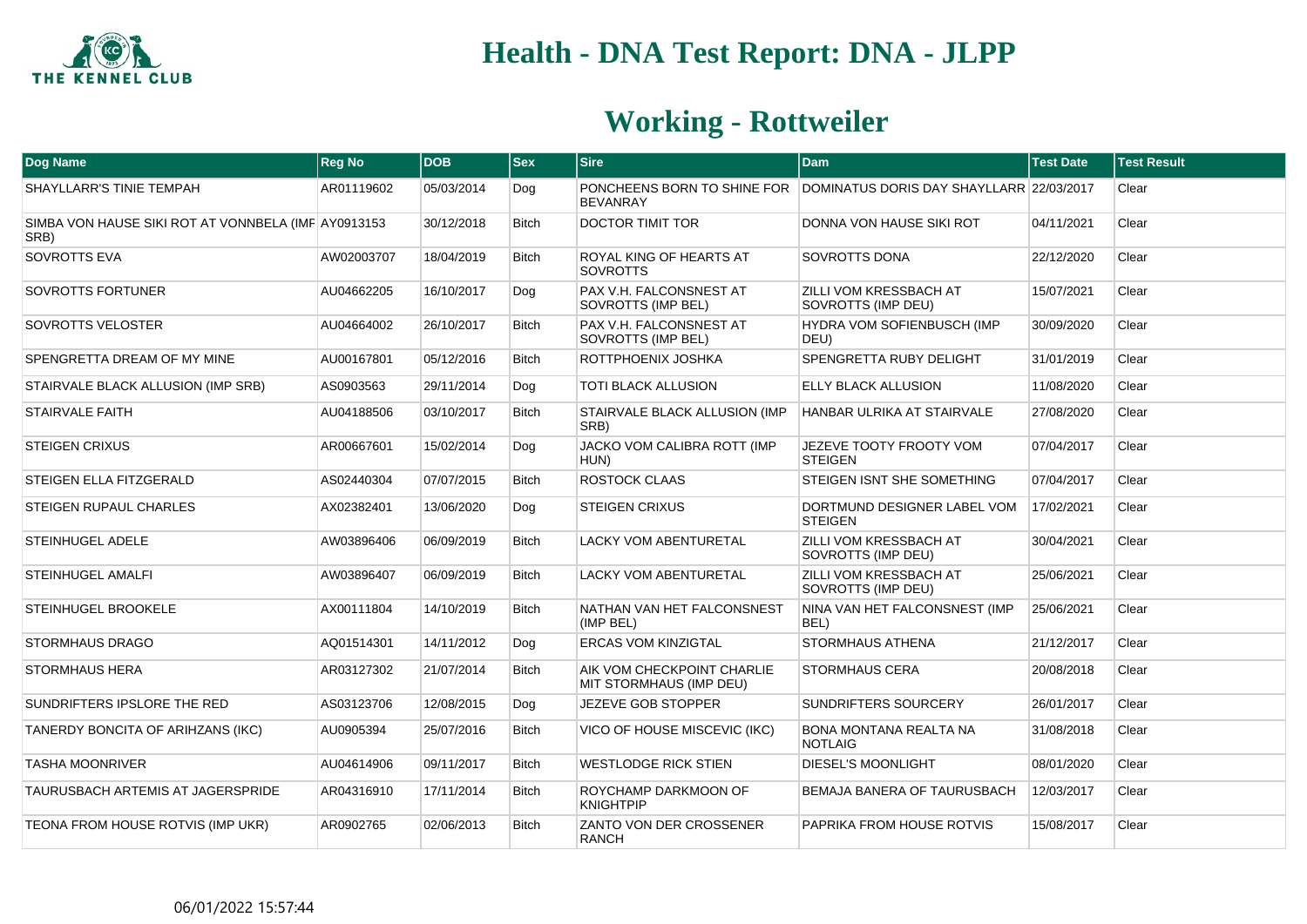

| Dog Name                                         | <b>Reg No</b> | <b>DOB</b> | <b>Sex</b>   | <b>Sire</b>                                 | <b>Dam</b>                                               | <b>Test Date</b> | <b>Test Result</b> |
|--------------------------------------------------|---------------|------------|--------------|---------------------------------------------|----------------------------------------------------------|------------------|--------------------|
| TEQUILA GANDOLF EL DIABOLO VONROMAN<br>(IMP POL) | AY0910566     | 02/02/2020 | <b>Bitch</b> | <b>SATO KABRI</b>                           | ODESSA FLASH ROUSE                                       | 11/01/2021       | Clear              |
| TER WAELE NELL (IMP NLD)                         | AR0902766     | 19/01/2014 | <b>Bitch</b> | HEIN VOM HELTORFER FORST                    | TER WAELE DAPPER                                         | 20/02/2018       | Clear              |
| <b>TERLINGFAIR HECTOR</b>                        | AL04223002    | 21/08/2010 | Dog          | <b>DOMINATUS FIRE AND ICE</b>               | <b>KENMILQUIN KRAMER AT</b><br><b>TERLINGFAIR</b>        | 05/04/2017       | Clear              |
| TESLA EARL ANTONIUS (IMP SRB)                    | AW0903284     | 15/03/2017 | Dog          | <b>TK'S NEW YORKER</b>                      | AKIA EARL ANTONIUS                                       | 01/07/2019       | Clear              |
| THIRTLEBY VESTA                                  | AQ00677509    | 16/02/2013 | Dog          | THIRTLEBY BEST YET                          | JUFFTHER ALL MY LOVE FROM<br><b>THIRTLEBY</b>            | 05/04/2017       | Clear              |
| THORIDER JIMMY DEAN DIESTER                      | AP01212501    | 21/02/2012 | Dog          |                                             | DOMINATUS JAMES DEAN DIESTER MAGGLYNN REAGAN AT THORIDER | 19/06/2019       | Clear              |
| <b>TIANKO AGATHA</b>                             | AQ00895905    | 26/02/2013 | <b>Bitch</b> | <b>GRACEZHEIM YOGI BEAR</b>                 | <b>WOLFBASS ARRABELLA AT TIANKO</b>                      | 20/01/2017       | Clear              |
| TIANKO GRETA GARBO                               | AT00782704    | 04/02/2016 | Bitch        | DORTMUND DIAMOND GEEZER AT<br><b>TIANKO</b> | TIANKO PRETTY IN PINK                                    | 22/01/2020       | Clear              |
| TIANKO LILY THE PINK AT JAQARY                   | AR03476908    | 31/08/2014 | <b>Bitch</b> | DORTMUND PADDYWHACK FROM<br><b>JACAWACA</b> | TIANKO PRETTY IN PINK                                    | 20/01/2017       | Clear              |
| <b>TIANKO ROSE</b>                               | AV04755707    | 22/11/2018 | <b>Bitch</b> | DORTMUND DIAMOND GEEZER AT<br><b>TIANKO</b> | <b>TIANKO ECHO SPRING</b>                                | 16/02/2021       | Clear              |
| <b>TIANKO SOPHIA</b>                             | AU01233705    | 08/03/2017 | <b>Bitch</b> | DORTMUND DIAMOND GEEZER AT<br><b>TIANKO</b> | TIANKO PRETTY IN PINK                                    | 05/09/2019       | Clear              |
| TIESTO EDGE OF TOMORROW                          | AR02467004    | 31/05/2014 | <b>Bitch</b> | <b>BRODECS DRUMMER BOY</b>                  | <b>TIESTO RIHANNA</b>                                    | 05/04/2017       | Clear              |
| <b>TIESTO RONALDO</b>                            | AU00025001    | 14/07/2016 | Dog          | ROTTSWORTH GIORGIO DIESTER                  | <b>TIESTO RIHANNA</b>                                    | 14/11/2018       | Clear              |
| <b>TIKARAM VERONICA</b>                          | AT02580905    | 17/06/2016 | <b>Bitch</b> | <b>ESTALEA TRIGGER</b>                      | <b>RALTAN SILVER SENSATION</b>                           | 25/03/2020       | Clear              |
| TK'S CLARA (IMP SRB)                             | AY0911138     | 26/04/2020 | <b>Bitch</b> | TK'S HUGO BOSS                              | <b>FASHION OF UMANITY</b>                                | 01/04/2021       | Clear              |
| TK'S TIME BANDIT (IMP SRB)                       | AU0903621     | 12/02/2017 | Dog          | <b>TK'S GLADIATOR</b>                       | <b>TK'S RED ROSE</b>                                     | 10/08/2017       | Clear              |
| TK'S TIRAMISU (IMP SRB)                          | AW0904920     | 12/02/2017 | Bitch        | TK'S GLADIATOR                              | TK'S RED ROSE                                            | 07/09/2020       | Clear              |
| TORO VON BANBERG (IMP SRB)                       | AY0911140     | 02/08/2020 | Dog          | <b>DRAGON BURGAN ROTTWEILERS</b>            | KATE VON DER MAXI ROTT                                   | 03/04/2021       | Clear              |
| TORRENTA FLORENTINA                              | AL03137403    | 09/07/2010 | <b>Bitch</b> | <b>HANBAR AMIGO</b>                         | <b>TORRENTA GILDED ALABASTER</b>                         | 31/01/2017       | Clear              |
| TORRENTA FLUMMERY FOOL                           | AR00795801    | 18/02/2014 | <b>Bitch</b> | <b>HANBAR MATCHO</b>                        | TORRENTA GOOSEBERRY FOOL                                 | 31/01/2017       | Clear              |
| <b>TORRENTA FOOLISH FLAPPER</b>                  | AS00819501    | 04/03/2015 | <b>Bitch</b> | <b>HANBAR MATCHO</b>                        | <b>TORRENTA GOOSEBERRY FOOL</b>                          | 29/03/2017       | Carrier            |
| <b>TORRENTA FOOLISH MEDDLER</b>                  | AR00795808    | 18/02/2014 | Dog          | <b>HANBAR MATCHO</b>                        | <b>TORRENTA GOOSEBERRY FOOL</b>                          | 19/01/2017       | Carrier            |
| <b>TORRENTA GOOSEBERRY FOOL</b>                  | AM04967903    | 19/11/2011 | <b>Bitch</b> | <b>GUARDAMI PAL JOEY</b>                    | <b>TORRENTA EVADNE</b>                                   | 31/01/2017       | Carrier            |
| TORRENTA MATCHLESS FOOL                          | AS00819504    | 04/03/2015 | Dog          | <b>HANBAR MATCHO</b>                        | TORRENTA GOOSEBERRY FOOL                                 | 07/02/2017       | Clear              |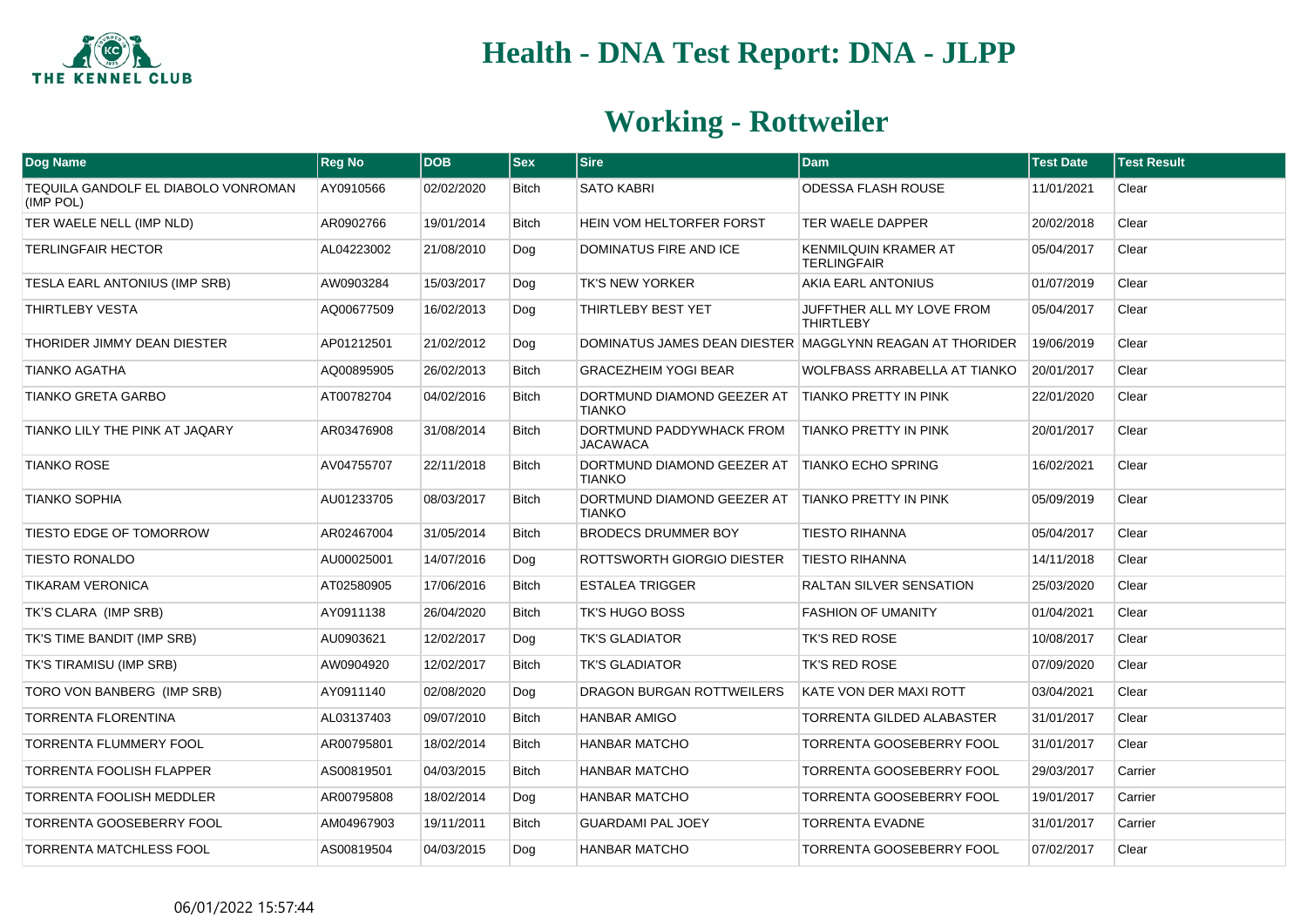

| Dog Name                                                | <b>Reg No</b> | <b>DOB</b> | $ $ Sex      | <b>Sire</b>                                                                    | <b>Dam</b>                                               | <b>Test Date</b> | <b>Test Result</b> |
|---------------------------------------------------------|---------------|------------|--------------|--------------------------------------------------------------------------------|----------------------------------------------------------|------------------|--------------------|
| <b>TORRENTA MERCHANT IVORY</b>                          | AQ03620306    | 28/09/2013 | <b>Bitch</b> | <b>HANBAR MATCHO</b>                                                           | <b>TORRENTA EVADNE</b>                                   | 31/01/2017       | Clear              |
| <b>TORRENTA TORR</b>                                    | AK02133506    | 10/05/2009 | Dog          | <b>TORRENTA GILDED CLOVIS</b>                                                  | AKENFIELD POMPON PANACHEE                                | 07/02/2017       | Clear              |
| <b>TORRENTA TRULY SCRUMPTIOUS AT</b><br><b>GUARDAMI</b> | AM04967901    | 19/11/2011 | <b>Bitch</b> | <b>GUARDAMI PAL JOEY</b>                                                       | <b>TORRENTA EVADNE</b>                                   | 10/01/2017       | Clear              |
| <b>TORRENTA TUDOR FOOL</b>                              | AR00795807    | 18/02/2014 | Dog          | <b>HANBAR MATCHO</b>                                                           | TORRENTA GOOSEBERRY FOOL                                 | 07/06/2017       | Clear              |
| TOSHI DA VILLA ZADONES (IMP PRT)                        | AR0904360     | 11/04/2014 | <b>Bitch</b> | TAYSER DA VILLA ZADONES                                                        | WINDIA DA VILLA ZADONES                                  | 23/01/2019       | Clear              |
| TOXY VON ST NICLAS (IMP DEU)                            | AW0903231     | 06/04/2016 | <b>Bitch</b> | <b>KAMARO VOM KUMMELSEE</b>                                                    | LUCY VON ST NICLAS                                       | 24/07/2019       | Clear              |
| TRESBELLA'S PRINCESS TIANA                              | AV01932404    | 24/04/2018 | <b>Bitch</b> | MODELROT'S AS GOOD AS IT GETS CHANTAVORY HEART OF LOVE<br><b>AT CHANTAVORY</b> |                                                          | 05/05/2021       | Clear              |
| TROYA SUNY DAYS (IMP SRB)                               | AV0901830     | 06/01/2017 | <b>Bitch</b> | TK'S IVAN THE GREAT                                                            | CHILI SUNY DAY'S                                         | 22/12/2020       | Clear              |
| TUTTI-FRUTTI HOF CHAO AT CORNERPIX (IMP<br>BEL)         | AY0912360     | 14/10/2020 | <b>Bitch</b> | PUMA VOM WILDEN WESTEN                                                         | QUICK HOF CHAO                                           | 30/07/2021       | Clear              |
| UGO VOM HAUS HELEN FANTASA (IMP RUS)                    | AY0912706     | 04/06/2019 | Dog          | <b>OLBURD SALIVAN</b>                                                          | <b>UDACHA IZ DIVNOGORJA</b>                              | 21/08/2021       | Clear              |
| <b>UPEND BLADE</b>                                      | AV04822804    | 24/10/2018 | Dog          | DORTMUND DODGING BULLETS AT UPEND ADA<br><b>TREVEARL</b>                       |                                                          | 27/11/2019       | Clear              |
| UPEND ZACKERI AT JODIPAS                                | AQ01181001    | 01/03/2013 | Dog          | DARKARMAR CURVED AIR                                                           | <b>UPEND VALCADASH</b>                                   | 03/04/2018       | Clear              |
| <b>UPMONT AL CAPONE</b>                                 | AX02585902    | 10/05/2020 | Dog          | <b>UPEND BLADE</b>                                                             | <b>UPMONT ALL THAT JAZZ</b>                              | 11/09/2021       | Clear              |
| UPMONT ALL THAT JAZZ                                    | AT01146103    | 18/03/2016 | <b>Bitch</b> | DORTMUND BOBBY DAZZLER                                                         | <b>BEARWITHME BLACK CAVIAR FOR</b><br><b>SCHONTRAGEN</b> | 11/09/2021       | Clear              |
| <b>UPMONT GORDON BENNETT</b>                            | AW01162503    | 24/03/2019 | Dog          | DORTMUND TOPNOTCH                                                              | DORTMUND COVER GIRL FOR<br><b>SCHONTRAGEN</b>            | 11/09/2021       | Clear              |
| <b>UPMONT GYPSY JAZZ</b>                                | AT01146108    | 18/03/2016 | <b>Bitch</b> | DORTMUND BOBBY DAZZLER                                                         | <b>BEARWITHME BLACK CAVIAR FOR</b><br><b>SCHONTRAGEN</b> | 20/10/2020       | Clear              |
| <b>UPMONT RON WEASLEY</b>                               | AU01569002    | 20/03/2017 | Dog          | DORTMUND GAVALAAR                                                              | DORTMUND COVER GIRL FOR<br><b>SCHONTRAGEN</b>            | 20/03/2019       | Clear              |
| <b>VALENSTAR VANGELIS</b>                               | AS03853801    | 06/10/2015 | <b>Bitch</b> | <b>SEITTOR PACMAN</b>                                                          | <b>VALENSTAR VARA</b>                                    | 14/02/2018       | Clear              |
| <b>VALENSTAR VELOCITER</b>                              | AR03873802    | 21/09/2014 | Dog          | <b>SEITTOR AFTERSHOCK</b>                                                      | <b>VALENSTAR VARA</b>                                    | 19/09/2018       | Clear              |
| <b>VALENSTAR VICTORIOUS AT TORSITE</b>                  | AS03853805    | 06/10/2015 | Dog          | <b>SEITTOR PACMAN</b>                                                          | <b>VALENSTAR VARA</b>                                    | 31/01/2018       | Clear              |
| <b>VALENSTAR VUITTON AT TORSITE</b>                     | AS01561001    | 14/04/2015 | Bitch        | SEITTOR AFTERSHOCK                                                             | <b>VALENSTAR VENI VIDI VICI</b>                          | 04/05/2017       | Clear              |
| VANCANNON'S ROMAN EXPRESS                               | AQ00864902    | 06/03/2013 | Dog          | BETCHA CAN'T DO IT LIKE ME AT<br><b>VANCANNON</b>                              | HERA VOM LEIBGARDIST (IMP HUN)                           | 10/07/2021       | Carrier            |
| <b>VARENKA BURNING LOVE</b>                             | AT02351701    | 05/04/2016 | <b>Bitch</b> | JEZEVE GOB STOPPER                                                             | VARENKA GOOD TO GO                                       | 15/02/2018       | Carrier            |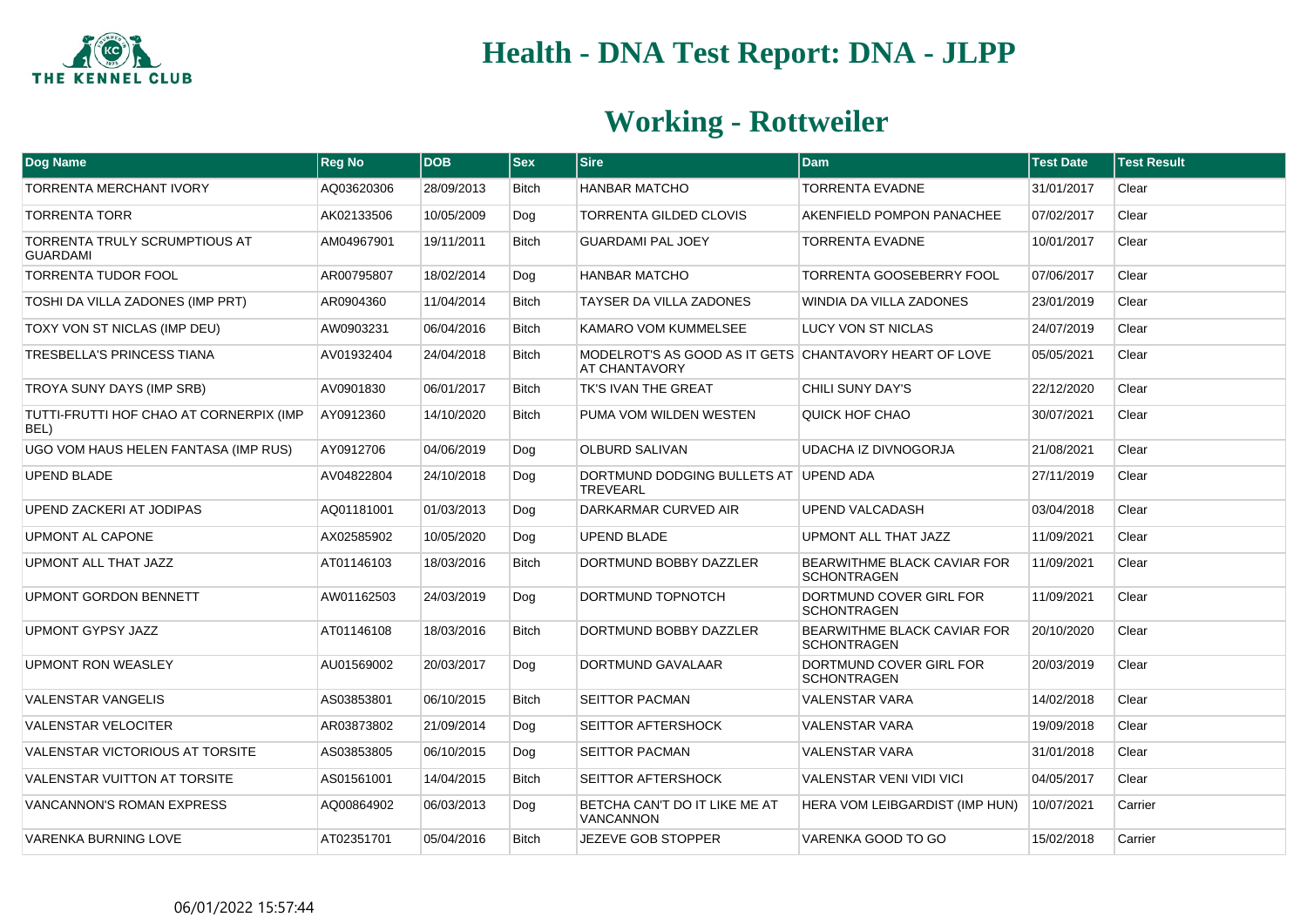

| Dog Name                                 | <b>Reg No</b> | <b>DOB</b> | $ $ Sex      | <b>Sire</b>                                    | <b>Dam</b>                       | <b>Test Date</b> | <b>Test Result</b> |
|------------------------------------------|---------------|------------|--------------|------------------------------------------------|----------------------------------|------------------|--------------------|
| VARENKA GOOD TO GO                       | AQ01320807    | 30/01/2013 | <b>Bitch</b> | WOLFBASS THE BARBARIAN                         | <b>VARENKA THE MISTRESS</b>      | 11/04/2017       | Carrier            |
| <b>VARENKA I'M CJAY</b>                  | AW00190604    | 05/11/2018 | <b>Bitch</b> | <b>QUOJA'S MAXIMUS TO</b><br><b>RIVERSROCK</b> | <b>VARENKA SUSPICIOUS MINDS</b>  | 24/11/2020       | Carrier            |
| VARENKA SASSY CHIC                       | AW04442603    | 09/10/2019 | <b>Bitch</b> | QUOJA'S MAXIMUS TO<br><b>RIVERSROCK</b>        | <b>VARENKA SUSPICIOUS MINDS</b>  | 19/11/2021       | Carrier            |
| VARENKA SILVER ARROW FOR RIVERSROCK      | AV04218604    | 24/08/2018 | Dog          | <b>QUOJA'S MAXIMUS TO</b><br><b>RIVERSROCK</b> | VARENKA GOOD TO GO               | 13/12/2018       | Clear              |
| <b>VARENKA SMART STELLA</b>              | AR01586401    | 17/02/2014 | <b>Bitch</b> | <b>VARENKA JUST JOE</b>                        | <b>VARENKA THE MISTRESS</b>      | 20/04/2017       | Clear              |
| <b>VARENKA SUSPICIOUS MINDS</b>          | AS02436801    | 04/03/2015 | Bitch        | VARENKA MAXIMILLION AT<br><b>GRANJOLEA</b>     | VARENKA GOOD TO GO               | 26/09/2017       | Carrier            |
| <b>VARENKA THE KODEBREAKER</b>           | AU03579601    | 12/07/2017 | Dog          | QUOJA'S MAXIMUS TO<br><b>RIVERSROCK</b>        | VARENKA GOOD TO GO               | 23/07/2019       | Carrier            |
| <b>VARENKA THE MUSKETEER</b>             | AP01135707    | 28/01/2012 | Dog          | DON CASH HAUSE KALIGULA (IMP<br>SRB)           | <b>VARENKA THE MISTRESS</b>      | 29/03/2017       | Clear              |
| <b>VARENKA THE RASCAL</b>                | AM04806902    | 25/09/2011 | <b>Bitch</b> | DON CASH HAUSE KALIGULA (IMP<br>SRB)           | <b>VARENKA TELL NO LIES</b>      | 29/03/2017       | Clear              |
| <b>VARENKA TRIPLE CHAOS</b>              | AP01135702    | 28/01/2012 | <b>Bitch</b> | DON CASH HAUSE KALIGULA (IMP<br>SRB)           | <b>VARENKA THE MISTRESS</b>      | 17/08/2017       | Clear              |
| VICO OF HOUSE MISCEVIC (IKC)             | AT0906804     | 28/08/2014 | Dog          | <b>NODDY FUTOGLINE</b>                         | <b>MARA VOM BONZI STAR</b>       | 25/11/2020       | Clear              |
| VICTORIA VOM DRACHENHEIM (IMP SRB)       | AU0906202     | 20/04/2016 | <b>Bitch</b> | <b>ICARUS OF STJEPANIC HOUSE</b>               | <b>GRETA VOM RAUBERWEG</b>       | 15/08/2018       | Clear              |
| <b>VIRLEES CASSANDRA FROM ROTTSTEDDY</b> | AP03403504    | 11/09/2012 | Bitch        | ROUGEAU BENNO TO UPEND                         | <b>VIRLEES HALLMARK</b>          | 13/02/2017       | Clear              |
| <b>VIRLEES CASSIOPIA</b>                 | AP03403505    | 11/09/2012 | <b>Bitch</b> | ROUGEAU BENNO TO UPEND                         | <b>VIRLEES HALLMARK</b>          | 12/04/2017       | Clear              |
| <b>VIRLEES CLAUDIUS</b>                  | AP03403501    | 11/09/2012 | Dog          | ROUGEAU BENNO TO UPEND                         | <b>VIRLEES HALLMARK</b>          | 12/04/2017       | Clear              |
| VITALPARA'S CRAZY IN LOVE                | AQ00943505    | 10/02/2013 | <b>Bitch</b> | <b>BEARWITHME JUST DANCE</b>                   | <b>VITALPARA'S REBEL YELL</b>    | 29/08/2017       | Clear              |
| <b>VITALPARAS SUPER STAR</b>             | AS03126905    | 04/08/2015 | <b>Bitch</b> | ROTTSDALE ITZ RYKER (IKC)                      | <b>VITALPARA'S CRAZY IN LOVE</b> | 29/08/2017       | Clear              |
| <b>VIVA VERONIKA</b>                     | AV02541906    | 25/05/2018 | Bitch        | JACKO VOM CALIBRA ROTT (IMP<br>HUN)            | CASSARLA ANASTASIUS              | 10/03/2021       | Clear              |
| VOMHAUSSITRA AKEILA                      | AX00849605    | 10/02/2020 | <b>Bitch</b> | JACK KABRI TEAM (IMP POL)                      | <b>VONKASSEL HATTIE</b>          | 05/05/2020       | Clear              |
| <b>VOMHAUSSITRA ASSKO</b>                | AX00849611    | 10/02/2020 | Dog          | JACK KABRI TEAM (IMP POL)                      | <b>VONKASSEL HATTIE</b>          | 05/05/2020       | Clear              |
| <b>VOMHAUSSITRA AYAKO</b>                | AX00849612    | 10/02/2020 | Dog          | JACK KABRI TEAM (IMP POL)                      | <b>VONKASSEL HATTIE</b>          | 05/05/2020       | Clear              |
| <b>VOMPACO POLLY SHELBY</b>              | AW03936403    | 09/10/2019 | <b>Bitch</b> | <b>TK'S NEW YORKER</b>                         | TK'S TIRAMISU (IMP SRB)          | 07/09/2020       | Clear              |
| <b>VOMPACO RUBY TUESDAY</b>              | AW03936405    | 09/10/2019 | <b>Bitch</b> | <b>TK'S NEW YORKER</b>                         | <b>TK'S TIRAMISU (IMP SRB)</b>   | 09/01/2020       | Clear              |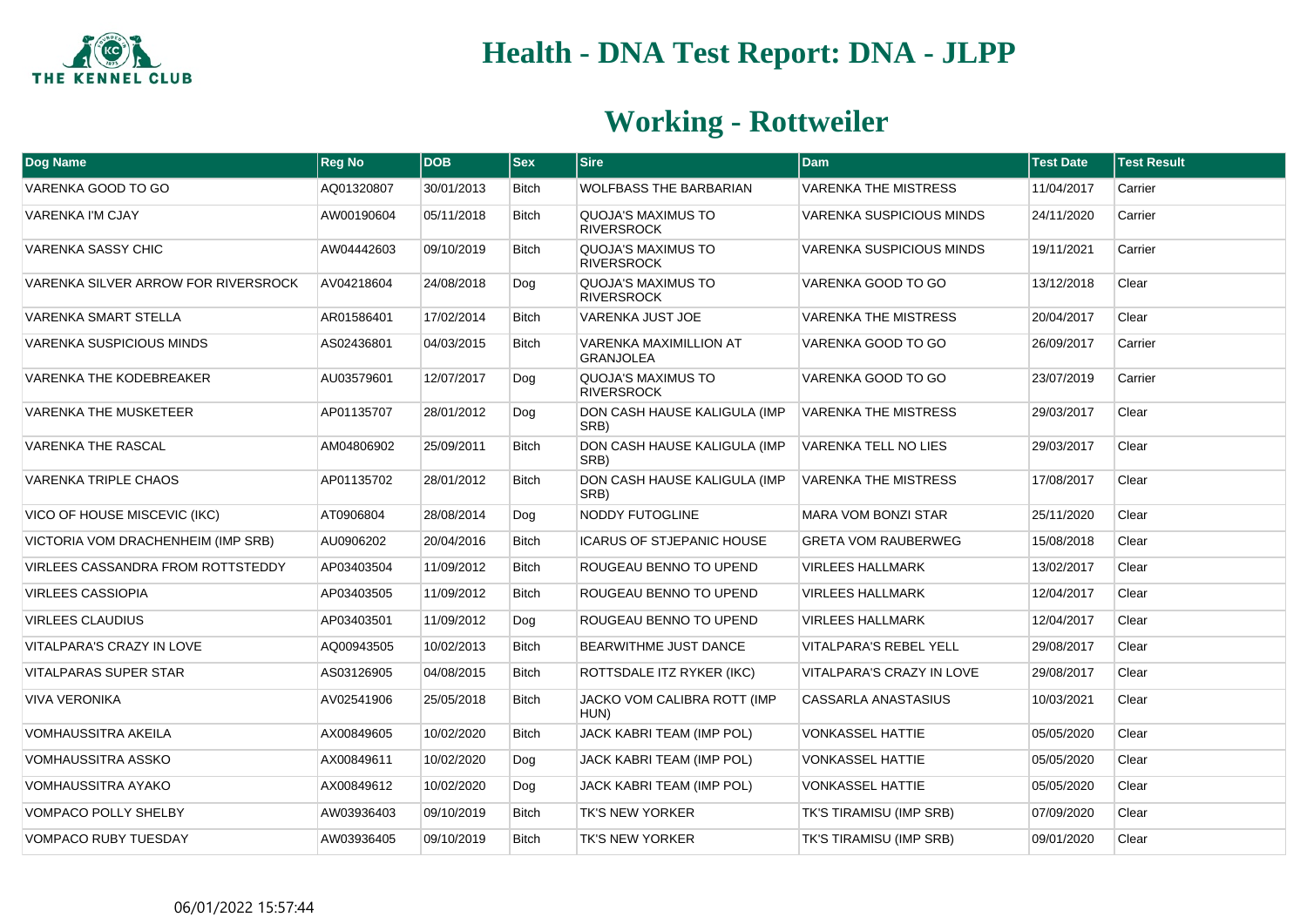

| Dog Name                                         | <b>Reg No</b> | <b>DOB</b> | <b>Sex</b>   | $ S$ ire                                         | <b>Dam</b>                                                   | <b>Test Date</b> | <b>Test Result</b> |
|--------------------------------------------------|---------------|------------|--------------|--------------------------------------------------|--------------------------------------------------------------|------------------|--------------------|
| <b>VOMROMAXROTT BEYONCE</b>                      | AX04757704    | 11/08/2020 | <b>Bitch</b> | VOMROMAXROTT EL CHAPO (A.I.)                     | MONY EARL ANTONIUS (IMP SRB)                                 | 12/01/2021       | Clear              |
| VOMROMAXROTT BJORN VITO                          | AX04757701    | 11/08/2020 | Dog          | VOMROMAXROTT EL CHAPO (A.I.)                     | MONY EARL ANTONIUS (IMP SRB)                                 | 12/01/2021       | Clear              |
| <b>VONKASSEL GINNY</b>                           | AR00938112    | 20/02/2014 | <b>Bitch</b> | <b>BALKO DELL'ANTICO GUERRIERO</b>               | <b>NEWGEN AVA</b>                                            | 17/06/2017       | Carrier            |
| <b>VONKASSEL HATTIE</b>                          | AT02667203    | 19/07/2016 | <b>Bitch</b> | VITUS VOM HAUSE NEUBRAND                         | VONKASSEL GRACIE                                             | 18/10/2017       | Carrier            |
| <b>VONKASSEL JADE AT TIESTO</b>                  | AU03492508    | 07/08/2017 | <b>Bitch</b> | <b>XANIO VOM KRESSBACH</b>                       | <b>VONKASSEL GRACIE</b>                                      | 17/03/2020       | Clear              |
| VONKASSEL JESSI MIT ZEGIB                        | AU03492507    | 07/08/2017 | <b>Bitch</b> | XANIO VOM KRESSBACH                              | VONKASSEL GRACIE                                             | 13/12/2018       | Carrier            |
| <b>VONKASSEL KARA</b>                            | AW02483504    | 23/05/2019 | <b>Bitch</b> | <b>GLENN VOM BLAUEN STAHL</b>                    | VONKASSEL HELINA                                             | 11/08/2021       | Clear              |
| VONNBELA ERMINIA GIULIANO                        | AX03308007    | 29/08/2020 | <b>Bitch</b> | ANDROMEDA CASSIUS ZEPHYRUS<br><b>AT VONNBELA</b> | <b>ELLORA VON DER ALTEN FESTUNG</b><br>AT VONNBELA (IMP HRV) | 16/02/2021       | Clear              |
| VONNCASTLE DARK KNIGHT AT HENKERSHAUS AY06098509 |               | 25/12/2020 | Dog          | ANDROMEDA CASSIUS ZEPHYRUS<br><b>AT VONNBELA</b> | <b>DEBSCO PATSY STONE</b>                                    | 20/11/2021       | Clear              |
| <b>VONRAPTOR GEORDIE THOR</b>                    | AW02011101    | 19/03/2019 | Dog          | <b>LACKY VOM ABENTURETAL</b>                     | <b>QUEEN PEACH</b>                                           | 05/02/2020       | Clear              |
| <b>WANDA MAXIMOFF</b>                            | AW02281509    | 21/05/2019 | <b>Bitch</b> | ELVIS MASTER FIELD (IMP SRB)                     | <b>VOODOO PRINCESS</b>                                       | 14/10/2020       | Clear              |
| WANDA VOM HAUSE NEUBRAND II (IMP DEU)            | AU0901082     | 10/02/2014 | <b>Bitch</b> | <b>BULLWEIH VOM SCHANDPFAHL</b>                  | <b>INDIANA AUS DER ESPENSTATTE</b>                           | 15/12/2016       | Clear              |
| WANDA VON IVAN HAUSE (IMP ROM)                   | AT0900777     | 09/08/2015 | <b>Bitch</b> | HUNTER VOM WILDEN WESTEN                         | <b>TSUNAMI BLACK ALLUSION</b>                                | 13/06/2018       | Clear              |
| <b>WARRIMEAD HOT GOSSIP</b>                      | AV03907704    | 07/09/2018 | <b>Bitch</b> | STAIRVALE BLACK ALLUSION (IMP<br>SRB)            | WARRIMEAD KUSTOM MADE                                        | 16/03/2021       | Clear              |
| <b>WARRIMEAD JAGGER</b>                          | AT02722503    | 22/07/2016 | Dog          | <b>BAMABEL ABRAHAM</b>                           | <b>WARRIMEAD PIA</b>                                         | 21/01/2020       | Clear              |
| <b>WARRIMEAD KUSTOM MADE</b>                     | AS02735301    | 14/07/2015 | <b>Bitch</b> | <b>BAMABEL ABRAHAM</b>                           | <b>WARRIMEAD PIA</b>                                         | 22/08/2017       | Clear              |
| <b>WARRIMEAD LANA</b>                            | AR01295904    | 29/03/2014 | <b>Bitch</b> | <b>CARSAL KENZO</b>                              | <b>WARRIMEAD PIA</b>                                         | 19/11/2018       | Clear              |
| <b>WARRIMEAD MACIVOR</b>                         | AQ01020401    | 27/02/2013 | Dog          | <b>MEXES VOM HAUSE ONUL</b><br>(ATCAP01349ROM)   | <b>WARRIMEAD PIA</b>                                         | 12/02/2020       | Clear              |
| WARRIMEAD MEZZO                                  | AQ01020402    | 27/02/2013 | Dog          | MEXES VOM HAUSE ONUL<br>(ATCAP01349ROM)          | <b>WARRIMEAD PIA</b>                                         | 22/03/2017       | Clear              |
| <b>WARRIMEAD NELLIE</b>                          | AP01534606    | 17/04/2012 | <b>Bitch</b> | <b>DOMINATUS FIRE AND ICE</b>                    | ROTTSDALE DATZ SIDNEY MIT<br><b>WARRIMEAD (IKC)</b>          | 22/03/2017       | Clear              |
| WENDY TEREN DEEPWEILER (IMP UKR)                 | AY0911847     | 01/08/2020 | <b>Bitch</b> | <b>BRENDON TIMIT-TOR</b>                         | <b>AYVA TEREN</b>                                            | 10/05/2021       | Clear              |
| WENNA VON IVAN HAUSE (IMP ROM)                   | AT0900950     | 09/08/2015 | <b>Bitch</b> | HUNTER VOM WILDEN WESTEN                         | <b>TSUNAMI BLACK ALLUSION</b>                                | 01/12/2016       | Carrier            |
| WENTO KING OF THE EAST (IMP DEU)                 | AU0901971     | 15/11/2015 | Dog          | TOTI BLACK ALLUSION                              | <b>GREISSY KING OF THE EAST</b>                              | 31/08/2016       | Clear              |
| <b>WESTFALEN HOT FUZZ</b>                        | AT00790304    | 20/01/2016 | Dog          | DORTMUND BOBBY DAZZLER                           | <b>WESTFALEN'S GRAND DESIGN</b>                              | 12/04/2017       | Clear              |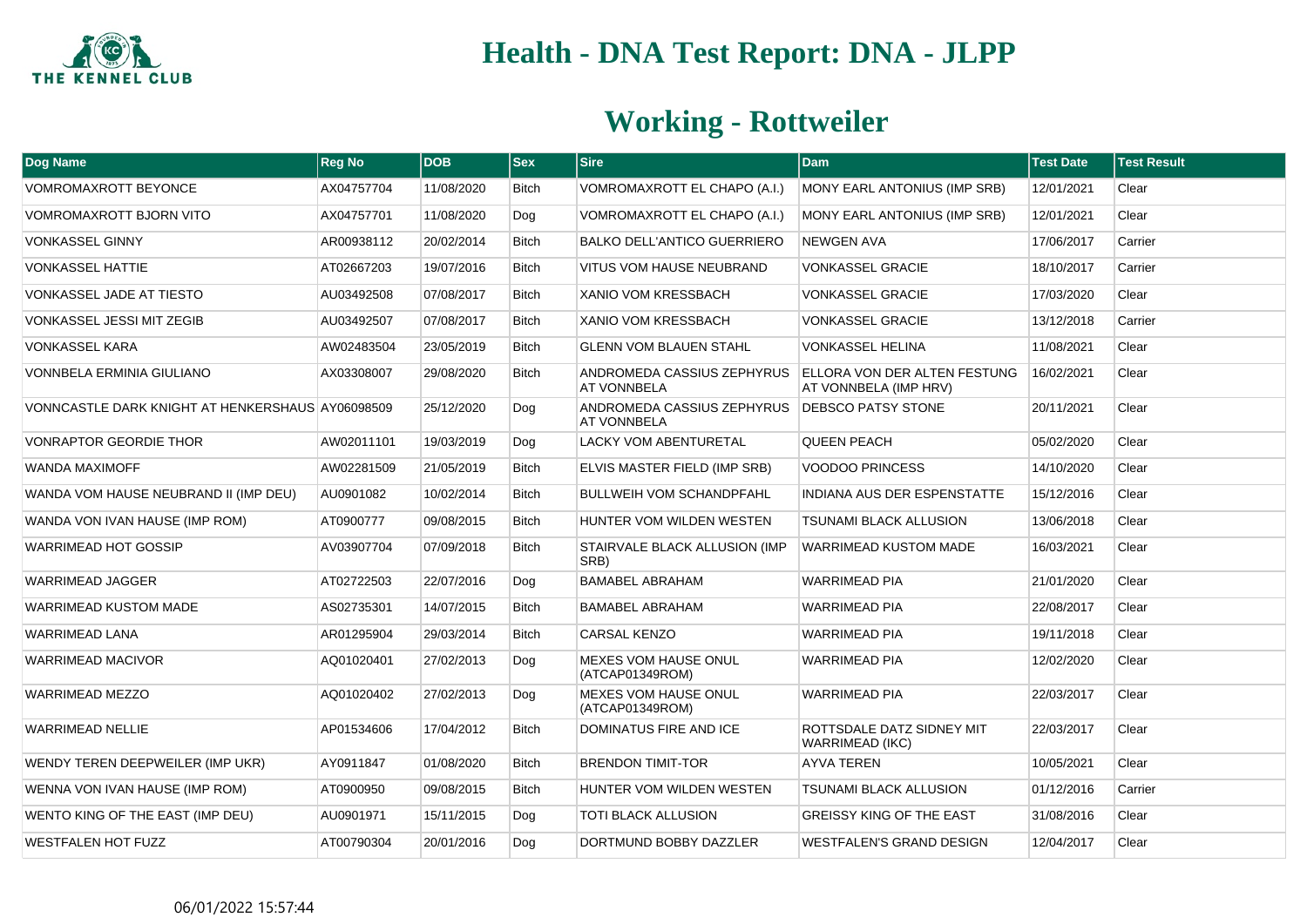

| Dog Name                                          | <b>Reg No</b> | <b>DOB</b> | $ $ Sex      | <b>Sire</b>                                                                   | <b>Dam</b>                               | <b>Test Date</b> | <b>Test Result</b> |
|---------------------------------------------------|---------------|------------|--------------|-------------------------------------------------------------------------------|------------------------------------------|------------------|--------------------|
| WESTFALEN'S GRAND DESIGN                          | AM03079201    | 24/06/2011 | <b>Bitch</b> | OLEARIA BLAZE OF GOLD                                                         | DORTMUND ROCK 'N ROLL FOR<br>WESTFALEN   | 12/04/2017       | Clear              |
| <b>WESTLODGE BRAVE HEART</b>                      | AM02795008    | 05/06/2011 | Dog          | <b>JACRAILA MR INCREDIBLE</b>                                                 | <b>WESTLODGE WILDESTDREAMS</b>           | 25/03/2017       | Clear              |
| WESTLODGE ELECTRO AT SWANIESTON                   | AR02902601    | 13/07/2014 | <b>Bitch</b> | <b>JACRAILA MR INCREDIBLE</b>                                                 | <b>WESTLODGE THE SCORCERESS</b>          | 18/02/2019       | Clear              |
| <b>WESTLODGE FIVE STAR</b>                        | AT01129204    | 11/03/2016 | Dog          | ASTOR WONDERFUL WIZARD WITH WESTLODGE VOUVRAY<br><b>WESTLODGE (IMP SRB)</b>   |                                          | 16/05/2017       | Clear              |
| <b>WESTLODGE HONEY BANE</b>                       | AU03459507    | 16/08/2017 | <b>Bitch</b> | WESTLODGE THE MAGICIAN AT<br><b>DARKARMAR</b>                                 | UKA VON IVAN HAUSE (IMP ROM)             | 23/08/2019       | Clear              |
| <b>WESTLODGE JAMIE OLIVER</b>                     | AS03767501    | 03/10/2015 | Dog          | ASTOR WONDERFUL WIZARD WITH WESTLODGE SEMILLION<br>WESTLODGE (IMP SRB)        |                                          | 25/03/2017       | Clear              |
| <b>WESTLODGE MARY BERRY</b>                       | AS03767510    | 03/10/2015 | <b>Bitch</b> | ASTOR WONDERFUL WIZARD WITH WESTLODGE SEMILLION<br><b>WESTLODGE (IMP SRB)</b> |                                          | 04/11/2019       | Clear              |
| WESTLODGE MOET CHANDON AVEC<br><b>MEGALMAR</b>    | AR01743601    | 18/04/2014 | <b>Bitch</b> | WESTLODGE THE MAGICIAN AT<br><b>DARKARMAR</b>                                 | <b>WESTLODGE SEMILLION</b>               | 29/03/2017       | Clear              |
| WESTLODGE OZZY OSBOURNE                           | AU03459501    | 16/08/2017 | Dog          | <b>WESTLODGE THE MAGICIAN AT</b><br><b>DARKARMAR</b>                          | UKA VON IVAN HAUSE (IMP ROM)             | 20/11/2019       | Clear              |
| <b>WESTLODGE ROBERT PLANT</b>                     | AU03459504    | 16/08/2017 | Dog          | <b>WESTLODGE THE MAGICIAN AT</b><br><b>DARKARMAR</b>                          | UKA VON IVAN HAUSE (IMP ROM)             | 14/09/2020       | Clear              |
| WESTLODGE THE MAGICIAN AT DARKARMAR               | AK04392107    | 25/10/2009 | Dog          | DARKARMAR CURVED AIR                                                          | <b>WESTLODGE MULLED WINE</b>             | 13/01/2017       | Clear              |
| <b>WESTLODGE THOR</b>                             | AR02902610    | 13/07/2014 | Dog          | JACRAILA MR INCREDIBLE                                                        | WESTLODGE THE SCORCERESS                 | 28/11/2020       | Clear              |
| WESTLODGE VIENS AVEC MOI TO JACRAILA              | AS02768601    | 13/07/2015 | <b>Bitch</b> | JACRAILA MR INCREDIBLE                                                        | WESTLODGE THE SCORCERESS                 | 18/06/2018       | Clear              |
| WESTLODGE VOUVRAY                                 | AP00332907    | 10/12/2011 | <b>Bitch</b> | <b>HANBAR MATCHO</b>                                                          | <b>WESTLODGE SEMILLION</b>               | 06/05/2017       | Clear              |
| <b>WESTLODGE XTRACT ME TO ROTTKNIGHT</b>          | AQ03404704    | 20/08/2013 | <b>Bitch</b> | <b>WESTLODGE DIZZEE RASCAL AT</b><br><b>CHAILA</b>                            | WESTLODGE WILDESTDREAMS                  | 19/01/2017       | Clear              |
| WHATCHA GAZING AT VON EVOHUND                     | AY05156204    | 16/09/2020 | Dog          | <b>NORMAN SE UNGO-ROT (IKC)</b>                                               | JABERJAX JUST LOOK UP                    | 24/09/2021       | Clear              |
| WHEN WE WERE YOUNG DARK STAR                      | AX00483510    | 21/12/2019 | <b>Bitch</b> | ASUM THUNDER CHARIOT                                                          | KENSTEEN SOFTLY WHISPERING               | 02/03/2021       | Clear              |
| <b>WHINGING WARRIOR VOMKRIEGER</b>                | AX00237601    | 06/07/2019 | Dog          | LEX VOM HAUSE EDELSTEIN                                                       | LARA VON BISTUA NUOVA (IMP BIH)          | 19/05/2021       | Clear              |
| WHISPER VON DER ALTEN FESTUNG (IMP HRV) AV0904302 |               | 30/01/2017 | <b>Bitch</b> | XEDOR VON DER ALTEN FESTUNG                                                   | <b>LOLA VON DER ALTEN FESTUNG</b>        | 12/02/2021       | Clear              |
| WHISPERDOWN ALL OF ME AT JEZEVE                   | AV04572307    | 29/10/2018 | <b>Bitch</b> | <b>JEZEVE GOB STOPPER</b>                                                     | PENDLEY IVETTE AT WHISPERDOWN 21/11/2020 |                  | Clear              |
| <b>WHISPERDOWN'S JULIET</b>                       | AT03939701    | 29/09/2016 | <b>Bitch</b> | <b>JEZEVE GOB STOPPER</b>                                                     | PENDLEY IVETTE AT WHISPERDOWN 20/08/2021 |                  | Clear              |
| WILDHEART APACHE AT ROTTAMORE                     | AL04573110    | 15/09/2010 | Dog          | JAVLADARE THE TROJAN AT<br><b>WILDHEART</b>                                   | <b>JAVLADARE SPICE AT WILDHEART</b>      | 23/02/2017       | Clear              |
| <b>WILDHEART ARAPAHO</b>                          | AL04573108    | 15/09/2010 | Dog          | JAVLADARE THE TROJAN AT<br><b>WILDHEART</b>                                   | JAVLADARE SPICE AT WILDHEART             | 16/02/2017       | Clear              |